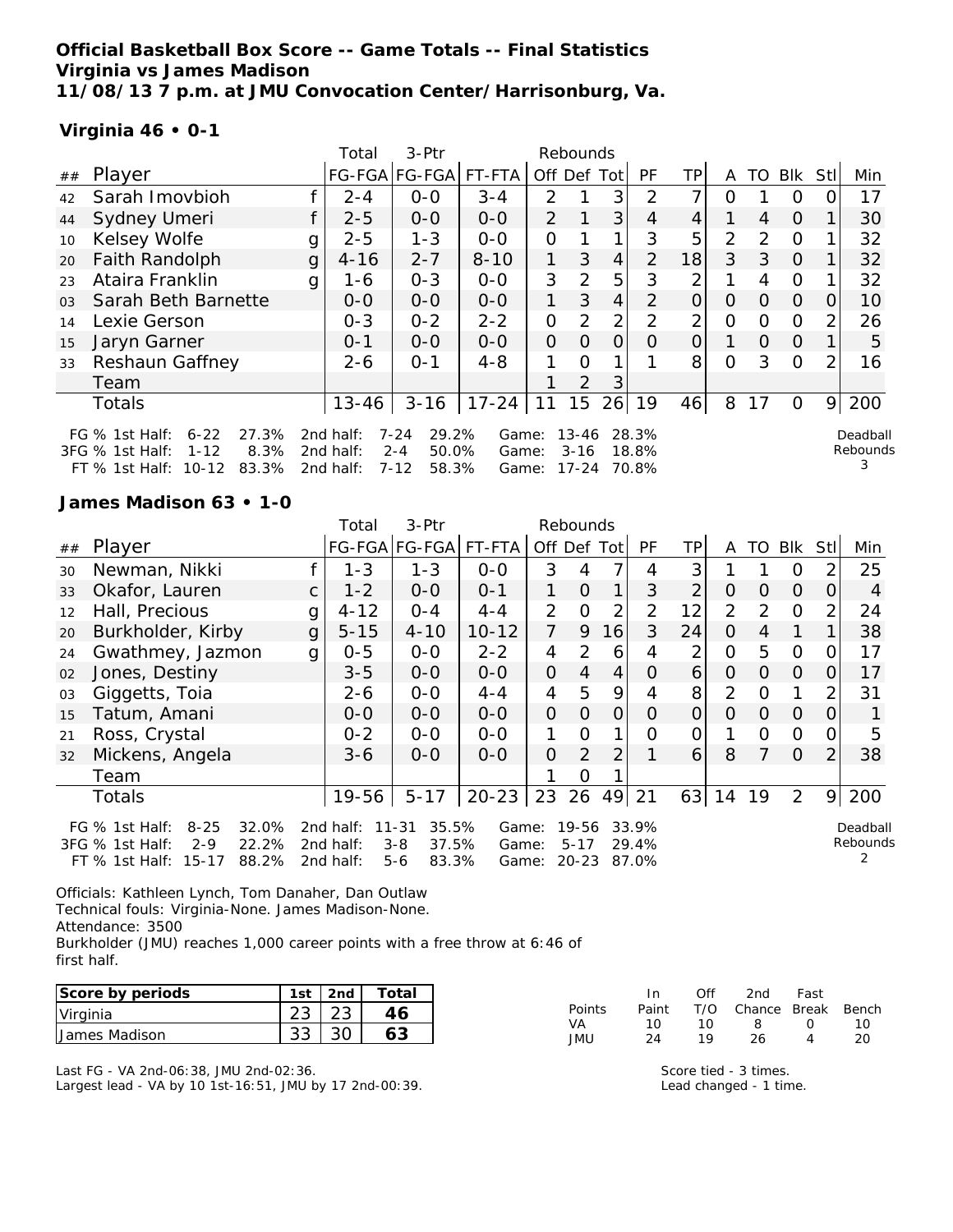### **Official Basketball Box Score -- Game Totals -- Final Statistics High Point vs Virginia 11/11/13 7 p.m. at JPJ Arena, Charlottesville, Va.**

**High Point 54 • 1-1**

|    |                                                                                                                     |   | 3-Ptr<br>Total<br>Rebounds          |                                                            |                         |                |                                   |                 |                         |                |    |                |          |                |                           |
|----|---------------------------------------------------------------------------------------------------------------------|---|-------------------------------------|------------------------------------------------------------|-------------------------|----------------|-----------------------------------|-----------------|-------------------------|----------------|----|----------------|----------|----------------|---------------------------|
| ## | Player                                                                                                              |   |                                     | FG-FGA FG-FGA                                              | FT-FTA                  | Off            | Def                               | Tot             | <b>PF</b>               | TP.            | A  | TO             | Blk      | Stl            | Min                       |
| 04 | Stacia Robertson                                                                                                    |   | $2 - 6$                             | $0-0$                                                      | $4 - 4$                 | 0              | 5                                 | 5               | 3                       | 8              | 2  |                |          | 3              | 24                        |
| 22 | Latrice Phelps                                                                                                      |   | $0 - 2$                             | $0 - 0$                                                    | $1 - 5$                 |                | $\overline{2}$                    | 3               | 3                       | 1              | O  |                | $\Omega$ |                | 25                        |
| 01 | <b>Tayler Tremblay</b>                                                                                              | g | $8 - 15$                            | $1 - 1$                                                    | $0 - 0$                 | 1              | 3                                 | 4               | 2                       | 17             | 6  | 4              | 0        |                | 36                        |
| 10 | Lindsay Puckett                                                                                                     | g | $3 - 8$                             | $0 - 3$                                                    | $0-0$                   | $\overline{O}$ | 2                                 | 2               | $\overline{2}$          | 6              | 3  | O              | 1        |                | 19                        |
| 15 | Maja Michalska                                                                                                      | g | 1 - 4                               | $O - 1$                                                    | $0-0$                   | O              | O                                 | 0               | 2                       | $\overline{2}$ | 0  | $\overline{2}$ | $\Omega$ | O              | 11                        |
| 02 | Lexi Patterson                                                                                                      |   | $1 - 3$                             | $1 - 3$                                                    | $0 - 3$                 | $\overline{O}$ | 3                                 | 3 <sub>l</sub>  | $\overline{2}$          | 3              | 1  | 3              | $\Omega$ | $\overline{2}$ | 19                        |
| 03 | Kaylah Keys                                                                                                         |   | $2 - 11$                            | $2 - 7$                                                    | $O - 1$                 | 0              | 4                                 | 4               | 2                       | 6              |    | 6              |          |                | 29                        |
| 14 | Deanneisha Jackson                                                                                                  |   | $4 - 5$                             | $0 - 0$                                                    | $1 - 4$                 | 2              |                                   | 3               |                         | 9              |    | $\mathbf{1}$   | 2        | $\Omega$       | 31                        |
| 20 | Ashante Richard                                                                                                     |   | $1 - 3$                             | $O-O$                                                      | $0-0$                   | 0              |                                   | 1               |                         | 2              | ი  | ∩              | $\Omega$ |                | 6                         |
|    | Team                                                                                                                |   |                                     |                                                            |                         | 3              | 2                                 | 5               |                         |                |    |                |          |                |                           |
|    | Totals                                                                                                              |   | $22 - 57$                           | $4 - 15$                                                   | $6 - 17$                | 7              | 23                                | 30 <sup>1</sup> | 18                      | 54             | 14 | 18             | 5        | 8              | 200                       |
|    | 30.8%<br>FG $%$ 1st Half:<br>$8 - 26$<br>3FG % 1st Half:<br>$3 - 10$<br>30.0%<br>33.3%<br>$FT$ % 1st Half:<br>$3-9$ |   | 2nd half:<br>2nd half:<br>2nd half: | 45.2%<br>$14 - 31$<br>$1 - 5$<br>20.0%<br>37.5%<br>$3 - 8$ | Game:<br>Game:<br>Game: |                | $22 - 57$<br>$4 - 15$<br>$6 - 17$ |                 | 38.6%<br>26.7%<br>35.3% |                |    |                |          |                | Deadball<br>Rebounds<br>5 |

# **Virginia 73 • 1-1**

|    |                                                                                                                    |   | 3-Ptr<br>Total<br>Rebounds          |                                                            |                         |                |                                   |                |                         |                |                |                |               |            |                           |
|----|--------------------------------------------------------------------------------------------------------------------|---|-------------------------------------|------------------------------------------------------------|-------------------------|----------------|-----------------------------------|----------------|-------------------------|----------------|----------------|----------------|---------------|------------|---------------------------|
| ## | Player                                                                                                             |   |                                     | FG-FGA FG-FGA FT-FTA                                       |                         | Off Def        |                                   | Tot            | PF                      | <b>TP</b>      | A              | TO             | <b>BIK</b>    | <b>Stl</b> | Min                       |
| 42 | Sarah Imovbioh                                                                                                     |   | $3 - 9$                             | $0 - 0$                                                    | $8 - 9$                 | 9              | 6                                 | 15             | 4                       | 14             | Ο              | 2              | 0             |            | 22                        |
| 44 | Sydney Umeri                                                                                                       |   | $2 - 4$                             | $0 - 0$                                                    | $2 - 2$                 | 3              | 3                                 | 6              | 3                       | 6              | O              | 2              | 0             |            | 31                        |
| 10 | Kelsey Wolfe                                                                                                       | g | $2 - 8$                             | $1 - 3$                                                    | $0 - 0$                 | 1              | 2                                 | 3              |                         | 5              | 4              | $\overline{2}$ | $\Omega$      |            | 16                        |
| 14 | Lexie Gerson                                                                                                       | g | 1-6                                 | $0 - 1$                                                    | $1 - 2$                 | 4              | 3                                 | 7              | Ο                       | 3              | $\overline{2}$ | 3              | 1             | 3          | 22                        |
| 20 | Faith Randolph                                                                                                     | g | $4 - 12$                            | $1 - 3$                                                    | $10 - 11$               | $\overline{2}$ | $\overline{2}$                    | 4              |                         | 19             | 3              | 2              | 0             |            | 24                        |
| 03 | Sarah Beth Barnette                                                                                                |   | $1 - 2$                             | $0-0$                                                      | $0-0$                   | 0              |                                   | 7              | 2                       | 2              |                |                | $\Omega$      | 0          | 13                        |
| 12 | Breyana Mason                                                                                                      |   | 1-5                                 | $0-0$                                                      | $0-0$                   | 1              |                                   | $\overline{2}$ |                         | $\overline{2}$ | 0              |                | $\mathcal{O}$ |            | 11                        |
| 13 | <b>Tiffany Suarez</b>                                                                                              |   | $0 - 1$                             | $0-0$                                                      | $0 - 1$                 | 0              | $\overline{0}$                    | 0              | Ο                       | 0              |                |                | $\Omega$      |            | 5                         |
| 15 | Jaryn Garner                                                                                                       |   | $0-0$                               | $0-0$                                                      | $0 - 0$                 | 0              |                                   |                |                         | 0              | 0              | 2              | $\mathbf{O}$  |            | 9                         |
| 23 | Ataira Franklin                                                                                                    |   | $3 - 7$                             | $0-0$                                                      | $0-0$                   | 0              | $\overline{2}$                    | 2              | 0                       | 6              |                |                | $\Omega$      |            | 20                        |
| 33 | Raeshaun Gaffney                                                                                                   |   | $5 - 11$                            | $0 - 1$                                                    | $0 - 0$                 | 0              | $\overline{2}$                    | $\overline{2}$ |                         | 10             | 0              | 2              | $\mathbf{O}$  |            | 17                        |
| 34 | Amanda Fioravanti                                                                                                  |   | $3 - 5$                             | $0-0$                                                      | $0-0$                   | 1              |                                   | 2              |                         | 6              |                | 0              | $\Omega$      | 0          | 10                        |
|    | Team                                                                                                               |   |                                     |                                                            |                         | $\overline{2}$ | 4                                 | 6              |                         |                |                |                |               |            |                           |
|    | Totals                                                                                                             |   | $25 - 70$                           | $2 - 8$                                                    | $21 - 25$               | 23             | 34                                | 57             | 15                      | 73             | 13             | 19             | $\mathbf{1}$  | 12         | 200                       |
|    | $13 - 35$<br>FG % 1st Half:<br>37.1%<br>0.0%<br>3FG % 1st Half:<br>$0 - 4$<br>$13 - 16$<br>81.3%<br>FT % 1st Half: |   | 2nd half:<br>2nd half:<br>2nd half: | $12 - 35$<br>34.3%<br>$2 - 4$<br>50.0%<br>$8 - 9$<br>88.9% | Game:<br>Game:<br>Game: |                | $25 - 70$<br>$2 - 8$<br>$21 - 25$ |                | 35.7%<br>25.0%<br>84.0% |                |                |                |               |            | Deadball<br>Rebounds<br>3 |

Officials: Angela Lewis, Kevin Sparrock, Rashan Michel Technical fouls: High Point-None. Virginia-None. Attendance: 3218

| Score by periods | 1st | 2nd | Total |
|------------------|-----|-----|-------|
| High Point       |     |     |       |
| Virginia         |     |     |       |

Last FG - HPU 2nd-01:49, VA 2nd-01:11. Largest lead - HPU by 4 1st-16:10, VA by 20 2nd-15:56.

|               | In.   | ∩ff | 2nd                    | Fast          |     |
|---------------|-------|-----|------------------------|---------------|-----|
| <b>Points</b> | Paint |     | T/O Chance Break Bench |               |     |
| <b>HPU</b>    | 20.   | 12. | $\circ$                | $\mathcal{D}$ | -20 |
| VA.           | 24    | 20. | 21                     | 8             | 26  |

Score tied - 3 times. Lead changed - 2 times.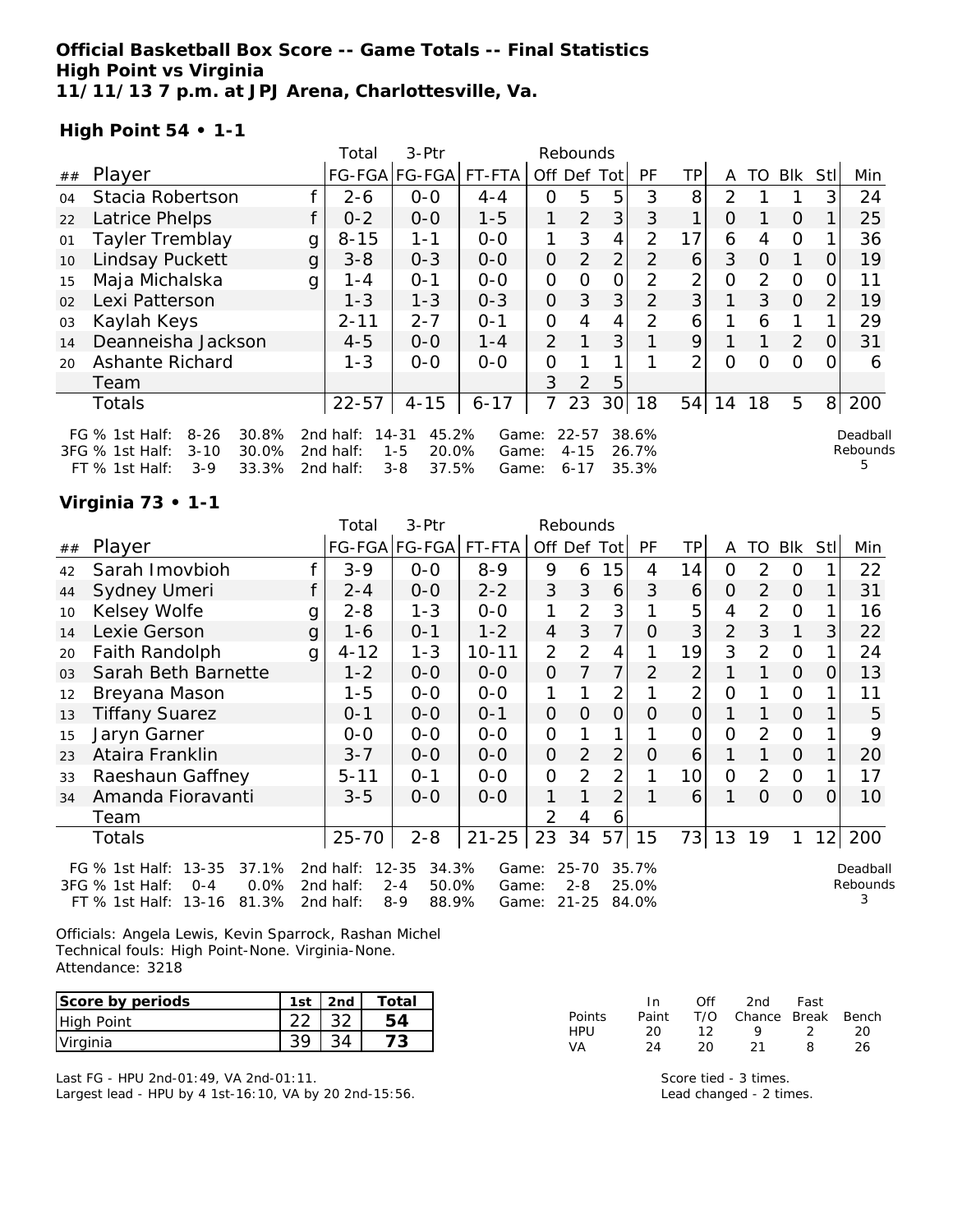### **Official Basketball Box Score -- Game Totals -- Final Statistics Louisiana Tech vs Virginia 11/16/13 2 p.m. at JPJ Arena, Charlottesville, Va.**

**Louisiana Tech 82 • 0-2**

|    |                                                                                                              |   | 3-Ptr<br>Total<br>Rebounds             |                                                           |                         |                |                                    |                |                         |                |          |          |            |               |                           |
|----|--------------------------------------------------------------------------------------------------------------|---|----------------------------------------|-----------------------------------------------------------|-------------------------|----------------|------------------------------------|----------------|-------------------------|----------------|----------|----------|------------|---------------|---------------------------|
| ## | Player                                                                                                       |   |                                        | FG-FGA FG-FGA                                             | FT-FTA                  | Off Def        |                                    | Totl           | PF                      | TР             | A        | TO       | <b>Blk</b> | StII          | Min                       |
| 02 | <b>Whitney Frazier</b>                                                                                       |   | $5 - 10$                               | 1-1                                                       | $6 - 6$                 | 3              | 7                                  | 10             | 4                       | 17             | 4        | 4        | O          |               | 34                        |
| 24 | Tyjae' Chenevert                                                                                             |   | $0 - 2$                                | $0-0$                                                     | $0-0$                   | 0              | $\Omega$                           | 0              | O                       | 0              | O        |          | $\Omega$   | O             | 10                        |
| 33 | Savanna Langston                                                                                             |   | $4 - 8$                                | $1 - 2$                                                   | $1 - 2$                 | 5              |                                    | 6              | 4                       | 10             | Ο        |          | O          |               | 27                        |
| 15 | <b>Brittney Jefferson</b>                                                                                    | g | $0 - 3$                                | $0 - 2$                                                   | $2 - 4$                 | $\overline{O}$ | 2                                  | 2              | 3                       | $\overline{2}$ | 1        | 2        | $\Omega$   |               | 15                        |
| 21 | Kanedria Andrews                                                                                             | g | $0-0$                                  | $0 - 0$                                                   | $0 - 0$                 | 0              | $\Omega$                           | 0              |                         | 0              | 2        |          | 0          | O             | 8                         |
| 00 | Jaquan Jackson                                                                                               |   | $5 - 11$                               | $2 - 7$                                                   | $3 - 4$                 | $\overline{2}$ | 2                                  | 4              |                         | 15             | 1        | 2        | $\Omega$   |               | 24                        |
| 10 | Chrisstasia Walter                                                                                           |   | $4 - 12$                               | $1 - 7$                                                   | $3 - 6$                 | 3              | 5                                  | 8              | 4                       | 12             | 3        | 6        | 1          | 4             | 36                        |
| 23 | Lulu Perry                                                                                                   |   | 7-16                                   | $1 - 3$                                                   | $7 - 8$                 | $\overline{2}$ | 3                                  | 5              |                         | 22             | 2        | 3        | $\Omega$   | $\mathcal{P}$ | 34                        |
| 32 | Kevione Moten                                                                                                |   | $0-0$                                  | $0 - 0$                                                   | $0 - 0$                 | 0              | O                                  | 0              | O                       | 0              | $\Omega$ |          | 0          |               | 3                         |
| 42 | Veanca Hall                                                                                                  |   | $2 - 4$                                | $0 - 0$                                                   | $0 - 0$                 | $\overline{2}$ | $\Omega$                           | $\overline{2}$ | 4                       | 4              | $\Omega$ | $\Omega$ | $\Omega$   |               | 9                         |
|    | Team                                                                                                         |   |                                        |                                                           |                         |                | 3                                  | 4              |                         |                |          |          |            |               |                           |
|    | Totals                                                                                                       |   | $27 - 66$                              | $6 - 22$                                                  | $22 - 30$               | 18             | 23                                 | 41             | 22                      | 82             | 13       | 21       |            | 13            | 200                       |
|    | $9 - 28$<br>32.1%<br>FG $%$ 1st Half:<br>3FG % 1st Half:<br>16.7%<br>1-6<br>$FT$ % 1st Half:<br>100.0<br>6-6 |   | 2 $nd$ half:<br>2nd half:<br>2nd half: | 18-38<br>47.4%<br>31.3%<br>$5 - 16$<br>$16 - 24$<br>66.7% | Game:<br>Game:<br>Game: |                | $27 - 66$<br>$6 - 22$<br>$22 - 30$ |                | 40.9%<br>27.3%<br>73.3% |                |          |          |            |               | Deadball<br>Rebounds<br>3 |

## **Virginia 95 • 2-1**

|    |                                                                                                                    |   | 3-Ptr<br>Total<br>Rebounds          |                                                            |                         |     |                                    |                |                         |                |                |          |                |      |                             |
|----|--------------------------------------------------------------------------------------------------------------------|---|-------------------------------------|------------------------------------------------------------|-------------------------|-----|------------------------------------|----------------|-------------------------|----------------|----------------|----------|----------------|------|-----------------------------|
| ## | Player                                                                                                             |   |                                     | FG-FGA FG-FGA FT-FTA                                       |                         | Off | Def                                | Tot            | PF                      | ТP             | A              | TO       | Blk            | Stll | Min                         |
| 42 | Sarah Imovbioh                                                                                                     |   | $8 - 13$                            | $0-0$                                                      | $3 - 5$                 | 8   | 5                                  | 13             | 3                       | 19             | 0              | 3        | 0              | O    | 25                          |
| 44 | Sydney Umeri                                                                                                       | f | $3 - 5$                             | $0-0$                                                      | $2 - 4$                 | 3   |                                    | 4              |                         | 8              |                |          | $\overline{O}$ | 2    | 26                          |
| 10 | Kelsey Wolfe                                                                                                       | g | $2 - 7$                             | $1 - 3$                                                    | $2 - 4$                 |     |                                    | 2              | 3                       | 7              | 3              | 2        | $\mathbf 0$    |      | 16                          |
| 14 | Lexie Gerson                                                                                                       | g | $5 - 8$                             | $1 - 3$                                                    | $O-O$                   | 0   | O                                  | $\Omega$       | 4                       | 11             |                | 2        | $\overline{O}$ |      | 21                          |
| 23 | Ataira Franklin                                                                                                    | g | $5 - 9$                             | $4 - 7$                                                    | $2 - 2$                 |     | 4                                  | 5              | $\overline{2}$          | 16             | 5              | 2        | 0              | 4    | 25                          |
| 03 | Sarah Beth Barnette                                                                                                |   | $0 - 3$                             | $0 - 2$                                                    | $0-0$                   | 1   | 6                                  | $\overline{7}$ | 4                       | $\overline{O}$ | $\overline{2}$ |          | $\overline{0}$ |      | 20                          |
| 12 | Breyana Mason                                                                                                      |   | $4 - 8$                             | $2 - 3$                                                    | 3-4                     | 1   |                                    | $\overline{2}$ | 2                       | 13             | 1              | 2        | $\overline{O}$ |      | 23                          |
| 13 | <b>Tiffany Suarez</b>                                                                                              |   | $0 - 1$                             | $0 - 0$                                                    | $0 - 0$                 | 0   | O                                  | $\overline{O}$ | 0                       | $\overline{O}$ | 0              | $\Omega$ | $\overline{O}$ | 0    | 2                           |
| 15 | Jaryn Garner                                                                                                       |   | $0 - 1$                             | $0-0$                                                      | $1 - 2$                 | 0   |                                    | 1              | 0                       |                | 0              | 0        | 0              |      | 4                           |
| 20 | Faith Randolph                                                                                                     |   | $6 - 10$                            | $0 - 2$                                                    | $2 - 3$                 | 0   |                                    |                | 3                       | 14             | 6              | 3        | $\overline{O}$ | 0    | 23                          |
| 33 | Raeshaun Gaffney                                                                                                   |   | 1-5                                 | $O-O$                                                      | 4-4                     |     |                                    | 2              | 2                       | 6              |                | 2        | $\overline{O}$ |      | 13                          |
| 34 | Amanda Fioravanti                                                                                                  |   | $0-0$                               | $0 - 0$                                                    | $0-0$                   | 0   | $\Omega$                           | $\overline{O}$ |                         | $\Omega$       | $\Omega$       | $\Omega$ | $\overline{O}$ |      | 2                           |
|    | Team                                                                                                               |   |                                     |                                                            |                         |     | 4                                  | 5              |                         |                |                |          |                |      |                             |
|    | Totals                                                                                                             |   | $34 - 70$                           | $8 - 20$                                                   | $19-28$                 | 17  | 25                                 | 42             | 25                      | 95             | 20             | 18       | $\mathbf{O}$   | 11   | 200                         |
|    | $13 - 33$<br>39.4%<br>FG $%$ 1st Half:<br>27.3%<br>$3 - 11$<br>3FG % 1st Half:<br>66.7%<br>FT % 1st Half:<br>$4-6$ |   | 2nd half:<br>2nd half:<br>2nd half: | 56.8%<br>$21 - 37$<br>$5-9$<br>55.6%<br>$15 - 22$<br>68.2% | Game:<br>Game:<br>Game: |     | $34 - 70$<br>$8 - 20$<br>$19 - 28$ |                | 48.6%<br>40.0%<br>67.9% |                |                |          |                |      | Deadball<br>Rebounds<br>5,1 |

Officials: Denise Brooks, Susan Blauch, Maj Forsberg Technical fouls: Louisiana Tech-None. Virginia-None. Attendance: 3507

| Score by periods | 1st | 2 <sub>nd</sub> | Total |
|------------------|-----|-----------------|-------|
| I Louisiana Tech |     |                 |       |
| Virginia         |     |                 |       |

Last FG - LATECH 2nd-00:07, VA 2nd-01:28.

Largest lead - LATECH by 3 1st-07:22, VA by 22 2nd-06:26.

|               | In.   | ∩ff | 2nd                    | Fast |    |
|---------------|-------|-----|------------------------|------|----|
| <b>Points</b> | Paint |     | T/O Chance Break Bench |      |    |
| <b>LATECH</b> | -32.  | 16  | 20                     | 6    | 53 |
| VA.           | 40.   | 18  | 18                     | 20   | 34 |

Score tied - 2 times. Lead changed - 5 times.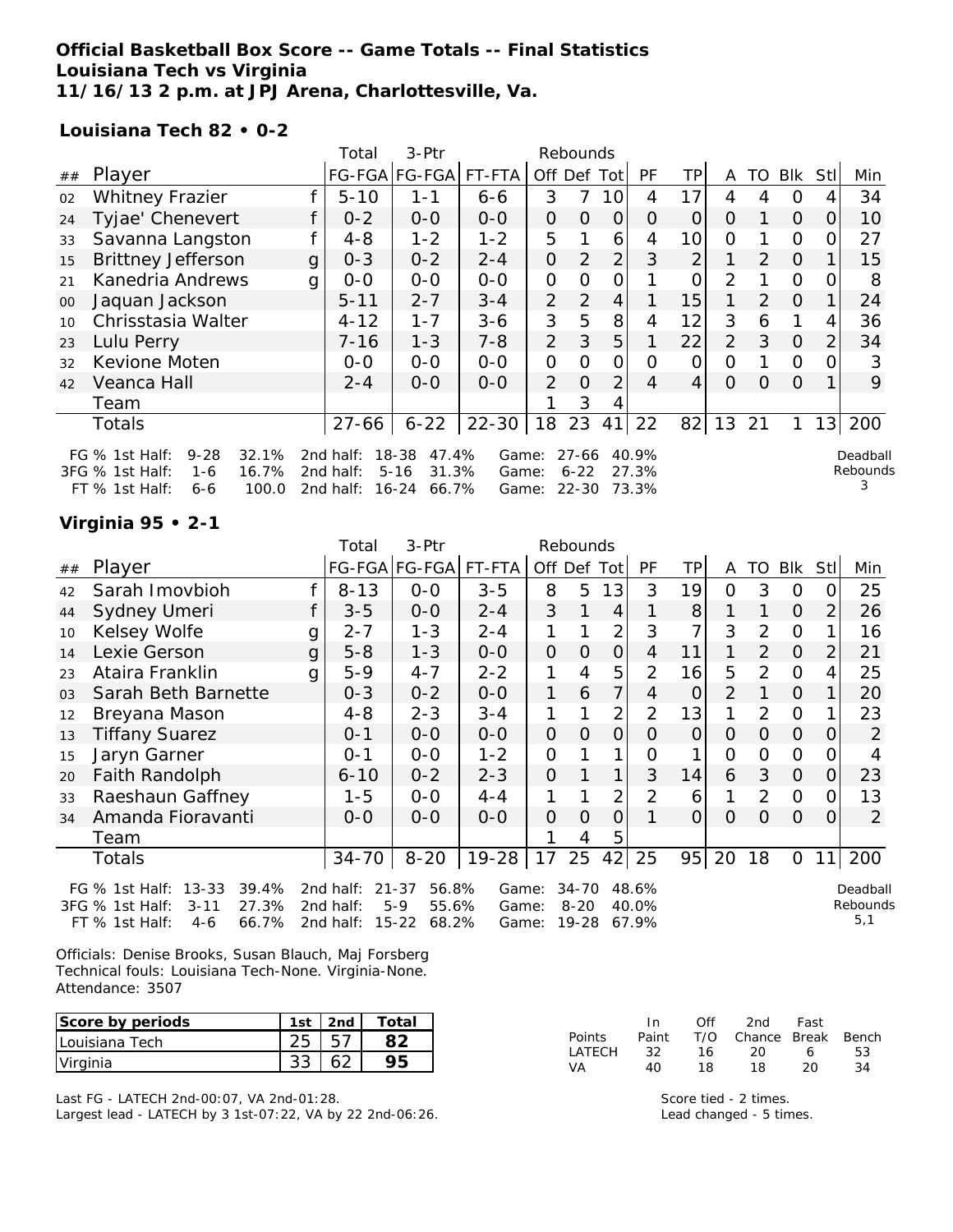**Official Basketball Box Score -- Game Totals -- Final Statistics Virginia vs Liberty 11-19-13 7 p.m. at Lynchburg, Va. (Vines Center)**

## **Virginia 61 • 3-1**

|                |                                                                                                                    |              | Total                               | 3-Ptr<br>Rebounds                                          |                         |             |                            |                |                         |                |                |                |          |                 |                           |
|----------------|--------------------------------------------------------------------------------------------------------------------|--------------|-------------------------------------|------------------------------------------------------------|-------------------------|-------------|----------------------------|----------------|-------------------------|----------------|----------------|----------------|----------|-----------------|---------------------------|
| ##             | Player                                                                                                             |              |                                     | FG-FGA FG-FGA                                              | FT-FTA                  | Off Def Tot |                            |                | <b>PF</b>               | TP.            | A              | TO.            | BIK      | Stll            | Min                       |
| 42             | Sarah Imovbioh                                                                                                     |              | $3 - 9$                             | $0 - 0$                                                    | $4 - 9$                 | 7           | 6                          | 13             | 3                       | 10             | 0              | 3              |          | 3               | 28                        |
| 44             | Sydney Umeri                                                                                                       |              | 4-6                                 | $0 - 0$                                                    | $4 - 4$                 | O           | 2                          | $\overline{2}$ | 3                       | 12             | 0              |                | $\Omega$ | 2               | 27                        |
| 10             | Kelsey Wolfe                                                                                                       | g            | $3 - 12$                            | $1 - 7$                                                    | 1-1                     |             | Ω                          | 1              | 2                       | 8              | 5              |                | $\Omega$ | 3               | 32                        |
| 14             | Lexie Gerson                                                                                                       | $\mathbf{g}$ | $1 - 4$                             | $0-0$                                                      | $0 - 1$                 | O           |                            | $\mathbf 1$    | $\overline{2}$          | $\overline{2}$ | $\Omega$       | 3              | $\Omega$ | 5               | 20                        |
| 23             | Ataira Franklin                                                                                                    | g            | $3 - 10$                            | $0 - 5$                                                    | $6 - 8$                 |             | 3                          | $\overline{4}$ | 3                       | 12             | 2              | 3              | $\Omega$ |                 | 23                        |
| 0 <sub>3</sub> | Sarah Beth Barnette                                                                                                |              | $3 - 8$                             | $1 - 5$                                                    | $0-0$                   | $\Omega$    | 2                          | 2 <sub>1</sub> |                         | $\overline{7}$ | 0              | $\Omega$       | $\Omega$ | $\Omega$        | 18                        |
| 12             | Breyana Mason                                                                                                      |              | $1 - 2$                             | $1 - 1$                                                    | $0-0$                   | O           | O                          | 0              |                         | 3              | $\overline{O}$ | $\overline{2}$ | $\Omega$ |                 | 11                        |
| 20             | Faith Randolph                                                                                                     |              | $3 - 10$                            | $0 - 2$                                                    | $1 - 2$                 | 0           |                            | 1              | 2                       | 7 <sub>1</sub> |                |                | $\Omega$ | 3               | 20                        |
| 33             | Raeshaun Gaffney                                                                                                   |              | $0 - 5$                             | $O - 1$                                                    | $0-0$                   | 1.          |                            | 2 <sub>1</sub> | $\Omega$                | 0              | 3              |                | $\Omega$ |                 | 18                        |
| 34             | Amanda Fioravanti                                                                                                  |              | $O - O$                             | $0 - 0$                                                    | $0 - 0$                 | O           | $\Omega$                   | Ο              |                         | $\overline{O}$ | $\Omega$       | $\Omega$       | $\Omega$ | $\Omega$        | 3                         |
|                | Team                                                                                                               |              |                                     |                                                            |                         | 5           | 4                          | 9              |                         |                |                |                |          |                 |                           |
|                | Totals                                                                                                             |              | $21 - 66$                           | $3 - 21$                                                   | $16 - 25$               | 15          | 20                         | 35             | 18                      | 61             | 11             | 15             |          | 20 <sup>1</sup> | 200                       |
|                | 13-36<br>36.1%<br>FG $%$ 1st Half:<br>23.1%<br>3FG % 1st Half:<br>$3 - 13$<br>$FT$ % 1st Half:<br>$3 - 4$<br>75.0% |              | 2nd half:<br>2nd half:<br>2nd half: | $8 - 30$<br>26.7%<br>$0 - 8$<br>0.0%<br>61.9%<br>$13 - 21$ | Game:<br>Game:<br>Game: |             | 21-66<br>$3 - 21$<br>16-25 |                | 31.8%<br>14.3%<br>64.0% |                |                |                |          |                 | Deadball<br>Rebounds<br>5 |

## **Liberty 60 • 0-3**

|    |                                                                                |   | Total                  | 3-Ptr                                   |                |                | Rebounds          |                |                |                 |                |               |                |                |                      |
|----|--------------------------------------------------------------------------------|---|------------------------|-----------------------------------------|----------------|----------------|-------------------|----------------|----------------|-----------------|----------------|---------------|----------------|----------------|----------------------|
| ## | Player                                                                         |   |                        | FG-FGA FG-FGA                           | FT-FTA         | Off Def        |                   | Tot            | <b>PF</b>      | TP              | A              | TO            | <b>Blk</b>     | <b>Stll</b>    | Min                  |
| 01 | SANDERS, Mickayla                                                              |   | $6 - 13$               | $4 - 11$                                | $0-0$          | 0              | 3                 | 3              | 5              | 16              | 2              | $\mathcal{P}$ | $\Omega$       |                | 25                   |
| 55 | RININGER, Ashley                                                               |   | $5 - 7$                | $0 - 0$                                 | $0 - 1$        | 5              |                   | 12             | $\mathcal{P}$  | 10 <sup>1</sup> | $\Omega$       | 6             |                | $\overline{2}$ | 30                   |
| 44 | <b>KEARNEY, Catherine</b>                                                      | C | 1 - 4                  | $0 - 0$                                 | $1 - 4$        | 4              | 4                 | 8              | $\overline{2}$ | 3               | $\Omega$       | 2             | $\Omega$       | 0              | 28                   |
| 03 | ELLIS, Sadalia                                                                 | g | $3 - 9$                | $0 - 4$                                 | $5-5$          | $\overline{O}$ | 3                 | 3              | 5              | 11              | 3              | 8             | $\overline{0}$ |                | 26                   |
| 21 | FRAZIER, Emily                                                                 | g | 1-6                    | $0 - 4$                                 | $O-O$          | $\mathbf{O}$   | 3                 | 3              |                | 2               | 4              | 5             | $\Omega$       |                | 24                   |
| 05 | MILLER, Reagan                                                                 |   | $2 - 5$                | $2 - 4$                                 | $0-0$          | $\Omega$       | $\overline{2}$    | $\overline{2}$ | $\Omega$       | 6               |                | $\Omega$      | $\Omega$       | 0              | 19                   |
| 15 | BROWN, Simone                                                                  |   | $0 - 5$                | $0 - 2$                                 | $1 - 2$        | 3              | 6                 | 9              | 3              |                 | $\overline{2}$ | 4             | 0              |                | 24                   |
| 22 | HANSON, Tesh                                                                   |   | $1 - 1$                | $0 - 0$                                 | $0 - 0$        | 1              | $\Omega$          | 1              | 0              | $\overline{2}$  | $\Omega$       | $\Omega$      | $\Omega$       | $\Omega$       | 2                    |
| 34 | ADAMS, Katelyn                                                                 |   | $2 - 6$                | $0-0$                                   | $5 - 5$        | $\overline{4}$ | 4                 | 8              | 4              | 9               | $\Omega$       | 3             |                | 0              | 22                   |
|    | Team                                                                           |   |                        |                                         |                |                | 2                 | 3              |                |                 |                |               |                |                |                      |
|    | <b>Totals</b>                                                                  |   | $21 - 56$              | $6 - 25$                                | $12 - 17$      | 18             | 34                |                | $52$   22      | 60 <sup>1</sup> | 12             | 30            | 2              |                | 5 200                |
|    | $10 - 29$<br>34.5%<br>FG $%$ 1st Half:<br>21.4%<br>3FG % 1st Half:<br>$3 - 14$ |   | 2nd half:<br>2nd half: | 40.7%<br>$11 - 27$<br>27.3%<br>$3 - 11$ | Game:<br>Game: |                | 21-56<br>$6 - 25$ |                | 37.5%<br>24.0% |                 |                |               |                |                | Deadball<br>Rebounds |
|    | 85.7%<br>$FT$ % 1st Half:<br>$6 - 7$                                           |   | 2nd half:              | 60.0%<br>$6 - 10$                       | Game:          |                | $12 - 17$         |                | 70.6%          |                 |                |               |                |                |                      |

Officials: Edward Sidlasky (R), Angelica Suffren, Karen Preato Technical fouls: Virginia-None. Liberty-None. Attendance: 1178 Fouled Out: LU #1 (2:17, 2nd), #3 (0:11.8, 2nd)

| Score by periods | 1st | 2 <sub>nd</sub> | Total |
|------------------|-----|-----------------|-------|
| Virginia         |     |                 |       |
| .iber:           |     |                 |       |

Last FG - VA 2nd-02:45, LIBERTY 2nd-01:57.

Largest lead - VA by 10 2nd-13:20, LIBERTY by 4 1st-15:30.

|                | In.   | ∩ff | 2nd                    | Fast |    |
|----------------|-------|-----|------------------------|------|----|
| Points         | Paint |     | T/O Chance Break Bench |      |    |
| VA.            | 28.   | 35. | 1ດ                     | 4    | 17 |
| <b>LIBERTY</b> | 26    | 16. | 15.                    |      | 18 |

Score tied - 3 times. Lead changed - 2 times.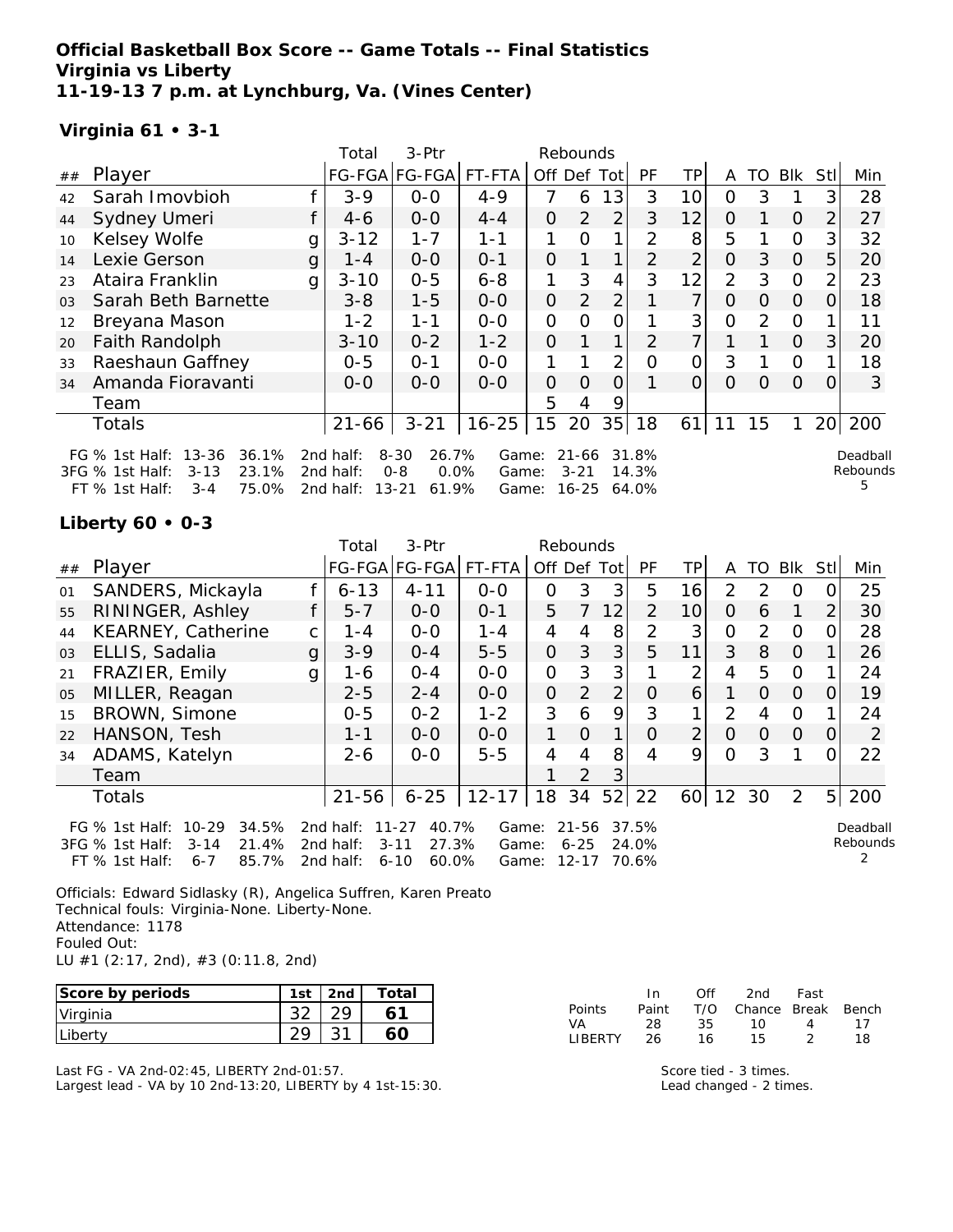### **Official Basketball Box Score -- Game Totals -- Final Statistics Virginia vs West Virginia 11/24/13 4:00 p.m. at WVU Coliseum, Morgantown, W.Va.**

#### **Virginia 58 • 3-2**

|       |                                                                                                            |   | Total                               | 3-Ptr                                                       |                         |                | Rebounds                           |                |                         |                |                |          |                |          |                             |
|-------|------------------------------------------------------------------------------------------------------------|---|-------------------------------------|-------------------------------------------------------------|-------------------------|----------------|------------------------------------|----------------|-------------------------|----------------|----------------|----------|----------------|----------|-----------------------------|
| ##    | Player                                                                                                     |   |                                     | FG-FGA FG-FGA                                               | FT-FTA                  |                | Off Def Tot                        |                | PF                      | ΤP             | A              | TO       | Blk            | Stl      | Min                         |
| 42    | Sarah Imovbioh                                                                                             |   | $2 - 2$                             | $0-0$                                                       | $1 - 2$                 | 0              | 0                                  | 0              | 5                       | 5              | $\overline{O}$ | 3        | 0              | 0        | 10                          |
| 44    | Sydney Umeri                                                                                               |   | $0 - 3$                             | $0-0$                                                       | $0 - 1$                 | $\mathbf{1}$   | 5                                  | 6              | 4                       | 0              | $\Omega$       | 3        | 0              | $\Omega$ | 31                          |
| 10    | Kelsey Wolfe                                                                                               | g | $2 - 10$                            | $2 - 5$                                                     | $0-0$                   | 1              | 4                                  | 5              | 4                       | 6              | $\overline{2}$ | 2        | $\Omega$       | 0        | 31                          |
| 14    | Lexie Gerson                                                                                               | g | $3 - 11$                            | $1 - 5$                                                     | $3 - 4$                 | 1              | 6                                  | $\overline{7}$ | $\overline{2}$          | 10             | 3              | 2        | $\Omega$       |          | 32                          |
| 23    | Ataira Franklin                                                                                            | g | $8 - 16$                            | $6 - 8$                                                     | $1 - 2$                 | 3              | 5                                  | 8              | 2                       | 23             | $\overline{2}$ | 2        | 2              | 3        | 37                          |
| 03    | Sarah Beth Barnette                                                                                        |   | 1-1                                 | $1 - 1$                                                     | $0 - 0$                 | $\mathcal{O}$  | $\Omega$                           | $\overline{O}$ | $\overline{2}$          | 3              | $\Omega$       | $\Omega$ | $\overline{O}$ | O        | 2                           |
| 12    | Breyana Mason                                                                                              |   | $0 - 2$                             | $0-0$                                                       | $0 - 2$                 | $\mathbf{O}$   | $\Omega$                           | 0              |                         | 0              |                | 2        | $\Omega$       |          | 10                          |
| 15    | Jaryn Garner                                                                                               |   | $0 - 0$                             | $0-0$                                                       | $1 - 2$                 | 1              | $\overline{O}$                     | 1              |                         |                |                |          | $\overline{O}$ | 0        | 9                           |
| 20    | Faith Randolph                                                                                             |   | $2 - 9$                             | $0 - 3$                                                     | $0 - 1$                 | 3              | $\overline{2}$                     | 5              | 3                       | 4              | 4              | 3        | $\Omega$       | 3        | 24                          |
| 33    | Raeshaun Gaffney                                                                                           |   | $0 - 2$                             | $0-0$                                                       | $0-0$                   | $\overline{2}$ | $\overline{O}$                     | $\overline{2}$ |                         | $\overline{O}$ | $\Omega$       | 0        | $\overline{O}$ | 0        | 5                           |
| 34    | Amanda Fioravanti                                                                                          |   | $3 - 5$                             | $0 - 0$                                                     | $0 - 2$                 | 3              | $\overline{2}$                     | 5              | 3                       | 6              | $\Omega$       | O        | $\circ$        | 0        | 9                           |
|       | Team                                                                                                       |   |                                     |                                                             |                         | $\mathcal{P}$  | 3                                  | 5              |                         |                |                |          |                |          |                             |
|       | Totals                                                                                                     |   | $21 - 61$                           | $10-22$                                                     | $6 - 16$                | 17             | 27                                 | 44             | 28                      | 58             | 13             | 18       | 2              | 8        | 200                         |
| 3FG % | FG $%$ 1st Half:<br>$10 - 26$<br>38.5%<br>54.5%<br>1st Half:<br>6-11<br>$5-9$<br>55.6%<br>$FT$ % 1st Half: |   | 2nd half:<br>2nd half:<br>2nd half: | $11 - 35$<br>31.4%<br>$4 - 11$<br>36.4%<br>$1 - 7$<br>14.3% | Game:<br>Game:<br>Game: |                | $21 - 61$<br>$10 - 22$<br>$6 - 16$ |                | 34.4%<br>45.5%<br>37.5% |                |                |          |                |          | Deadball<br>Rebounds<br>3,1 |

#### **West Virginia 68 • 4-1**

|    |                                                                                                                                   |              | Total                               | 3-Ptr                                                        |                                     |                | Rebounds              |                |                                 |                |    |          |               |                |                           |
|----|-----------------------------------------------------------------------------------------------------------------------------------|--------------|-------------------------------------|--------------------------------------------------------------|-------------------------------------|----------------|-----------------------|----------------|---------------------------------|----------------|----|----------|---------------|----------------|---------------------------|
| ## | Player                                                                                                                            |              |                                     | FG-FGA FG-FGA                                                | FT-FTA                              | Off Def        |                       | <b>Totl</b>    | PF                              | TP.            | A  | TO       | <b>Blk</b>    | Stll           | Min                       |
| 05 | Fields, Averee                                                                                                                    |              | $4 - 8$                             | $0 - 0$                                                      | $0 - 0$                             | 0              |                       |                |                                 | 8              | 4  |          | 0             |                | 21                        |
| 20 | Bussie, Asya                                                                                                                      | $\mathsf{C}$ | $5 - 7$                             | $0-0$                                                        | $4 - 11$                            | 4              | 6                     | 10             | 2                               | 14             | 1  | 2        | 2             |                | 22                        |
| 01 | Caldwell, Christal                                                                                                                | g            | $3 - 14$                            | $1 - 6$                                                      | $0-0$                               | 3              | 2                     | 5              | 3                               |                |    | 4        | 0             |                | 28                        |
| 22 | Stepney, Linda                                                                                                                    | g            | $1 - 3$                             | $0 - 1$                                                      | $2 - 4$                             | 2              | 2                     | 4              | 3                               | 4              | 5  | 1        | $\Omega$      | 0              | 22                        |
| 23 | Holmes, Bria                                                                                                                      | g            | $7 - 12$                            | $5 - 9$                                                      | $O - 1$                             | 0              | $\Omega$              | 0              |                                 | 19             | 2  | 4        | $\mathcal{O}$ | 2              | 23                        |
| 02 | Palmer, Taylor                                                                                                                    |              | $2 - 9$                             | $1 - 7$                                                      | $5 - 6$                             | $\overline{O}$ | 3                     | 3              |                                 | 10             |    | $\Omega$ | $\Omega$      | $\Omega$       | 24                        |
| 04 | Hampton, Brooke                                                                                                                   |              | $0 - 1$                             | $O - 1$                                                      | $3 - 4$                             | 0              | 2                     | $\overline{2}$ | $\mathcal{P}$                   | 3              | 3  | 2        | 0             | O              | 23                        |
| 14 | Harlee, Jess                                                                                                                      |              | $O - O$                             | $0 - 0$                                                      | $1 - 2$                             | 1              | 2                     | 3              |                                 |                | O  |          | $\Omega$      | 2              | 9                         |
| 15 | Montgomery, Lanay                                                                                                                 |              | $0-0$                               | $0-0$                                                        | $0-0$                               | 0              | $\Omega$              | Ω              |                                 | Ω              | Ω  | Ω        | O             | 0              | 5                         |
| 32 | Leary, Crystal                                                                                                                    |              | $1 - 3$                             | $0-0$                                                        | $0-0$                               | $\mathcal{P}$  | 10                    | 12             | 3                               | $\overline{2}$ | Ω  | $\Omega$ | 1             | $\overline{2}$ | 23                        |
|    | Team                                                                                                                              |              |                                     |                                                              |                                     | 4              | 2                     | 6              |                                 |                |    |          |               |                |                           |
|    | Totals                                                                                                                            |              | $23 - 57$                           | $7 - 24$                                                     | $15 - 28$                           | 16             | 30                    | 46             | 21                              | 68             | 17 | 15       | 3             | 9              | 200                       |
|    | $13 - 29$<br>44.8%<br>FG $%$ 1st Half:<br>3FG % 1st Half:<br>$4 - 10$<br>40.0%<br>$8 - 13$<br>61 5%<br>FT % 1st Half <sup>.</sup> |              | 2nd half:<br>2nd half:<br>2nd half: | 35.7%<br>$10 - 28$<br>$3 - 14$<br>21.4%<br>$7 - 15$<br>46.7% | Game:<br>Game:<br>Game <sup>.</sup> |                | $23 - 57$<br>$7 - 24$ |                | 40.4%<br>29.2%<br>$15-28$ 53.6% |                |    |          |               |                | Deadball<br>Rebounds<br>3 |

Officials: Eric Brewton, Bob Trammell, Maj Forsberg Technical fouls: Virginia-None. West Virginia-None. Attendance: 2014 id-1293330 Imovbioh (UVA) fouled out with 3:45 left in the game.

FT % 1st Half: 8-13 61.5% 2nd half: 7-15 46.7% Game: 15-28 53.6%

**Score by periods** | 1st | 2nd | Total Virginia 31 27 **58** West Virginia 38 30 **68**

Last FG - VA 2nd-00:32, WVU 2nd-03:18. Largest lead - VA None, WVU by 14 2nd-05:36.

|        | In.   | Off | 2nd                    | Fast |    |
|--------|-------|-----|------------------------|------|----|
| Points | Paint |     | T/O Chance Break Bench |      |    |
| VA     | 20.   | 14  | 11                     | 4    | 14 |
| WVU    | 28    | 18. | я                      | 8.   | 16 |

Score tied - 0 times. Lead changed - 0 times.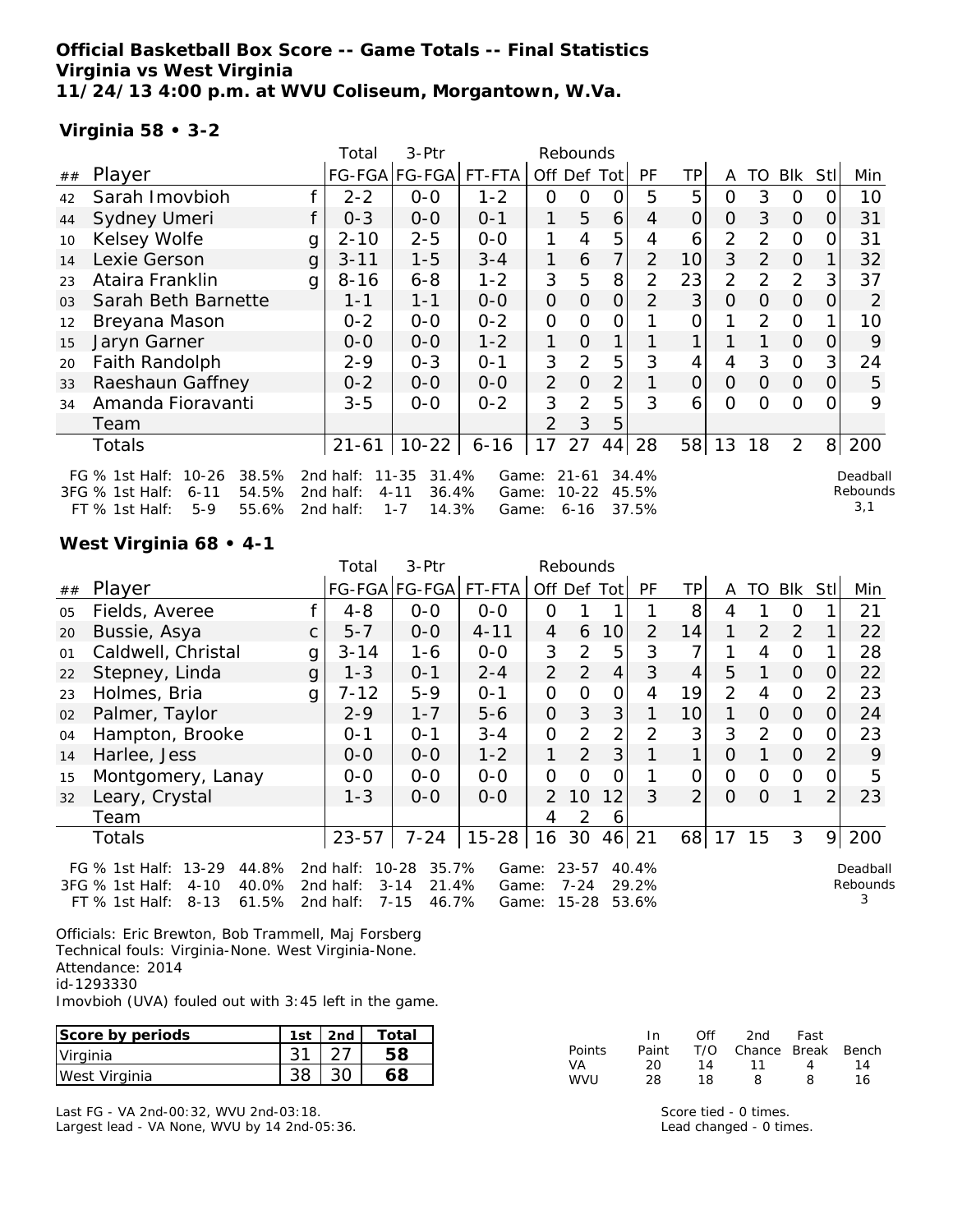**Official Basketball Box Score -- Game Totals -- Final Statistics Virginia vs Tennessee 11-28-13 2:00 pm at St. Geoges HS Freeport Bahammas**

## **Virginia 67 • 3-3**

|                |                                                                                | 3-Ptr<br>Total<br>Rebounds |                        |                                    |                |                |                       |          |                |                |                |                |                |      |                      |
|----------------|--------------------------------------------------------------------------------|----------------------------|------------------------|------------------------------------|----------------|----------------|-----------------------|----------|----------------|----------------|----------------|----------------|----------------|------|----------------------|
| ##             | Player                                                                         |                            |                        | FG-FGA FG-FGA                      | FT-FTA         |                | Off Def Tot           |          | <b>PF</b>      | ТP             | A              | TO             | Blk            | Stll | Min                  |
| 10             | Kelsey Wolfe                                                                   | $\star$                    | $4 - 9$                | $1 - 5$                            | $3 - 4$        | O              | 5                     | 5        | 5              | 12             | 4              | 3              | $\Omega$       |      | 22                   |
| 14             | Lexie Gerson                                                                   | $\star$                    | $1 - 5$                | $0 - 2$                            | $2 - 2$        | $\overline{O}$ | 3                     | 3        | 2              | $\overline{4}$ | 3              | $\Omega$       | $\overline{O}$ | 2    | 27                   |
| 23             | Ataira Franklin                                                                | $\star$                    | $8 - 20$               | $2 - 6$                            | $7 - 9$        | 1              | $\overline{2}$        | 3        |                | 25             | 6              | 3              | $\overline{O}$ |      | 39                   |
| 42             | Sarah Imovbioh                                                                 | $\star$                    | $2 - 4$                | $0-0$                              | $1 - 5$        | 3              | $\overline{2}$        | 5        | $\overline{4}$ | 5              | $\Omega$       | 3              | $\overline{O}$ | 0    | 28                   |
| 44             | Sydney Umeri                                                                   | $^{\star}$                 | $1 - 2$                | $0-0$                              | $0 - 3$        | 3              |                       | 4        | 4              | 2              | 1              | $\overline{2}$ | $\mathbf{O}$   |      | 25                   |
| 0 <sub>3</sub> | Sarah Beth Barnette                                                            |                            | $0 - 1$                | $0 - 1$                            | $O-O$          | $\overline{O}$ | $\overline{O}$        | $\Omega$ | 0              | 0              | $\Omega$       | $\Omega$       | $\Omega$       | 0    | 10                   |
| 12             | Breyana Mason                                                                  |                            | 1-8                    | $0-0$                              | $1 - 2$        | $\overline{O}$ | $\Omega$              | O        | O              | 3              | $\mathcal{O}$  |                | $\overline{O}$ |      | 19                   |
| 15             | Jaryn Garner                                                                   |                            | $0 - 0$                | $0 - 0$                            | $0-0$          | $\overline{O}$ | $\overline{O}$        | 0        | O              | $\overline{O}$ | $\Omega$       | $\Omega$       | $\overline{O}$ | 0    | $0+$                 |
| 20             | Faith Randolph                                                                 |                            | $7 - 13$               | $1 - 2$                            | $1 - 3$        | $\overline{2}$ | 3                     | 5        | 2              | 16             |                | $\overline{2}$ | $\Omega$       |      | 25                   |
| 33             | Raeshaun Gaffney                                                               |                            | $0 - 1$                | $0-0$                              | $0-0$          | $\overline{O}$ | $\Omega$              | $\Omega$ | O              | $\overline{O}$ |                | $\Omega$       | $\overline{O}$ | 0    | 5                    |
| 34             | Amanda Fioravanti                                                              |                            | $0-0$                  | $0 - 0$                            | $0 - 0$        | O              | O                     | Ω        | O              | 0              | $\overline{O}$ | 0              | $\Omega$       | 0    | $0+$                 |
|                | Team                                                                           |                            |                        |                                    |                | 6              | 4                     | 10       |                |                |                |                |                |      |                      |
|                | Totals                                                                         |                            | $24 - 63$              | $4 - 16$                           | $15 - 28$      | 15             | 20                    | 35       | 18             | 67             | 16             | 15             | $\mathbf{O}$   | 7    | 200                  |
|                | $13 - 29$<br>FG $%$ 1st Half:<br>44.8%<br>20.0%<br>3FG % 1st Half:<br>$2 - 10$ |                            | 2nd half:<br>2nd half: | 11-34<br>32.4%<br>$2 - 6$<br>33.3% | Game:<br>Game: |                | $24 - 63$<br>$4 - 16$ |          | 38.1%<br>25.0% |                |                |                |                |      | Deadball<br>Rebounds |
|                | FT % 1st Half: 11-20<br>55.0%                                                  |                            | 2nd half:              | $4 - 8$<br>50.0%                   | Game:          |                | 15-28                 |          | 53.6%          |                |                |                |                |      | 7,1                  |

**Tennessee 76 • 6-0**

|    |                                                                                                                      |          | Total                               | 3-Ptr                                                        |                         |             | Rebounds                           |                |                         |                 |                |                |                |          |                             |
|----|----------------------------------------------------------------------------------------------------------------------|----------|-------------------------------------|--------------------------------------------------------------|-------------------------|-------------|------------------------------------|----------------|-------------------------|-----------------|----------------|----------------|----------------|----------|-----------------------------|
| ## | Player                                                                                                               |          |                                     | FG-FGA FG-FGA                                                | FT-FTA                  | Off Def Tot |                                    |                | <b>PF</b>               | ΤP              | A              | TO             | Blk            | Stll     | Min                         |
| 05 | Massengale, Ariel                                                                                                    | $\star$  | $4 - 8$                             | $2 - 5$                                                      | $O-O$                   | 0           |                                    |                | 2                       | 10              | 13             | 5              | 0              |          | 40                          |
| 10 | Simmons, Meighan                                                                                                     | $^\star$ | $11 - 20$                           | $8 - 17$                                                     | $2 - 4$                 | 0           | 3                                  | 3              |                         | 32              | 5              | 2              | $\Omega$       | O        | 36                          |
| 11 | Burdick, Cierra                                                                                                      | $^\star$ | $4 - 8$                             | $0 - 2$                                                      | $2 - 2$                 |             | 5                                  | 6              | $\overline{2}$          | 10              | $\overline{O}$ | $\overline{2}$ | $\overline{O}$ |          | 28                          |
| 12 | Graves, Bashaara                                                                                                     | $^\star$ | $2 - 3$                             | $0 - 0$                                                      | $3-6$                   | 3           | 2                                  | 5              | 3                       | $\overline{7}$  |                | $\Omega$       | $\overline{0}$ | O        | 16                          |
| 20 | Harrison, Isabelle                                                                                                   | $^\star$ | $2 - 5$                             | $0 - 0$                                                      | $2 - 4$                 | 0           |                                    | 7              | 2                       | 6               | $\Omega$       |                | 2              |          | 22                          |
| 00 | Reynolds, Jordan                                                                                                     |          | $2 - 3$                             | $1 - 1$                                                      | $0 - 0$                 | 0           |                                    | $\mathbf{1}$   | $\Omega$                | 5               | $\Omega$       |                | $\Omega$       | O        | 11                          |
| 01 | Moore, Nia                                                                                                           |          | $0-0$                               | $0 - 0$                                                      | $0 - 0$                 | 0           | $\Omega$                           | 0              | 0                       | 0               | 0              | 0              | $\mathbf{O}$   | O        | 0+                          |
| 02 | Jones, Jasmine                                                                                                       |          | $1 - 1$                             | $O-O$                                                        | $O-O$                   | 1           | 3                                  | $\overline{4}$ | 4                       | $\overline{2}$  | $\overline{O}$ | 0              | $\Omega$       | 0        | 11                          |
| 14 | Carter, Andraya                                                                                                      |          | $0 - 2$                             | $0 - 1$                                                      | $O-O$                   |             |                                    | 2              | 3                       | $\Omega$        | $\overline{2}$ | $\mathcal{P}$  |                | $\Omega$ | 16                          |
| 21 | Russell, Mercedes                                                                                                    |          | $2 - 3$                             | $0 - 0$                                                      | $0 - 0$                 | 1           | 2                                  | 3              | 3                       | $\vert 4 \vert$ | $\Omega$       | $\mathcal{P}$  |                |          | 20                          |
|    | Team                                                                                                                 |          |                                     |                                                              |                         |             | 3                                  | 4              |                         |                 |                | 3              |                |          |                             |
|    | Totals                                                                                                               |          | $28 - 53$                           | $11 - 26$                                                    | $9 - 16$                | 8           | 28                                 | 36             | 20                      | 76              | 21             | 18             | 4              | 2        | 200                         |
|    | $14 - 29$<br>48.3%<br>FG % 1st Half:<br>37.5%<br>3FG % 1st Half:<br>$6 - 16$<br>$1 - 2$<br>50.0%<br>$FT$ % 1st Half: |          | 2nd half:<br>2nd half:<br>2nd half: | $14 - 24$<br>58.3%<br>$5 - 10$<br>50.0%<br>$8 - 14$<br>57.1% | Game:<br>Game:<br>Game: |             | $28 - 53$<br>$11 - 26$<br>$9 - 16$ |                | 52.8%<br>42.3%<br>56.3% |                 |                |                |                |          | Deadball<br>Rebounds<br>3,2 |

Officials: Cheryl Flores, Michelle Jones, Angela Lewis Technical fouls: Virginia-None. Tennessee-TEAM. Attendance: 456 Junkanoo Jam Tournament

| Score by periods | 1st | 2nd | ⊤otai |
|------------------|-----|-----|-------|
| Virginia         |     |     |       |
| ennessee         |     |     |       |

Last FG - VA 2nd-01:26, UT 2nd-01:21.

Largest lead - VA by 10 1st-05:02, UT by 12 2nd-06:05.

|               | In.   | ∩ff | 2nd                    | Fast           |    |
|---------------|-------|-----|------------------------|----------------|----|
| <b>Points</b> | Paint |     | T/O Chance Break Bench |                |    |
| VA            | 26.   | 19  | 1 O                    | $\overline{2}$ | 19 |
| ПT            | 18    | フフ  | 11                     | 6              | 11 |

Score tied - 2 times. Lead changed - 3 times.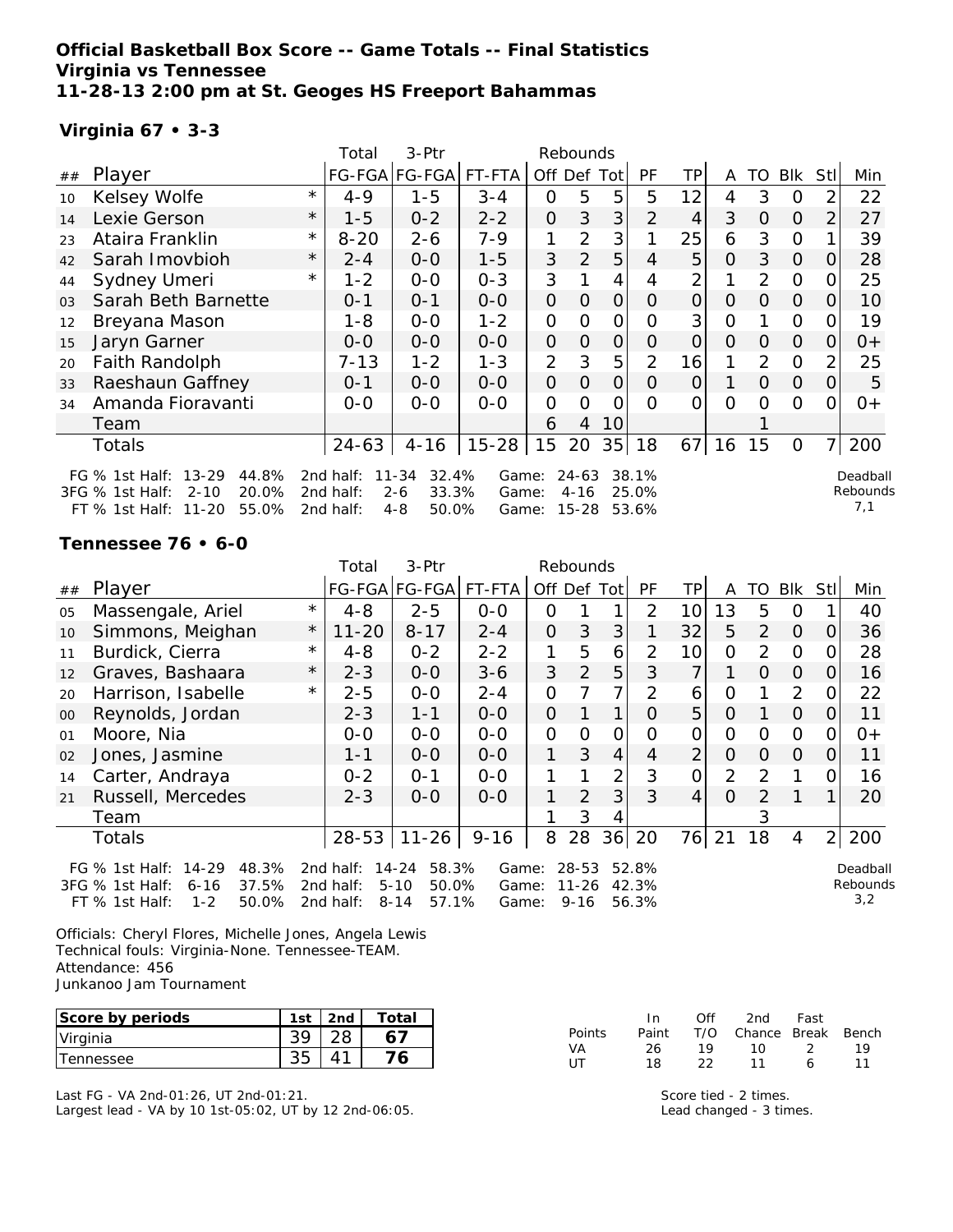### **Official Basketball Box Score -- Game Totals -- Final Statistics Kansas State vs Virginia 11-29-13 5:45 at St. Georges Freeport Bahama**

#### **Kansas State 49 • 3-3**

|    |                                                                                                                 |         | Total                               | 3-Ptr                                                       |                         |                | Rebounds                     |                |                         |                |                |          |                |          |                             |
|----|-----------------------------------------------------------------------------------------------------------------|---------|-------------------------------------|-------------------------------------------------------------|-------------------------|----------------|------------------------------|----------------|-------------------------|----------------|----------------|----------|----------------|----------|-----------------------------|
| ## | Player                                                                                                          |         |                                     | FG-FGA FG-FGA                                               | FT-FTA                  |                |                              | Off Def Tot    | <b>PF</b>               | ΤP             | A              | TO.      | Blk            | Stll     | Min                         |
| 01 | Texada, Haley                                                                                                   | $\star$ | $4 - 13$                            | $3 - 10$                                                    | $2 - 3$                 | 5              | 2                            | 7              | 3                       | 13             | $\overline{2}$ | 5        | 0              |          | 35                          |
| 10 | Romero, Leticia                                                                                                 | $\star$ | $2 - 10$                            | $1 - 3$                                                     | $2 - 4$                 | $\mathcal{P}$  | 10                           | 12             | 5                       | 7 <sub>1</sub> | 6              | 8        | $\overline{O}$ | 4        | 34                          |
| 20 | Craig, Brianna                                                                                                  | $\star$ | $1 - 11$                            | $1 - 11$                                                    | $0 - 0$                 | 0              |                              |                |                         | 3              |                |          | $\Omega$       | $\Omega$ | 25                          |
| 22 | Lewis, Breanna                                                                                                  | $\star$ | $4-6$                               | $0 - 0$                                                     | $0-0$                   | 3              | $\overline{7}$               | 10             | 4                       | 8              |                | 3        | 1              |          | 32                          |
| 23 | Woods, Ashia                                                                                                    | $\star$ | $2 - 4$                             | $O - 1$                                                     | $O - 1$                 | $\overline{2}$ |                              | 3              | 4                       | 4              |                | $\Omega$ | $\mathbf{O}$   |          | 22                          |
| 00 | Sheble, Jessica                                                                                                 |         | $2 - 3$                             | $0 - 0$                                                     | $0 - 0$                 | 0              |                              | 1 <sub>1</sub> | 2                       | 4 <sup>1</sup> |                |          | $\Omega$       | 0        | 13                          |
| 04 | Leick, Katya                                                                                                    |         | $3 - 9$                             | $2 - 7$                                                     | $0 - 0$                 | 2              | $\Omega$                     | 2              |                         | 8              |                | 2        | $\Omega$       |          | 27                          |
| 11 | Caron, Chantay                                                                                                  |         | $0 - 0$                             | $0 - 0$                                                     | $0 - 0$                 | O              | $\mathbf{1}$                 |                | 0                       | 0              | 0              | $\Omega$ | $\Omega$       | 0        | 3                           |
| 24 | Wesemann, Kindred                                                                                               |         | $1 - 2$                             | $O - 1$                                                     | $0 - 0$                 | 0              | Ω                            | 0              | $\Omega$                | $\overline{2}$ | $\overline{2}$ | O        | $\Omega$       |          | 9                           |
|    | Team                                                                                                            |         |                                     |                                                             |                         | 4              | 4                            | 8              |                         |                |                |          |                |          |                             |
|    | Totals                                                                                                          |         | 19-58                               | $7 - 33$                                                    | $4 - 8$                 | 18             | 27                           | 45             | 20                      | 49             | 15             | 21       |                |          | 200                         |
|    | 23.5%<br>FG $%$ 1st Half:<br>8-34<br>3FG % 1st Half:<br>$3 - 23$<br>13.0%<br>50.0%<br>FT % 1st Half:<br>$2 - 4$ |         | 2nd half:<br>2nd half:<br>2nd half: | $11 - 24$<br>45.8%<br>$4 - 10$<br>40.0%<br>$2 - 4$<br>50.0% | Game:<br>Game:<br>Game: |                | 19-58<br>$7 - 33$<br>$4 - 8$ |                | 32.8%<br>21.2%<br>50.0% |                |                |          |                |          | Deadball<br>Rebounds<br>1,3 |

### **Virginia 46 • 3-4**

|                |                                                                                                                   |         | Total                               | 3-Ptr                                                         |                         | Rebounds       |                                |                |                           |                 |                |               |            |                 |                             |
|----------------|-------------------------------------------------------------------------------------------------------------------|---------|-------------------------------------|---------------------------------------------------------------|-------------------------|----------------|--------------------------------|----------------|---------------------------|-----------------|----------------|---------------|------------|-----------------|-----------------------------|
| ##             | Player                                                                                                            |         |                                     | FG-FGA FG-FGA                                                 | FT-FTA                  | Off            | Def                            | Tot            | PF                        | TP.             | A              | TO            | <b>Blk</b> | <b>Stll</b>     | Min                         |
| 10             | Kelsey Wolfe                                                                                                      | $\star$ | $3 - 12$                            | $0 - 3$                                                       | $12 - 13$               |                |                                | 2              | 3                         | 18              | 6              | 3             | O          |                 | 36                          |
| 14             | Lexie Gerson                                                                                                      | $\star$ | $1 - 7$                             | $0 - 1$                                                       | $0 - 0$                 | $\Omega$       | $\overline{2}$                 | $\overline{2}$ | $\overline{2}$            | $\overline{2}$  |                |               | $\Omega$   | 4               | 27                          |
| 23             | Ataira Franklin                                                                                                   | $\star$ | $O - 7$                             | $O - 4$                                                       | $2 - 2$                 | 0              | 4                              | 4              | 2                         | 2               |                | $\mathcal{P}$ |            |                 | 32                          |
| 42             | Sarah Imovbioh                                                                                                    | $\star$ | $9 - 17$                            | $O - 1$                                                       | $2 - 5$                 | 7              | 8                              | 15             | $\overline{2}$            | 20 <sup>1</sup> |                | 2             | $\Omega$   |                 | 37                          |
| 44             | Sydney Umeri                                                                                                      | $\star$ | $0 - 3$                             | $0 - 0$                                                       | $0 - 0$                 | 3              |                                | 4              | 2                         | Ο               |                | 2             | $\circ$    |                 | 26                          |
| 0 <sub>3</sub> | Sarah Beth Barnette                                                                                               |         | $0 - 0$                             | $0 - 0$                                                       | $0 - 0$                 | $\Omega$       |                                | 1              |                           | $\Omega$        | $\Omega$       |               | $\Omega$   | $\Omega$        | 5                           |
| 12             | Breyana Mason                                                                                                     |         | $0 - 4$                             | $0-0$                                                         | $O-O$                   | $\overline{O}$ | 2                              | $\overline{2}$ | O                         | 0               | $\overline{O}$ | 0             | $\Omega$   | 0               | 10                          |
| 20             | <b>Faith Randolph</b>                                                                                             |         | $2 - 6$                             | $O - 1$                                                       | $0 - 0$                 | $\Omega$       | $\Omega$                       | $\overline{O}$ | 2                         | 4               | $\Omega$       | 0             | $\Omega$   | $\overline{2}$  | 21                          |
| 33             | Raeshaun Gaffney                                                                                                  |         | $0 - 0$                             | $0 - 0$                                                       | $O-O$                   | 0              |                                | 1              | $\Omega$                  | $\Omega$        | $\Omega$       |               | $\Omega$   | ∩               | 6                           |
|                | Team                                                                                                              |         |                                     |                                                               |                         | $\Omega$       | $\overline{2}$                 | 2              |                           |                 |                |               |            |                 |                             |
|                | Totals                                                                                                            |         | $15 - 56$                           | $0 - 10$                                                      | $16 - 20$               | 11             | 22                             | 33             | 14                        | 46              | 10             | 13            |            | 10 <sup>1</sup> | 200                         |
|                | $7 - 32$<br>21.9%<br>FG $%$ 1st Half:<br>3FG % 1st Half:<br>0.0%<br>$0 - 5$<br>FT % 1st Half:<br>100.0<br>$4 - 4$ |         | 2nd half:<br>2nd half:<br>2nd half: | $8 - 24$<br>33.3%<br>$0.0\%$<br>$0 - 5$<br>$12 - 16$<br>75.0% | Game:<br>Game:<br>Game: |                | 15-56<br>$0 - 10$<br>$16 - 20$ |                | 26.8%<br>$0.0\%$<br>80.0% |                 |                |               |            |                 | Deadball<br>Rebounds<br>4,2 |

Officials: Cheryl Flores, Kathy Lynch, Joanne Aldrich Technical fouls: Kansas State-None. Virginia-None. Attendance: 324

| Score by periods              | 1st | 2nd | Total |
|-------------------------------|-----|-----|-------|
| Kansas State                  |     |     |       |
| <i><u><b>Uirginia</b></u></i> |     |     |       |

Last FG - KS 2nd-01:21, VA 2nd-03:55. Largest lead - KS by 7 1st-03:52, VA by 4 1st-17:30.

|        | In.   | Off | 2nd                    | Fast          |    |
|--------|-------|-----|------------------------|---------------|----|
| Points | Paint |     | T/O Chance Break Bench |               |    |
| KS.    | フフ    | 18  | $\mathcal{T}$          | $\mathcal{D}$ | 14 |
| VA.    | 18    | 17  |                        |               |    |

Score tied - 3 times. Lead changed - 9 times.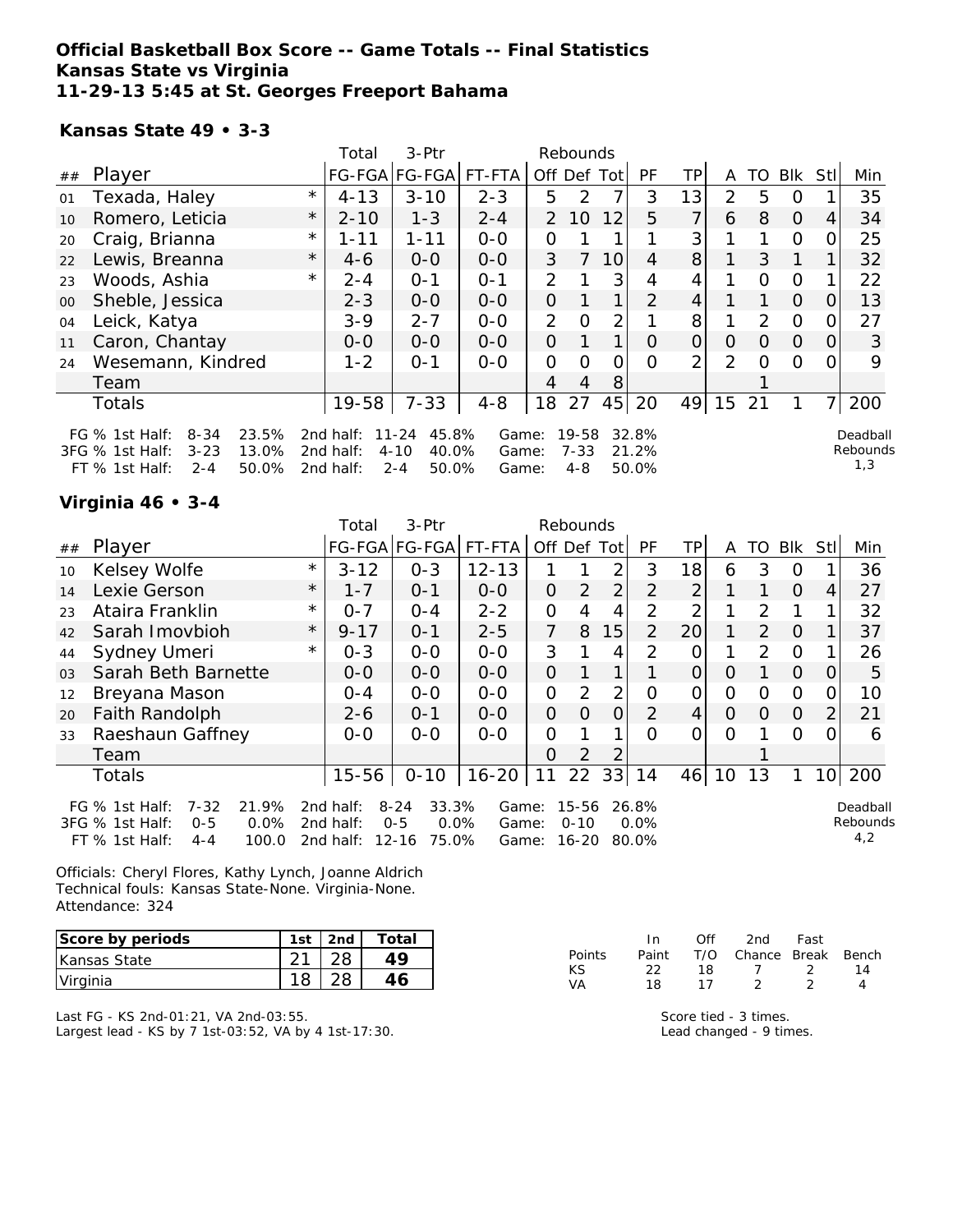## **Official Basketball Box Score -- Game Totals -- Final Statistics Michigan vs Virginia 12/05/13 7 p.m. at Charlottesville, Va. (JPJ Arena)**

#### **Michigan 73 • 6-3**

|    |                                                                                                                   |    | Total                                  | 3-Ptr                                                       |                         |                | Rebounds                           |     |                         |     |                |                |            |          |                      |
|----|-------------------------------------------------------------------------------------------------------------------|----|----------------------------------------|-------------------------------------------------------------|-------------------------|----------------|------------------------------------|-----|-------------------------|-----|----------------|----------------|------------|----------|----------------------|
| ## | Player                                                                                                            |    |                                        | FG-FGA FG-FGA                                               | FT-FTA                  | Off            | Def                                | Tot | PF                      | TP. | A              | TO             | <b>Blk</b> | Stl      | Min                  |
| 22 | Goree, Cyesha                                                                                                     |    | $8 - 12$                               | $0 - 0$                                                     | $4 - 5$                 | 4              | 3                                  | 7   | 5                       | 20  |                |                |            |          | 22                   |
| 34 | Driscoll, Val                                                                                                     | C. | $6 - 6$                                | $0-0$                                                       | $0-0$                   |                | 4                                  | 5   | 3                       | 12  | $\overline{2}$ | $\Omega$       | 4          | O        | 30                   |
| 01 | Ristovski, Madison                                                                                                | g  | $3 - 8$                                | $1 - 2$                                                     | $6 - 6$                 | 1              | 3                                  | 4   | 0                       | 13  | 9              | 3              | $\Omega$   |          | 39                   |
| 02 | Thompson, Siera                                                                                                   | g  | $1 - 8$                                | $1 - 5$                                                     | $0-0$                   | 0              |                                    | 1   |                         | 3   | 8              | 2              | $\Omega$   |          | 33                   |
| 14 | Elmblad, Nicole                                                                                                   | g  | $6 - 7$                                | $0-0$                                                       | $O - 1$                 | 3              | 5                                  | 8   | 4                       | 12  | 1              | 3              | $\Omega$   |          | 33                   |
| 15 | Rakers, Paige                                                                                                     |    | $2 - 8$                                | $1 - 7$                                                     | $0 - 1$                 | $\overline{2}$ | $\overline{4}$                     | 6   | 3                       | 5   | O              |                | $\Omega$   | 0        | 23                   |
| 20 | Williams, Danielle                                                                                                |    | $2 - 2$                                | $2 - 2$                                                     | $2 - 2$                 | 0              |                                    |     |                         | 8   | Ο              |                | 0          |          | 12                   |
| 32 | Lyttle, Rebecca                                                                                                   |    | $0 - 0$                                | $0-0$                                                       | $0-0$                   | $\overline{O}$ |                                    | 1   | $\Omega$                | 0   | $\Omega$       | $\Omega$       | $\Omega$   | $\Omega$ | 3                    |
| 54 | Seto, Kendra                                                                                                      |    | $O - 1$                                | $0-0$                                                       | $0 - 0$                 | 2              |                                    | 3   |                         | Ω   | Ω              | $\overline{2}$ | $\Omega$   |          | 5                    |
|    | Team                                                                                                              |    |                                        |                                                             |                         | Ο              | 5                                  | 5   |                         |     |                |                |            |          |                      |
|    | Totals                                                                                                            |    | $28 - 52$                              | $5 - 16$                                                    | $12 - 15$               | 13             | 28                                 | 41  | 18                      | 73  | 21             | 13             | 5          | 3        | 200                  |
|    | $15 - 27$<br>55.6%<br>FG % 1st Half:<br>3FG % 1st Half:<br>25.0%<br>$2 - 8$<br>FT % 1st Half:<br>$4 - 5$<br>80.0% |    | 2 $nd$ half:<br>2nd half:<br>2nd half: | $13 - 25$<br>52.0%<br>$3 - 8$<br>37.5%<br>80.0%<br>$8 - 10$ | Game:<br>Game:<br>Game: |                | $28 - 52$<br>$5 - 16$<br>$12 - 15$ |     | 53.8%<br>31.3%<br>80.0% |     |                |                |            |          | Deadball<br>Rebounds |

## **Virginia 53 • 3-5**

|    |                                                                                                                     |   | Total                               | 3-Ptr                                                       |                         |                | Rebounds                           |                |                         |                |                |                |                |                |                      |
|----|---------------------------------------------------------------------------------------------------------------------|---|-------------------------------------|-------------------------------------------------------------|-------------------------|----------------|------------------------------------|----------------|-------------------------|----------------|----------------|----------------|----------------|----------------|----------------------|
| ## | Player                                                                                                              |   |                                     | FG-FGA FG-FGA                                               | FT-FTA                  | Off Def Tot    |                                    |                | PF                      | TP             | A              | TO             | Blk            | <b>Stll</b>    | Min                  |
| 42 | Sarah Imovbioh                                                                                                      |   | $4 - 7$                             | $0 - 0$                                                     | $5 - 8$                 |                |                                    | 2              | 3                       | 13             |                | O              | 0              | O              | 27                   |
| 44 | Sydney Umeri                                                                                                        |   | $3 - 6$                             | $0 - 0$                                                     | $2 - 2$                 | 4              | 4                                  | 8              | 3                       | 8              | 0              | $\overline{2}$ | 0              | 0              | 23                   |
| 10 | Kelsey Wolfe                                                                                                        | g | $1 - 5$                             | $1 - 3$                                                     | $0 - 0$                 | 0              | O                                  | 0              | 3                       | 3              |                | $\overline{2}$ |                | 0              | 17                   |
| 14 | Lexie Gerson                                                                                                        | g | $2 - 5$                             | $0 - 2$                                                     | $0 - 0$                 | $\overline{2}$ |                                    | 3              | 3                       | 4              | 4              |                | 0              | 0              | 20                   |
| 23 | Ataira Franklin                                                                                                     | g | $2 - 12$                            | $1 - 7$                                                     | 4-4                     | 0              | 2                                  | 2              |                         | 9              |                | 0              | 0              | 0              | 25                   |
| 03 | Sarah Beth Barnette                                                                                                 |   | $0 - 0$                             | $0 - 0$                                                     | $0 - 0$                 | 1              | 0                                  | 1              | Ο                       | 0              | 0              |                | 0              | O              | 4                    |
| 12 | Breyana Mason                                                                                                       |   | $2 - 9$                             | $1 - 4$                                                     | $0-0$                   | $\mathbf{O}$   |                                    |                | 2                       | 5              |                | 0              | 0              |                | 24                   |
| 13 | <b>Tiffany Suarez</b>                                                                                               |   | $1 - 1$                             | $0-0$                                                       | $1 - 1$                 | $\overline{O}$ |                                    | 1              | $\Omega$                | 3              |                |                | $\overline{O}$ | 0              | 19                   |
| 15 | Jaryn Garner                                                                                                        |   | 0-1                                 | $0-0$                                                       | $0-0$                   | 1              | O                                  |                |                         | 0              | 0              |                | $\mathbf 0$    | 2              |                      |
| 20 | Faith Randolph                                                                                                      |   | $2 - 8$                             | $0 - 4$                                                     | $0-0$                   | $\mathbf 0$    | $\overline{2}$                     | $\overline{2}$ | $\overline{2}$          | 4              | 1              | 0              | 0              |                | 22                   |
| 33 | Raeshaun Gaffney                                                                                                    |   | $2 - 3$                             | $0-0$                                                       | $0-0$                   | $\overline{2}$ | $\Omega$                           | $\overline{2}$ | $\overline{O}$          | 4              | $\overline{2}$ |                | $\Omega$       |                | 10                   |
| 34 | Amanda Fioravanti                                                                                                   |   | $0 - 0$                             | $0-0$                                                       | $0-0$                   | $\overline{O}$ | 0                                  | 0              | $\Omega$                | $\overline{O}$ | $\Omega$       | 0              | $\overline{O}$ | O              | 2                    |
|    | Team                                                                                                                |   |                                     |                                                             |                         | $\overline{2}$ | $\overline{2}$                     | 4              |                         |                |                |                |                |                |                      |
|    | Totals                                                                                                              |   | 19-57                               | $3 - 20$                                                    | $12 - 15$               | 13             | 14                                 | 27             | 18                      | 53             | 12             | 9              | 1              | 5 <sup>1</sup> | 200                  |
|    | $7 - 30$<br>23.3%<br>FG $%$ 1st Half:<br>15.4%<br>3FG % 1st Half:<br>$2 - 13$<br>80.0%<br>FT % 1st Half:<br>$4 - 5$ |   | 2nd half:<br>2nd half:<br>2nd half: | $12 - 27$<br>44.4%<br>$1 - 7$<br>14.3%<br>$8 - 10$<br>80.0% | Game:<br>Game:<br>Game: |                | $19 - 57$<br>$3 - 20$<br>$12 - 15$ |                | 33.3%<br>15.0%<br>80.0% |                |                |                |                |                | Deadball<br>Rebounds |

Officials: Eric Brewton, Roy Gulbeyan, Jennifer Rezac Technical fouls: Michigan-None. Virginia-None. Attendance: 3250 Big Ten/ACC Women's Basketball Challenge UM #22 Goree fouled out at 2:03 (II)

**Score by periods 1st 2nd Total** Michigan 36 37 **73** Virginia 20 33 **53**

Last FG - MICH 2nd-00:11, VA 2nd-00:56. Largest lead - MICH by 29 2nd-06:12, VA by 1 1st-17:38.

|        | In.   | ∩ff | 2nd                    | Fast |    |
|--------|-------|-----|------------------------|------|----|
| Points | Paint |     | T/O Chance Break Bench |      |    |
| МІСН   | 30.   | 13. | 10.                    | 8    | 13 |
| VA     | 16    | 13. | 8                      |      | 16 |

Score tied - 1 time. Lead changed - 2 times.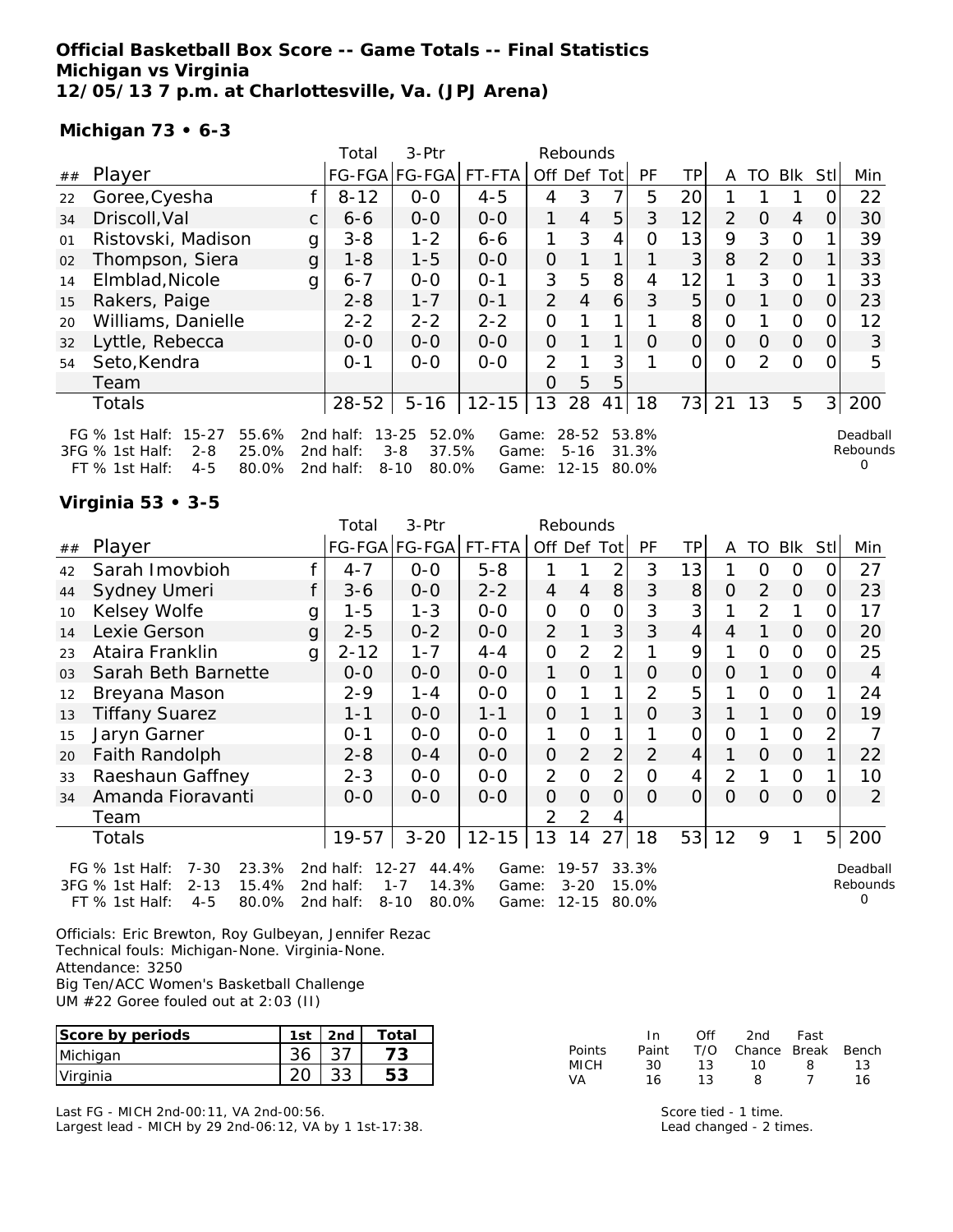**Official Basketball Box Score -- Game Totals -- Final Statistics UMES vs Virginia 12/17/13 7 p.m. at JPJ Arena, Charlottesville, Va.**

**UMES 46 • 3-7**

|    |                                                                                                                      |   | Total                               | 3-Ptr                                                  |                         |                | Rebounds                          |                |                         |                 |          |                |                |          |                             |
|----|----------------------------------------------------------------------------------------------------------------------|---|-------------------------------------|--------------------------------------------------------|-------------------------|----------------|-----------------------------------|----------------|-------------------------|-----------------|----------|----------------|----------------|----------|-----------------------------|
| ## | Player                                                                                                               |   |                                     | FG-FGA FG-FGA                                          | FT-FTA                  |                | Off Def                           | Totl           | PF                      | ΤP              | A        | TO             | Blk            | Stll     | Min                         |
| 20 | Alexis Udoji                                                                                                         |   | 1-1                                 | $0-0$                                                  | $0 - 2$                 |                |                                   | 8              | 3                       | $\overline{2}$  | 0        | 5              |                | 3        | 28                          |
| 25 | <b>Shanyce Stewart</b>                                                                                               |   | $0 - 2$                             | $0 - 1$                                                | $0 - 0$                 | 1              | 5                                 | 6              | 4                       | $\overline{O}$  | $\Omega$ | 4              | $\Omega$       | 3        | 23                          |
| 03 | <b>Shawnee Sweeney</b>                                                                                               | g | $5 - 15$                            | $5 - 13$                                               | $0 - 0$                 | 3              |                                   | 4              | 3                       | 15              | 0        | 3              | $\overline{0}$ |          | 30                          |
| 10 | Chalyse Taylor                                                                                                       | g | $0 - 5$                             | $0 - 4$                                                | $0-0$                   | $\overline{O}$ | 2                                 | $\overline{2}$ | $\overline{2}$          | $\overline{O}$  |          | $\overline{4}$ | $\overline{O}$ | $\Omega$ | 29                          |
| 13 | Jessica Long                                                                                                         | g | $4 - 15$                            | $0 - 4$                                                | $6 - 8$                 | $\overline{2}$ | 3                                 | 5              | 4                       | 14              | 5        | 10             | $\Omega$       | 4        | 34                          |
| 01 | <b>Teamber Burke</b>                                                                                                 |   | $2 - 4$                             | $1 - 2$                                                | $0 - 0$                 | 1              | 0                                 | 1 <sub>1</sub> | 3                       | 5               | $\Omega$ | 2              | $\Omega$       | $\Omega$ | 14                          |
| 05 | Mariah Mccoy                                                                                                         |   | $0 - 0$                             | $0 - 0$                                                | $O - 1$                 | 0              | 0                                 | $\Omega$       | $\Omega$                | $\overline{O}$  | 0        |                | $\mathcal{O}$  |          | 4                           |
| 15 | Briana Sye                                                                                                           |   | $0 - 0$                             | $0-0$                                                  | $0 - 0$                 | 0              | $\Omega$                          | $\overline{O}$ | 0                       | $\mathcal{O}$   |          | 3              | $\overline{O}$ | O        | 5                           |
| 33 | Briana Mack                                                                                                          |   | $O-O$                               | $0 - 0$                                                | $0 - 0$                 | 0              | O                                 | $\mathcal{O}$  | 0                       | 0               | 0        | $\Omega$       | $\overline{O}$ |          |                             |
| 35 | Ashleigh Claybrooks                                                                                                  |   | $1 - 3$                             | $O-O$                                                  | $2 - 2$                 |                | 6                                 | $\overline{7}$ | 3                       | $\vert 4 \vert$ | $\Omega$ | $\Omega$       | $\overline{O}$ | 0        | 19                          |
| 55 | Taylor Thompson                                                                                                      |   | $2 - 6$                             | 1 - 4                                                  | $1 - 3$                 |                | $\overline{2}$                    | 3              |                         | 6               | 0        | $\mathcal{P}$  | $\Omega$       |          | 13                          |
|    | Team                                                                                                                 |   |                                     |                                                        |                         |                | O                                 |                |                         |                 |          |                |                |          |                             |
|    | Totals                                                                                                               |   | $15 - 51$                           | $7 - 28$                                               | $9 - 16$                | 11             | 26                                | 37             | 23                      | 46              | 7        | 35             |                | 12       | 200                         |
|    | $7 - 22$<br>31.8%<br>FG % 1st Half:<br>3FG % 1st Half:<br>27.3%<br>$3 - 11$<br>60.0%<br>$FT$ % 1st Half:<br>$6 - 10$ |   | 2nd half:<br>2nd half:<br>2nd half: | $8 - 29$<br>27.6%<br>$4 - 17$<br>23.5%<br>50.0%<br>3-6 | Game:<br>Game:<br>Game: |                | $15 - 51$<br>$7 - 28$<br>$9 - 16$ |                | 29.4%<br>25.0%<br>56.3% |                 |          |                |                |          | Deadball<br>Rebounds<br>4,3 |

#### **Virginia 81 • 4-5**

|    |                               |   | Total     | 3-Ptr          |           |                | Rebounds       |                |                |                |                |                |                |                |         |
|----|-------------------------------|---|-----------|----------------|-----------|----------------|----------------|----------------|----------------|----------------|----------------|----------------|----------------|----------------|---------|
| ## | Player                        |   |           | FG-FGA FG-FGA  | FT-FTA    |                |                | Off Def Tot    | <b>PF</b>      | TP.            | A              | TO.            | Blk            | Stll           | Min     |
| 42 | Sarah Imovbioh                |   | $3 - 3$   | $O-O$          | $0 - 2$   | 2              | 4              | 6              | 4              | 6              | Ω              |                | O              | 2              | 9       |
| 44 | Sydney Umeri                  |   | $1 - 5$   | $O-O$          | $5 - 6$   | 5              | 1              | 6              | $\Omega$       | 7              | 1              | 1              | $\Omega$       | $\overline{2}$ | 24      |
| 10 | Kelsey Wolfe                  | g | $O - 4$   | $0 - 2$        | $O-O$     | O              | 2              | $\overline{2}$ | $\overline{2}$ | 0              |                | 2              | 0              | Ω              | 9       |
| 14 | Lexie Gerson                  | g | $2 - 10$  | $0 - 4$        | $5 - 5$   | 1              | 9              | 10             | $\Omega$       | 9              | 1              | $\overline{O}$ | $\Omega$       | 3              | 32      |
| 23 | Ataira Franklin               | q | $4 - 13$  | $1 - 6$        | $2 - 2$   | 4              | 3              | 7              | 1              | 11             | 4              | 3              | 0              | 4              | 24      |
| 03 | Sarah Beth Barnette           |   | $2 - 3$   | $1 - 1$        | $1 - 2$   | 1              |                | 2              | 3              | 6              |                | $\mathbf{1}$   | $\Omega$       |                | 11      |
| 12 | Breyana Mason                 |   | $0 - 1$   | $O - 1$        | $0 - 0$   | 1              | 0              | 1              | 0              | 0              | 0              | 0              | 0              | 0              | 13      |
| 13 | <b>Tiffany Suarez</b>         |   | $4 - 13$  | $O - 3$        | $O-O$     | $\Omega$       | $\overline{O}$ | $\overline{O}$ | 1              | 8              | 3              | 2              | $\Omega$       | $\mathbf{1}$   | 22      |
| 15 | Jaryn Garner                  |   | $1 - 3$   | $O-O$          | $1 - 2$   | $\Omega$       | $\Omega$       | 0              | 1              | 3              | $\overline{O}$ | 1              | $\Omega$       | 3              |         |
| 20 | <b>Faith Randolph</b>         |   | $9 - 14$  | $4-6$          | $0 - 0$   | $\overline{2}$ | 2              | $\overline{4}$ | $\overline{O}$ | 22             | 5              | 1              | $\overline{O}$ | 3              | 25      |
| 33 | Raeshaun Gaffney              |   | $2 - 5$   | $1 - 1$        | $4 - 6$   |                | $\overline{2}$ | 3              | 5              | 9              |                | 3              | $\mathcal{O}$  | 3              | 20      |
| 34 | Amanda Fioravanti             |   | $0 - 0$   | $0 - 0$        | $O-O$     | 1              |                | $\overline{2}$ | $\overline{2}$ | $\overline{O}$ | $\Omega$       | $\Omega$       | $\Omega$       | $\Omega$       | 4       |
|    | Team                          |   |           |                |           | 2              | 3              | 5              |                |                |                |                |                |                |         |
|    | Totals                        |   | $28 - 74$ | $7 - 24$       | $18 - 25$ | 20             | 28             | 48             | 19             | 81             | 17             | 15             | $\mathcal{O}$  |                | 22 200  |
|    | 35.1%<br>FG % 1st Half: 13-37 |   | 2nd half: | 40.5%<br>15-37 |           | Game: 28-74    |                |                | 37.8%          |                |                |                |                |                | Deadbal |

3FG % 1st Half: 3-12 25.0% FT % 1st Half: 7-8 87.5% 2nd half: 4-12 33.3% 2nd half: 11-17 64.7%

Game: 7-24 29.2% Game: 18-25 72.0%

Deadball Rebounds 4

Officials: Susan Blauch, Norma Jones, Timothy Bryant Technical fouls: UMES-None. Virginia-None. Attendance: 3160 UVa: Gaffney fouled out at 00:42.3 (II)

| Score by periods | 1st    | 2 <sub>nd</sub> | Total |
|------------------|--------|-----------------|-------|
| UMES             | ں ے    |                 |       |
| Virginia         | $\sim$ |                 |       |

Last FG - UMESWBB 2nd-03:15, VA 2nd-00:12. Largest lead - UMESWBB by 8 1st-17:21, VA by 35 2nd-01:19.

|        | In.   | ∩ff | 2nd                    | Fast |     |
|--------|-------|-----|------------------------|------|-----|
| Points | Paint |     | T/O Chance Break Bench |      |     |
| UMESWB | - 16  | 15. | 6.                     | 6.   | 15. |
| VA     | 32.   | 34  | 14                     | 6    | 48  |

Score tied - 3 times. Lead changed - 3 times.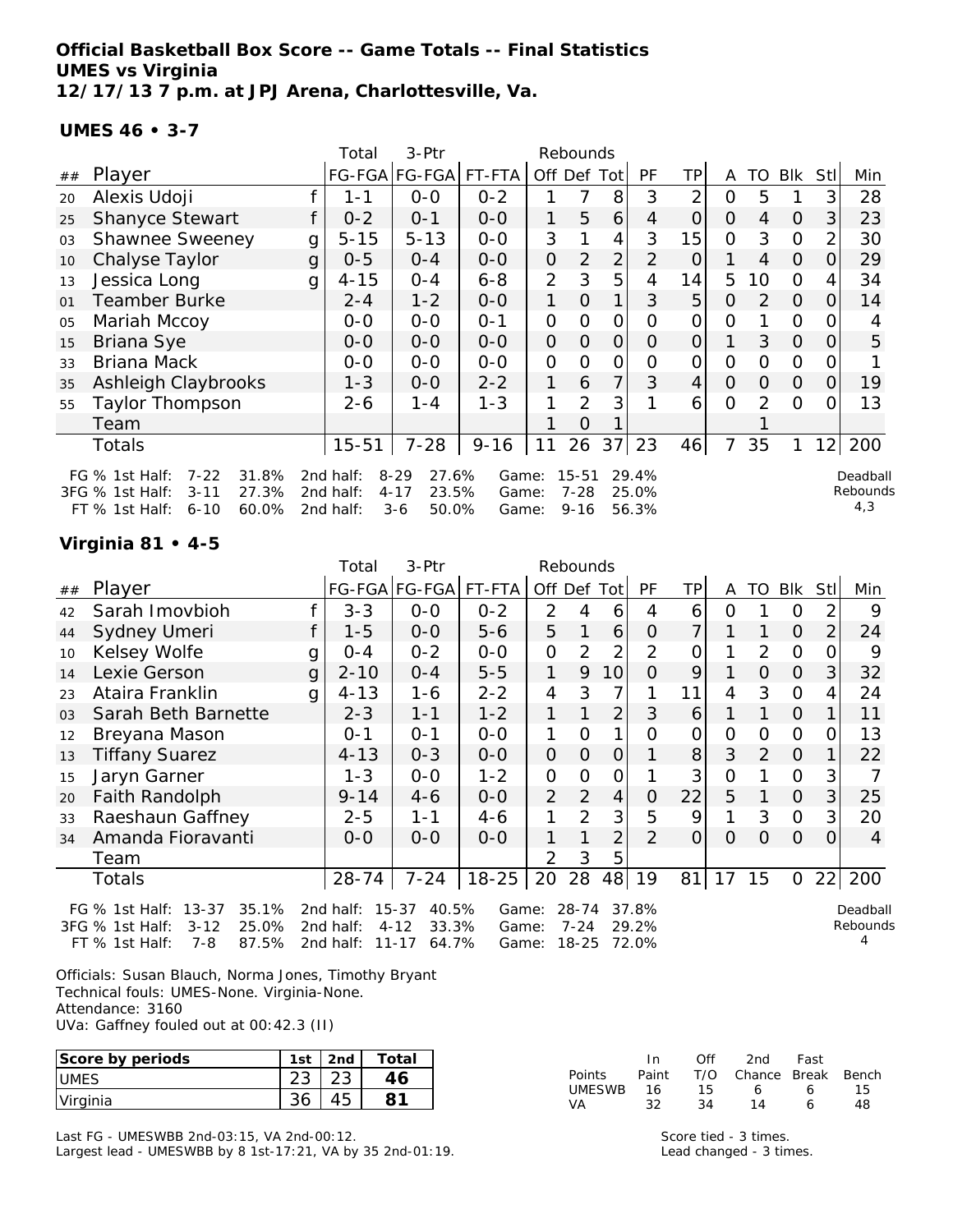**Official Basketball Box Score -- Game Totals -- Final Statistics Virginia vs Tulane 12/20/13 4:30 p.m. at Alico Arena - Fort Myers, Fla.**

## **Virginia 72 • 4-6**

|                |                                      |          | Total     | 3-Ptr                |           |                | Rebounds       |              |                |                 |                |          |                |      |          |
|----------------|--------------------------------------|----------|-----------|----------------------|-----------|----------------|----------------|--------------|----------------|-----------------|----------------|----------|----------------|------|----------|
| ##             | Player                               |          |           | FG-FGA FG-FGA FT-FTA |           |                |                | Off Def Tot  | <b>PF</b>      | ТP              | A              | TO       | Blk            | Stll | Min      |
| 10             | Kelsey Wolfe                         | $\star$  | $2 - 9$   | $1 - 5$              | $1 - 1$   | 0              | 4              | 4            | 5              | 6               | 5              | 3        | $\overline{O}$ |      | 29       |
| 14             | Lexie Gerson                         | $^\star$ | $7 - 10$  | $4 - 5$              | $0 - 2$   | $\overline{2}$ | 3              | 5            | 3              | 18              | 1              | 3        | 2              | 3    | 43       |
| 23             | Ataira Franklin                      | $^\star$ | 7-16      | $2 - 7$              | $6 - 8$   | $\overline{2}$ | 2              | 4            | 3              | 22              | 4              | 3        | $\overline{0}$ | 3    | 42       |
| 42             | Sarah Imovbioh                       | $\star$  | $5 - 8$   | $0-0$                | $4 - 8$   | $\overline{4}$ | 8              | 12           | 5              | 14              | $\overline{2}$ | 3        | $\overline{O}$ | 0    | 37       |
| 44             | Sydney Umeri                         | $^\star$ | $0 - 3$   | $0-0$                | $0 - 0$   | 1              | $\Omega$       | 1            | 5              | O               | 0              |          | $\mathbf{O}$   |      | 16       |
| 0 <sub>3</sub> | Sarah Beth Barnette                  |          | $0-0$     | $0 - 0$              | $0 - 0$   | 1.             | $\overline{2}$ | 3            | $\overline{2}$ | $\Omega$        |                |          | $\overline{O}$ |      | 7        |
| 12             | Breyana Mason                        |          | $0 - 2$   | $0-0$                | $0-0$     |                | O              | $\mathbf{1}$ | 0              | 0               | $\mathcal{O}$  |          | $\overline{O}$ |      |          |
| 13             | <b>Tiffany Suarez</b>                |          | $2 - 3$   | $0 - 0$              | $0 - 0$   | 1              | $\Omega$       |              | 5              | $\vert 4 \vert$ | $\overline{O}$ | $\Omega$ | $\overline{O}$ | 0    | 12       |
| 15             | Jaryn Garner                         |          | $0-0$     | $0-0$                | $0-0$     | 0              | O              | 0            | Ω              | 0               | 0              |          | $\Omega$       |      | ∩        |
| 20             | Faith Randolph                       |          | $3 - 7$   | $0 - 2$              | $2 - 2$   |                | 2              | 3            | $\overline{4}$ | 8               | $\Omega$       | 4        | $\overline{O}$ | 2    | 24       |
| 33             | Raeshaun Gaffney                     |          | $0 - 5$   | $0 - 2$              | $0 - 0$   | 2              |                | 3            | $\mathcal{P}$  | 0               |                | 2        | $\Omega$       |      | 8        |
|                | Team                                 |          |           |                      |           |                | 3              | 4            |                |                 |                |          |                |      |          |
|                | Totals                               |          | $26 - 63$ | $7 - 21$             | $13 - 21$ | 16             | 25             | 41           | 34             | 72              | 14             | 22       | 2              | 8    | 225      |
|                | FG % 1st Half:<br>$11 - 28$<br>39.3% |          | 2nd half: | $12 - 29$<br>41.4%   | OT:       | $3-6$          |                | 50.0%        |                | Game:           | 26-63          |          | 41.3%          |      | Deadball |
|                | 41.7%<br>$5 - 12$<br>3FG % 1st Half: |          | 2nd half: | $1 - 8$<br>12.5%     | OT:       | $1 - 1$        |                | 100.0        |                | Game:           | $7 - 21$       |          | 33.3%          |      | Rebounds |
|                | $1 - 5$<br>20.0%<br>$FT$ % 1st Half: |          | 2nd half: | $12 - 16$<br>75.0%   | OT:       | $O - O$        |                | $0.0\%$      |                | Game:           | $13 - 21$      |          | 61.9%          |      |          |

### **Tulane 79 • 6-3**

|    |                                        |            | Total     | 3-Ptr             |                   |                | Rebounds      |                 |          |                |               |               |            |                 |          |
|----|----------------------------------------|------------|-----------|-------------------|-------------------|----------------|---------------|-----------------|----------|----------------|---------------|---------------|------------|-----------------|----------|
| ## | Player                                 |            |           | FG-FGA FG-FGA     | FT-FTA            | Off Def        |               | Tot             | PF       | TP             | A             | TO            | <b>BIK</b> | Stl             | Min      |
| 11 | <b>VORPAHL, Leslie</b>                 | $\star$    | $1 - 5$   | $1 - 3$           | $6 - 6$           |                |               | 2               | 4        | 9              | 2             | 5             | 0          |                 | 24       |
| 20 | <b>BLAGG, Danielle</b>                 | $\star$    | $8 - 20$  | $7 - 13$          | $2 - 5$           | 3              | 7             | 10 <sup>1</sup> |          | 25             |               | $\Omega$      | $\Omega$   | 2               | 39       |
| 22 | DALE, Tiffany                          | $^{\star}$ | $2 - 2$   | $0 - 0$           | $2 - 4$           | 1              |               | 2               |          | 6              | Ω             | Ω             | 0          |                 | 10       |
| 23 | KAPLAN, Jamie                          | $\star$    | $3 - 11$  | $1 - 3$           | $5 - 6$           | 0              |               | 1               |          | 12             | 8             | 3             | 1          | $\mathcal{P}$   | $40-$    |
| 30 | JONES, Tierra                          | $\star$    | 1-1       | $0 - 0$           | $1 - 2$           | 5              | $\mathcal{P}$ | 7               | 4        | 3              | $\mathcal{P}$ | $\mathcal{P}$ | $\Omega$   | 2               | 30       |
| 03 | MAGEE, Katye                           |            | $0 - 2$   | $O - 1$           | $0 - 0$           | 1.             | $\Omega$      | 1               | $\Omega$ | 0              | Ω             |               | $\Omega$   |                 | 5        |
| 15 | EBOMWONYI, Adesuwa                     |            | $4 - 7$   | $1 - 3$           | $11 - 14$         | 4              |               | 11              | 4        | 20             | 0             | 3             | 0          |                 | 37       |
| 33 | LATHAM, Courtnie                       |            | $0 - 3$   | $O - 1$           | $2 - 4$           | 0              | $\mathcal{P}$ | 2               | 3        | $\overline{2}$ | $\circ$       | $\mathcal{P}$ | $\Omega$   |                 | 22       |
| 45 | DURU, Chinwe                           |            | $0 - 3$   | $0 - 0$           | $2 - 4$           | $\overline{2}$ | 4             | 6               | 5        | $\overline{2}$ |               |               | $\Omega$   |                 | 18       |
|    | Team                                   |            |           |                   |                   | 2              | Ο             | 2               |          |                |               | 2             |            |                 |          |
|    | <b>Totals</b>                          |            | $19 - 54$ |                   | $10 - 24$ 31 - 45 | 19             | 25            | 44              | 23       | 79             | 14            | 19            |            | 10 <sup>1</sup> | 225      |
|    | FG $%$ 1st Half:<br>$13 - 26$<br>50.0% |            | 2nd half: | 16.7%<br>4-24     | OT:               | $2 - 4$        |               | 50.0%           |          | Game:          | 19-54         |               | 35.2%      |                 | Deadball |
|    | 53.8%<br>3FG % 1st Half:<br>$7 - 13$   |            | 2nd half: | $3 - 10$<br>30.0% | OT:               | $O - 1$        |               | $0.0\%$         |          | Game:          | $10 - 24$     |               | 41.7%      |                 | Rebounds |
|    | 60.0%<br>$FT$ % 1st Half:<br>$6 - 10$  |            | 2nd half: | 65.2%<br>15-23    | OT:               | $10 - 12$      |               | 83.3%           |          | Game:          | $31 - 45$     |               | 68.9%      |                 | 5        |

Officials: Ronald Ledington, Reid Brockett, John Akins Technical fouls: Virginia-None. Tulane-None. Attendance:

| Score by periods | 1st | 2 <sub>nd</sub> |   | Total |
|------------------|-----|-----------------|---|-------|
| Virginia         |     |                 |   |       |
| ulane            |     |                 | ◢ |       |

Last FG - VA OT-00:20, TLN OT-01:08. Largest lead - VA by 3 2nd-16:38, TLN by 20 1st-02:33.

|               | In.   | Off | 2nd                    | Fast             |    |
|---------------|-------|-----|------------------------|------------------|----|
| <b>Points</b> | Paint |     | T/O Chance Break Bench |                  |    |
| VA.           | 24    | 19. | 12                     | n                | 12 |
| TI N          | 16    | 28. | -24                    | $\left( \right)$ | 24 |

Score tied - 4 times. Lead changed - 5 times.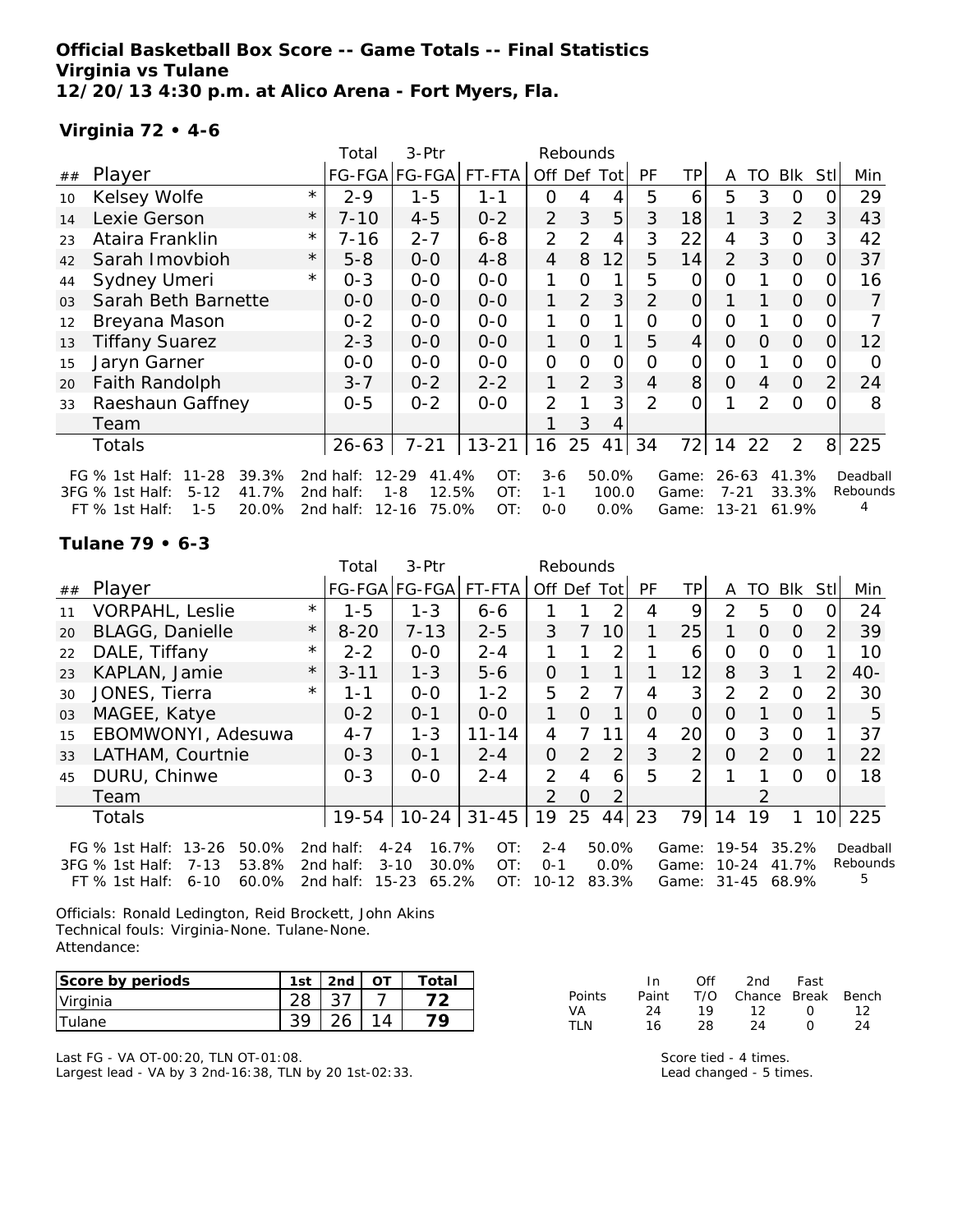### **Official Basketball Box Score -- Game Totals -- Final Statistics Virginia vs FLORIDA GULF COAST 12/21/13 7 p.m. at Alico Arena - Fort Myers, Fla.**

#### **Virginia 85 • 5-6**

|    |                                                                                                                      |          | Total                               | 3-Ptr                                                        |                         |                | Rebounds                    |                |                         |                |                |                |                |                |                      |
|----|----------------------------------------------------------------------------------------------------------------------|----------|-------------------------------------|--------------------------------------------------------------|-------------------------|----------------|-----------------------------|----------------|-------------------------|----------------|----------------|----------------|----------------|----------------|----------------------|
| ## | Player                                                                                                               |          |                                     | FG-FGA FG-FGA FT-FTA                                         |                         | Off Def Tot    |                             |                | PF                      | TР             | A              | TO             | Blk            | Stll           | Min                  |
| 10 | Kelsey Wolfe                                                                                                         | $\star$  | $4 - 8$                             | $4 - 7$                                                      | $2 - 2$                 | O              |                             |                | 0                       | 14             | 3              | 0              | 0              |                | 27                   |
| 14 | Lexie Gerson                                                                                                         | $^\star$ | $3 - 8$                             | $1 - 1$                                                      | $2 - 2$                 | $\overline{2}$ | 5                           | $\overline{7}$ | O                       | 9              | 0              | 2              | $\Omega$       |                | 28                   |
| 20 | Faith Randolph                                                                                                       | $^\star$ | $3 - 5$                             | 1-1                                                          | $2 - 2$                 | $\overline{2}$ |                             | 3              | 3                       | 9              | 0              | $\mathcal{P}$  | $\overline{0}$ |                | 16                   |
| 23 | Ataira Franklin                                                                                                      | $^\star$ | $5 - 9$                             | $3 - 5$                                                      | $1 - 3$                 | 1              | 5                           | 6              | 3                       | 14             | 3              | $\overline{2}$ |                |                | 30                   |
| 42 | Sarah Imovbioh                                                                                                       | $^\star$ | $2 - 3$                             | $0-0$                                                        | $1 - 2$                 | 1              | 3                           | 4              |                         | 5              | 0              |                | $\mathbf 0$    | O              | 10                   |
| 03 | Sarah Beth Barnette                                                                                                  |          | $1 - 1$                             | $0 - 0$                                                      | $O-O$                   | 0              |                             | 1              | O                       | $\overline{2}$ | $\Omega$       | $\Omega$       | $\Omega$       | O              | 4                    |
| 12 | Breyana Mason                                                                                                        |          | $2 - 3$                             | $O-O$                                                        | $0 - 0$                 | 0              | 2                           | 2              | 2                       | 4              | $\overline{2}$ | 2              | $\overline{O}$ |                | 19                   |
| 13 | <b>Tiffany Suarez</b>                                                                                                |          | $4 - 13$                            | $0 - 1$                                                      | $5 - 5$                 | 1              |                             | $\overline{2}$ | 3                       | 13             | 3              | $\Omega$       | $\overline{O}$ | 0              | 19                   |
| 15 | Jaryn Garner                                                                                                         |          | $2 - 2$                             | 1-1                                                          | $3 - 3$                 | 1              | 2                           | 3              | 3                       | 8              | 0              | 0              | 0              |                | 14                   |
| 33 | Raeshaun Gaffney                                                                                                     |          | $3 - 5$                             | 1-1                                                          | $0 - 0$                 | 1              | 5                           | 6              |                         | 7              |                | 2              | $\overline{O}$ | 3              | 25                   |
| 34 | Amanda Fioravanti                                                                                                    |          | 0-0                                 | $O-O$                                                        | $0 - 0$                 | 0              | $\Omega$                    | O              | $\Omega$                | $\Omega$       | 0              | $\Omega$       | $\overline{O}$ |                | 2                    |
| 44 | Sydney Umeri                                                                                                         |          | $0-0$                               | $0 - 0$                                                      | $0 - 0$                 | 0              |                             |                |                         | $\Omega$       |                | $\Omega$       | $\Omega$       | 0              | 6                    |
|    | Team                                                                                                                 |          |                                     |                                                              |                         | 3              | 2                           | 5              |                         |                |                |                |                |                |                      |
|    | Totals                                                                                                               |          | 29-57                               |                                                              | $11 - 17$   16-19       | 12             | 29                          | 41             | 17                      | 85             | 13             | 13             |                | 8 <sup>1</sup> | 200                  |
|    | $16 - 26$<br>61.5%<br>FG $%$ 1st Half:<br>3FG % 1st Half:<br>$9 - 10$<br>90.0%<br>83.3%<br>FT % 1st Half:<br>$5 - 6$ |          | 2nd half:<br>2nd half:<br>2nd half: | $13 - 31$<br>41.9%<br>$2 - 7$<br>28.6%<br>$11 - 13$<br>84.6% | Game:<br>Game:<br>Game: |                | 29-57<br>$11 - 17$<br>16-19 |                | 50.9%<br>64.7%<br>84.2% |                |                |                |                |                | Deadball<br>Rebounds |

#### **FLORIDA GULF COAST 56 • 6-5**

|                |                                                       |          | Total       | 3-Ptr                 |                   |                | Rebounds       |                |          |                |          |          |                |                |          |
|----------------|-------------------------------------------------------|----------|-------------|-----------------------|-------------------|----------------|----------------|----------------|----------|----------------|----------|----------|----------------|----------------|----------|
| ##             | Player                                                |          |             | FG-FGA FG-FGA  FT-FTA |                   | Off Def        |                | Tot            | PF       | ΤP             | A        | TO       | <b>Blk</b>     | <b>Stll</b>    | Min      |
| 02             | ATWATER, Kaneisha                                     | $\star$  | $4 - 7$     | $2 - 3$               | $3 - 5$           |                | 2              | 3              | 3        | 13             |          | 2        | 0              | 3              | 28       |
| 0 <sub>5</sub> | HANSEN, Sarah                                         | $\star$  | 1-5         | $0 - 1$               | $4 - 6$           | $\overline{2}$ | 3              | 5              | 3        | 6              | 7        | 5        | $\Omega$       | $\Omega$       | 33       |
| 12             | HAAS, Stephanie                                       | $^\star$ | $4 - 8$     | $2 - 4$               | $O - 1$           |                |                | 2              | 2        | 10             |          | 0        | $\Omega$       |                | 17       |
| 14             | KNIGHT, Whitney                                       | $^\star$ | $3 - 9$     | $3 - 8$               | $2 - 2$           | 0              | 3              | 3              | 3        | 11             | O        | 2        | 3              | $\Omega$       | 21       |
| 22             | COBB, Jenna                                           | $\star$  | 2-6         | 0-4                   | $0-0$             |                | 2              | 3              | O        | 4              | 0        | 4        | 0              |                | 27       |
| 00             | DUNSON, DyTiesha                                      |          | $0 - 2$     | $0 - 2$               | $0 - 0$           | 1.             |                | 2 <sub>1</sub> |          | $\overline{O}$ | $\Omega$ | 0        | $\Omega$       |                | 15       |
| 03             | MEADOR, Katie                                         |          | $0 - 1$     | $0 - 0$               | $0 - 0$           | 1              | $\overline{2}$ | 3              | $\Omega$ | 0              | $\Omega$ | $\Omega$ | $\Omega$       |                | 8        |
| 04             | MURRELL, Bethany                                      |          | $O - 4$     | $0 - 3$               | $0 - 0$           | $\Omega$       | $\Omega$       | 0              | 2        | $\overline{O}$ |          |          | $\Omega$       | $\Omega$       |          |
| 11             | MOORE, Amanda                                         |          | 3-4         | $3 - 4$               | $0 - 0$           | 0              |                | 1              | 3        | 9              | 0        |          | $\Omega$       |                | 14       |
| 13             | CHATZIGIAKOUMI, Anth                                  |          | $O - O$     | $0 - 0$               | $0 - 0$           | $\Omega$       | $\Omega$       | $\Omega$       | O        | 0              |          |          | $\Omega$       | $\Omega$       | 3        |
| 21             | GLUESING, Jaime                                       |          | $1 - 4$     | $1 - 4$               | $0 - 2$           |                |                | 2              |          | 3              | 2        |          |                |                | 27       |
|                | Team                                                  |          |             |                       |                   | $\mathcal{P}$  |                | 3              |          |                |          |          |                |                |          |
|                | Totals                                                |          | $18 - 50$   | $11 - 33$             | $9 - 16$          | 10             | 17             | 27             | 18       | 56             | 13       | 19       | $\overline{4}$ | 8 <sup>1</sup> | 200      |
|                | FG % 1st Half: 13-28<br>46.4%                         |          | 2nd half:   | $5 - 22$<br>22.7%     | Game:             |                | 18-50          |                | 36.0%    |                |          |          |                |                | Deadball |
|                | 3FG % 1st Half:<br>$6 - 17$<br>35.3%                  |          | 2nd half:   | $5 - 16$<br>31.3%     | Game:             |                | $11 - 33$      |                | 33.3%    |                |          |          |                |                | Rebounds |
|                | 62.502<br>59<br>$FT \,$ $\alpha$ 1 ct $H$ əlf $\cdot$ |          | $2nd$ half. | $\Lambda$ Q<br>50 UN  | C <sub>2</sub> ma |                | 0.16           |                | 56 204   |                |          |          |                |                |          |

Officials: Ronald Ledington, Michael Boman, Reid Brockett Technical fouls: Virginia-None. FLORIDA GULF COAST-None. Attendance: 1832

FT % 1st Half: 5-8 62.5% 2nd half: 4-8 50.0% Game: 9-16 56.3%

| Score by periods           | 1st | 2nd | Total |
|----------------------------|-----|-----|-------|
| Virginia                   |     |     |       |
| <b>IFLORIDA GULF COAST</b> |     |     |       |

Last FG - VA 2nd-02:14, FGCU 2nd-02:33. Largest lead - VA by 29 2nd-00:20, FGCU by 11 1st-15:42.

|        | In.   | ∩ff | 2nd -                  | Fast             |    |
|--------|-------|-----|------------------------|------------------|----|
| Points | Paint |     | T/O Chance Break Bench |                  |    |
| VA     | 24    | 24  | 10.                    | $\left( \right)$ | 34 |
| FGCU   | 14    | 1 N |                        |                  | 12 |

Score tied - 1 time. Lead changed - 3 times.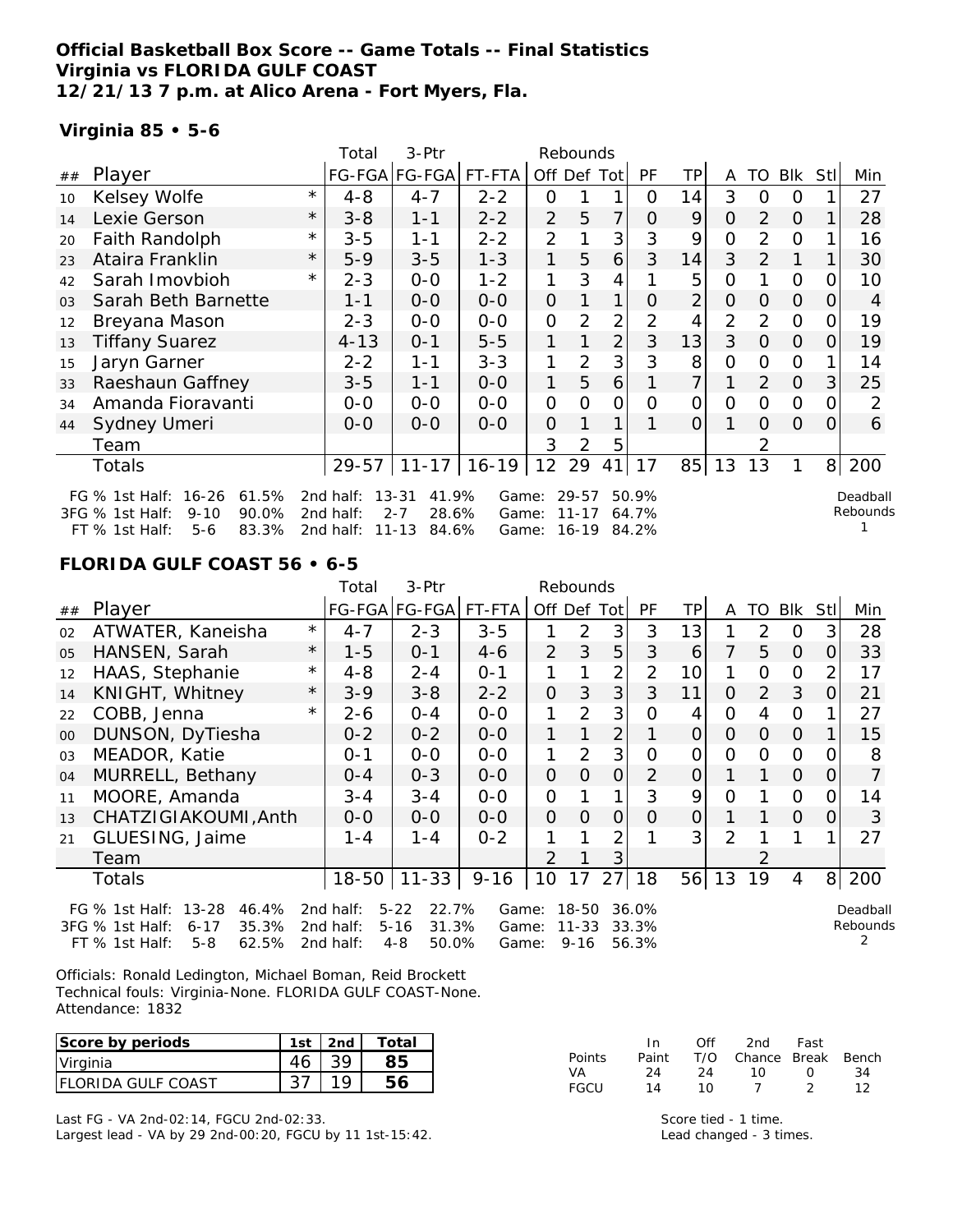### **Official Basketball Box Score -- Game Totals -- Final Statistics Coppin State vs Virginia 12/28/13 2:30 p.m. at JPJ Arena, Charlottesville, Va.**

#### **Coppin State 45 • 4-7**

|    |                                                                                                                       |   | Total                                  | 3-Ptr                                                       |                         |                | Rebounds                           |                |                         |                |                |          |                |                |                             |
|----|-----------------------------------------------------------------------------------------------------------------------|---|----------------------------------------|-------------------------------------------------------------|-------------------------|----------------|------------------------------------|----------------|-------------------------|----------------|----------------|----------|----------------|----------------|-----------------------------|
| ## | Player                                                                                                                |   |                                        | FG-FGA FG-FGA                                               | FT-FTA                  | Off            | Def                                | Tot            | PF                      | TP.            | A              | TO       | <b>Blk</b>     | Stl            | Min                         |
| 20 | COLEMAN, Kyra                                                                                                         |   | $6 - 17$                               | $2 - 6$                                                     | $2 - 6$                 | 0              | 3                                  | 3              | 2                       | 16             | 2              | 4        | O              |                | 32                          |
| 24 | HARRIS, Bria                                                                                                          |   | $2 - 5$                                | $0 - 0$                                                     | $3 - 4$                 | 0              |                                    | 1              | 5                       | 7              | O              | 3        | $\overline{O}$ | $\overline{2}$ | 27                          |
| 34 | CARTER, Larrisa                                                                                                       |   | $4 - 11$                               | $0-0$                                                       | $6 - 6$                 | $\overline{2}$ | 2                                  | 4              | 3                       | 14             | $\overline{O}$ |          | 0              |                | 34                          |
| 10 | GRIFFIN, Amber                                                                                                        | g | $O - 4$                                | $0 - 0$                                                     | $0-0$                   | 1              | 2                                  | 3              | 3                       | $\Omega$       | $\overline{2}$ | 4        | $\Omega$       | $\overline{2}$ | 38                          |
| 21 | SAMUELS, Keena                                                                                                        | g | $0 - 5$                                | $0 - 4$                                                     | $0-0$                   | $\overline{O}$ | $\mathcal{P}$                      | $\overline{2}$ |                         | Ω              | $\Omega$       | 5        | O              | $\mathcal{P}$  | 18                          |
| 01 | LANE, Janelle                                                                                                         |   | $2 - 4$                                | $0 - 0$                                                     | $0 - 2$                 | 3              |                                    | 4              | 4                       | 4              | 1              | $\Omega$ | $\Omega$       | 0              | 19                          |
| 03 | HENDERSON, Tanaysa                                                                                                    |   | $2 - 7$                                | $0 - 2$                                                     | $0 - 0$                 | 2              |                                    | 3              | 2                       | 4              | Ο              |          | O              |                | 12                          |
| 23 | SWAILS, Jordan                                                                                                        |   | $0 - 2$                                | $0 - 2$                                                     | $0 - 3$                 | $\overline{2}$ | 5                                  | 7              | 2                       | $\overline{O}$ | 2              | 3        | $\overline{O}$ |                | 18                          |
| 32 | TAYONG, Omaah                                                                                                         |   | $0 - 0$                                | $0 - 0$                                                     | $0 - 0$                 | 0              | $\Omega$                           | 0              | Ω                       | Ω              | Ω              | Ω        | $\Omega$       |                | 2                           |
|    | Team                                                                                                                  |   |                                        |                                                             |                         | 2              | 4                                  | 6              |                         |                |                |          |                |                |                             |
|    | Totals                                                                                                                |   | $16 - 55$                              | $2 - 14$                                                    | $11 - 21$               | 12             | 21                                 | 33             | 22                      | 45             | 7              | 23       | $\mathcal{O}$  | 12             | 200                         |
|    | $10 - 25$<br>40.0%<br>FG % 1st Half:<br>3FG % 1st Half:<br>14.3%<br>$1 - 7$<br>$FT$ % 1st Half:<br>$0.0\%$<br>$0 - 0$ |   | 2 $nd$ half:<br>2nd half:<br>2nd half: | $6 - 30$<br>20.0%<br>$1 - 7$<br>14.3%<br>52.4%<br>$11 - 21$ | Game:<br>Game:<br>Game: |                | $16 - 55$<br>$2 - 14$<br>$11 - 21$ |                | 29.1%<br>14.3%<br>52.4% |                |                |          |                |                | Deadball<br>Rebounds<br>5,1 |

### **Virginia 70 • 6-6**

|    |                                                                                                                       |   | Total                               | 3-Ptr                                                    |                         |                | Rebounds                       |                |                         |                |                |               |                |      |                            |
|----|-----------------------------------------------------------------------------------------------------------------------|---|-------------------------------------|----------------------------------------------------------|-------------------------|----------------|--------------------------------|----------------|-------------------------|----------------|----------------|---------------|----------------|------|----------------------------|
| ## | Player                                                                                                                |   |                                     | FG-FGA FG-FGA FT-FTA                                     |                         |                | Off Def Tot                    |                | <b>PF</b>               | ТP             | A              | TO            | Blk            | Stll | Min                        |
| 42 | Sarah Imovbioh                                                                                                        |   | $5 - 8$                             | $0-0$                                                    | $3 - 6$                 |                | 2                              | 3              | 4                       | 13             | 0              |               | $\Omega$       |      | 18                         |
| 10 | Kelsey Wolfe                                                                                                          | g | $2 - 4$                             | $1 - 2$                                                  | $4 - 4$                 |                |                                | $\overline{2}$ |                         | 9              | 3              | 5             | $\overline{O}$ | 0    | 18                         |
| 14 | Lexie Gerson                                                                                                          | g | $3 - 8$                             | $0 - 4$                                                  | $0 - 0$                 | 3              | 2                              | 5              | 2                       | 6              | 0              | $\mathcal{P}$ | $\overline{0}$ | 5    | 27                         |
| 20 | Faith Randolph                                                                                                        | g | $1 - 8$                             | $0 - 1$                                                  | $0-0$                   | $\overline{2}$ | $\overline{4}$                 | 6              | 2                       | $\overline{2}$ |                | 3             | $\overline{O}$ | 0    | 16                         |
| 23 | Ataira Franklin                                                                                                       | g | $2 - 7$                             | 1-6                                                      | 7-8                     | 3              | 5                              | 8              | 2                       | 12             | 1              | 2             | $\mathbf{O}$   |      | 26                         |
| 03 | Sarah Beth Barnette                                                                                                   |   | $1 - 2$                             | $0 - 1$                                                  | $1 - 3$                 | 0              | $\overline{2}$                 | $\overline{2}$ |                         | 3              | $\Omega$       | $\Omega$      | $\overline{O}$ |      | 8                          |
| 12 | Breyana Mason                                                                                                         |   | $0 - 1$                             | $0-0$                                                    | $0-0$                   |                | $\mathcal{P}$                  | 3              | $\Omega$                | $\overline{O}$ | 4              |               | $\overline{O}$ |      | 17                         |
| 13 | <b>Tiffany Suarez</b>                                                                                                 |   | $7 - 10$                            | $0 - 0$                                                  | $2 - 2$                 | 0              |                                |                |                         | 16             | 6              |               | $\overline{O}$ | 3    | 24                         |
| 15 | Jaryn Garner                                                                                                          |   | $0 - 1$                             | $0-0$                                                    | $0 - 0$                 | 0              |                                |                | 0                       | 0              | 0              | 0             | $\mathbf{O}$   |      | 3                          |
| 33 | Raeshaun Gaffney                                                                                                      |   | $0 - 2$                             | $0 - 1$                                                  | $2 - 4$                 |                | 3                              | $\overline{4}$ | $\overline{4}$          | $\overline{2}$ |                | 3             | $\overline{O}$ |      | 14                         |
| 44 | Sydney Umeri                                                                                                          |   | $3 - 5$                             | $0 - 0$                                                  | $1 - 2$                 | 0              | 4                              | 4              | 5                       | 7              | $\overline{O}$ | 4             | $\Omega$       |      | 29                         |
|    | Team                                                                                                                  |   |                                     |                                                          |                         | $\overline{2}$ | 5                              |                |                         |                |                |               |                |      |                            |
|    | Totals                                                                                                                |   | 24-56                               | $2 - 15$                                                 | $20 - 29$               | 14             | 32                             | 46             | 22                      | 70             | 16             | 22            | $\overline{0}$ |      | 200                        |
|    | 35.5%<br>FG % 1st Half:<br>$11 - 31$<br>10.0%<br>3FG % 1st Half:<br>$1 - 10$<br>$9 - 13$<br>69.2%<br>$FT$ % 1st Half: |   | 2nd half:<br>2nd half:<br>2nd half: | $13 - 25$<br>52.0%<br>$1 - 5$<br>20.0%<br>11-16<br>68.8% | Game:<br>Game:<br>Game: |                | 24-56<br>$2 - 15$<br>$20 - 29$ |                | 42.9%<br>13.3%<br>69.0% |                |                |               |                |      | Deadball<br>Rebounds<br>5. |

Officials: Luis Gonzalez, Kevin Pethel, Angel Stanton Technical fouls: Coppin State-None. Virginia-None. Attendance: 3543 Cavalier Classic Presented by Holiday Inn University Area #24 Harris (CSU) fouled out at 1:38 (II)

#44 Umeri (UVa) fouled out at :24.1 (II)

| Score by periods | 1st | 2 <sub>nd</sub> | Total |
|------------------|-----|-----------------|-------|
| Coppin State     |     |                 |       |
| Virginia         |     |                 |       |

Last FG - CSUW 2nd-01:04, VA 2nd-00:43. Largest lead - CSUW by 3 1st-07:24, VA by 25 2nd-00:43.

|        | In    | ∩ff | 2nd                    | Fast |    |
|--------|-------|-----|------------------------|------|----|
| Points | Paint |     | T/O Chance Break Bench |      |    |
| CSUW   | 24    | 8   | 1 O                    | Δ    | 8  |
| VA     | 28    | 28. |                        | 16   | 28 |

Score tied - 3 times. Lead changed - 3 times.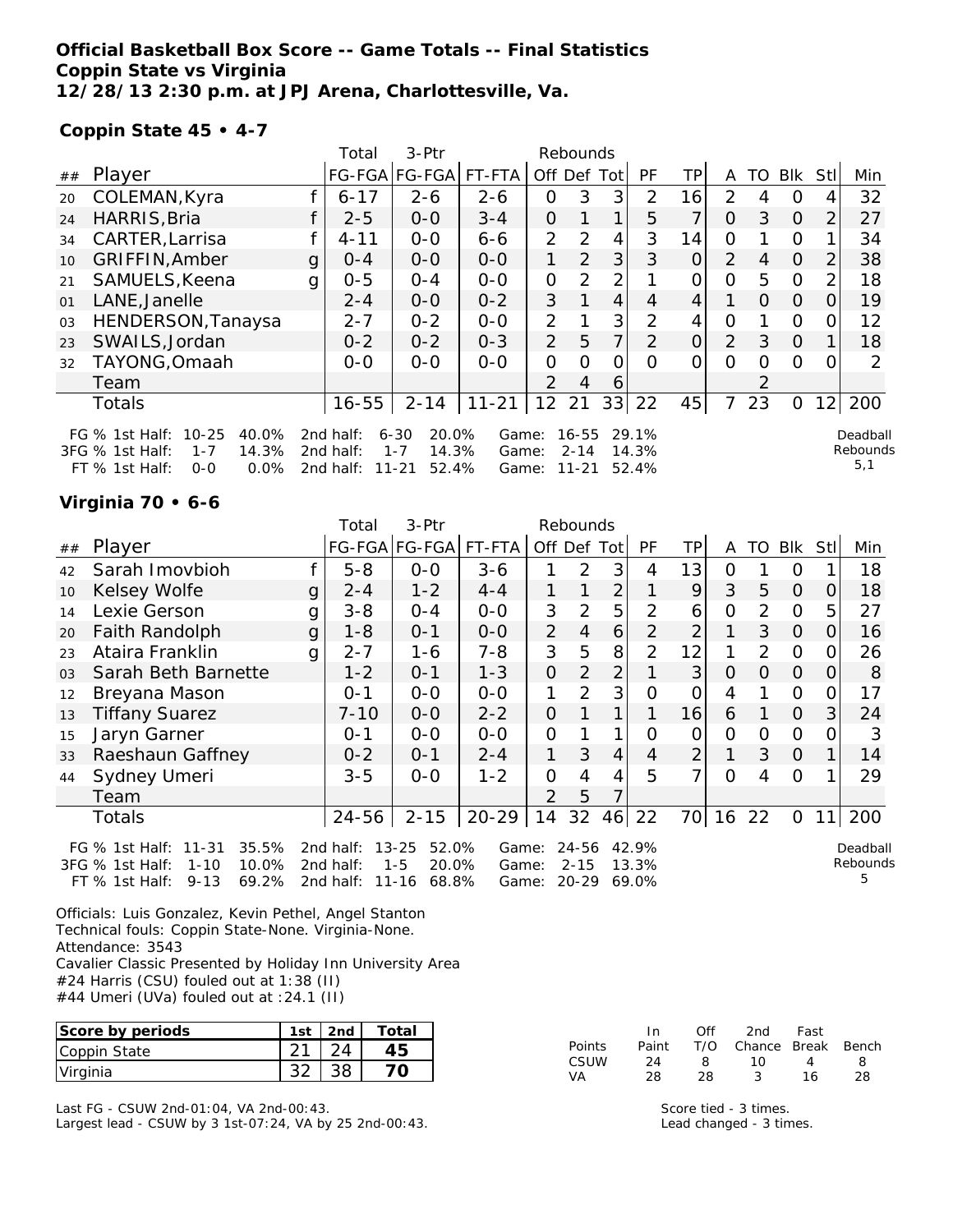### **Official Basketball Box Score -- Game Totals -- Final Statistics Princeton vs Virginia 12/29/13 2:30 p.m. at JPJ Arena, Charlottesville, Va.**

#### **Princeton 57 • 8-5**

|    |                                                                                                                    |   | Total                               | 3-Ptr                                                       |                         |                | Rebounds                           |                |                         |                |                |    |                |                |                      |
|----|--------------------------------------------------------------------------------------------------------------------|---|-------------------------------------|-------------------------------------------------------------|-------------------------|----------------|------------------------------------|----------------|-------------------------|----------------|----------------|----|----------------|----------------|----------------------|
| ## | Player                                                                                                             |   |                                     | FG-FGA FG-FGA                                               | FT-FTA                  |                |                                    | Off Def Tot    | <b>PF</b>               | <b>TP</b>      | A              | TO | Blk            | Stll           | Min                  |
| 21 | Wheatley, Alex                                                                                                     |   | $2 - 6$                             | $0-0$                                                       | $1 - 1$                 |                |                                    | 2              | 3                       | 5              |                | 2  | 0              |                | 24                   |
| 32 | Helmstetter, Kristen                                                                                               |   | $2 - 9$                             | $0 - 3$                                                     | $1 - 2$                 | $\overline{2}$ | 2                                  | 4              | $\overline{O}$          | 5              | 7              | 5  | $\Omega$       |                | 30                   |
| 11 | Dietrick, Blake                                                                                                    | g | 7-17                                | $5 - 11$                                                    | $0-0$                   | 3              |                                    | 4              | 3                       | 19             | $\overline{2}$ | 2  | $\Omega$       |                | 35                   |
| 14 | Berntsen, Amanda                                                                                                   | g | $1 - 1$                             | $1 - 1$                                                     | $O-O$                   | $\overline{O}$ | $\overline{2}$                     | $\overline{2}$ |                         | 3              | 2              |    | $\overline{O}$ |                | 14                   |
| 34 | Miller, Michelle                                                                                                   | g | $2 - 10$                            | $1 - 6$                                                     | $0-0$                   | $\mathbf{O}$   | 6                                  | 6              | $\overline{2}$          | 5              | $\overline{O}$ | 3  | $\mathbf{O}$   | O              | 25                   |
| 02 | Brown, Taylor                                                                                                      |   | $0 - 1$                             | $0 - 1$                                                     | $O-O$                   | 1              | $\overline{O}$                     | 1              |                         | 0              | $\Omega$       | 0  | $\overline{O}$ | $\Omega$       | 5                    |
| 05 | Rodgers, Alex                                                                                                      |   | $0 - 2$                             | $0 - 2$                                                     | $1 - 3$                 | $\mathbf{O}$   | $\overline{O}$                     | $\mathcal{O}$  | $\Omega$                |                | $\overline{O}$ |    | $\Omega$       | O              | 6                    |
| 10 | Hung, Nicole                                                                                                       |   | $0 - 1$                             | $0 - 1$                                                     | $0-0$                   | $\overline{O}$ | 0                                  | $\overline{O}$ |                         | $\overline{O}$ | $\Omega$       | 0  | $\Omega$       | 0              | 3                    |
| 13 | Smith, Vanessa                                                                                                     |   | $4 - 8$                             | $0 - 1$                                                     | $3 - 4$                 | 4              |                                    | 5              | $\overline{2}$          | 11             | $\overline{2}$ | 2  | $\Omega$       |                | 18                   |
| 15 | Tarakchian, Annie                                                                                                  |   | $1 - 1$                             | $0-0$                                                       | $2 - 2$                 | $\overline{O}$ | 3                                  | 3              |                         | 4              | $\overline{O}$ |    | $\mathcal{O}$  |                | 24                   |
| 22 | Williams, Taylor                                                                                                   |   | $1 - 2$                             | $0-0$                                                       | $2 - 2$                 | 2              | $\overline{O}$                     | $\overline{2}$ | 3                       | 4              | $\Omega$       | 3  | $\Omega$       | O              | 16                   |
|    | Team                                                                                                               |   |                                     |                                                             |                         | 4              | $\overline{2}$                     | 6              |                         |                |                |    |                |                |                      |
|    | Totals                                                                                                             |   | $20 - 58$                           | $7 - 26$                                                    | $10-14$                 | 17             | 18                                 | 35             | 17                      | 57             | 14             | 20 | $\Omega$       | 6 <sup>1</sup> | 200                  |
|    | $13 - 32$<br>FG $%$ 1st Half:<br>40.6%<br>37.5%<br>3FG % 1st Half:<br>6-16<br>$1 - 2$<br>50.0%<br>$FT$ % 1st Half: |   | 2nd half:<br>2nd half:<br>2nd half: | $7 - 26$<br>26.9%<br>$1 - 10$<br>10.0%<br>$9 - 12$<br>75.0% | Game:<br>Game:<br>Game: |                | $20 - 58$<br>$7 - 26$<br>$10 - 14$ |                | 34.5%<br>26.9%<br>71.4% |                |                |    |                |                | Deadball<br>Rebounds |

## **Virginia 69 • 7-6**

|                |                                        |              | Total     | 3-Ptr              |         |               | Rebounds  |                |                |                |                |               |                |          |          |
|----------------|----------------------------------------|--------------|-----------|--------------------|---------|---------------|-----------|----------------|----------------|----------------|----------------|---------------|----------------|----------|----------|
| ##             | Player                                 |              |           | FG-FGA FG-FGA      | FT-FTA  | Off Def Tot   |           |                | <b>PF</b>      | TP             | A              | TO.           | Blk            | Stll     | Min      |
| 42             | Sarah Imovbioh                         |              | $4 - 4$   | $0-0$              | $4 - 7$ | 4             | 7         | 11             | $\overline{2}$ | 12             | $\Omega$       | 3             | $\Omega$       |          | 21       |
| 10             | Kelsey Wolfe                           | g            | 7-11      | $5 - 8$            | $3 - 4$ | 1             | 8         | 9              | $\overline{2}$ | 22             | $\overline{2}$ | 3             | $\Omega$       | 0        | 32       |
| 13             | <b>Tiffany Suarez</b>                  | g            | $2 - 7$   | $0 - 1$            | 1-1     | 0             | 0         | O              | 2              | 5              | $\overline{2}$ | 5             | $\Omega$       |          | 25       |
| 14             | Lexie Gerson                           | $\mathbf{g}$ | $1 - 7$   | $0 - 2$            | $0 - 0$ | 2             | 2         | $\overline{4}$ |                | 2              | $\overline{4}$ | 4             | $\Omega$       | 3        | 24       |
| 23             | Ataira Franklin                        | g            | $4 - 7$   | $1 - 3$            | $0 - 0$ | 0             |           |                |                | 9              | 3              | $\Omega$      | $\overline{0}$ | 0        | 25       |
| 0 <sub>3</sub> | Sarah Beth Barnette                    |              | $O-O$     | $0 - 0$            | $0 - 0$ | 1             |           | $\overline{2}$ | $\overline{2}$ | $\overline{O}$ | $\Omega$       | $\Omega$      | $\Omega$       | $\Omega$ | 5        |
| 12             | Breyana Mason                          |              | $0 - 1$   | $0 - 1$            | $0 - 0$ | O             | 0         | $\overline{O}$ | 2              | 0              |                | 0             | $\Omega$       | 0        | 11       |
| 15             | Jaryn Garner                           |              | $0 - 0$   | $0-0$              | $O-O$   | $\mathcal{O}$ | 0         | $\overline{O}$ | $\Omega$       | $\overline{O}$ | $\Omega$       |               | $\Omega$       | 0        | 4        |
| 20             | Faith Randolph                         |              | $5 - 9$   | $1 - 3$            | $2 - 2$ |               |           | 2              |                | 13             |                |               | $\Omega$       |          | 14       |
| 33             | Raeshaun Gaffney                       |              | $0 - 3$   | $0 - 0$            | $2 - 2$ | $\Omega$      |           |                |                | 2              |                | 3             | $\Omega$       |          | 15       |
| 44             | Sydney Umeri                           |              | $1 - 3$   | $0 - 0$            | $2 - 3$ | 2             | $\Omega$  | 2              | 2              | 4              | $\Omega$       | $\mathcal{P}$ |                |          | 24       |
|                | Team                                   |              |           |                    |         | 2             | 3         | 5              |                |                |                |               |                |          |          |
|                | Totals                                 |              | $24 - 52$ | $7 - 18$           | $14-19$ | 13            | 24        | 37             | 16             | 69             | 14             | 23            |                | 8        | 200      |
|                | FG $%$ 1st Half:<br>$14 - 26$<br>53.8% |              | 2nd half: | $10 - 26$<br>38.5% | Game:   |               | $24 - 52$ |                | 46.2%          |                |                |               |                |          | Deadball |
|                | 45.5%<br>3FG % 1st Half:<br>$5 - 11$   |              | 2nd half: | $2 - 7$<br>28.6%   | Game:   |               | $7 - 18$  |                | 38.9%          |                |                |               |                |          | Rebounds |
|                | 88.9%<br>$FT$ % 1st Half:<br>$8 - 9$   |              | 2nd half: | $6 - 10$<br>60.0%  | Game:   |               | 14-19     |                | 73.7%          |                |                |               |                |          |          |

Officials: Carla Fountain, Luis Gonzalez, Tony Lippa Technical fouls: Princeton-None. Virginia-None. Attendance: 3615

Championship - Cavalier Classic Presented by Holiday Inn Univ. Area

| Score by periods  | 1st            | 2 <sub>nd</sub> | $\tau$ otal |            |             | Of'                       | 2nd        | Fast         |           |
|-------------------|----------------|-----------------|-------------|------------|-------------|---------------------------|------------|--------------|-----------|
| <b>IPrinceton</b> | າາ<br>აა       | 24<br>_         | 57<br>ັ     | Points     | Paint<br>າາ | T/O                       | Chance     | <b>Break</b> | Bench     |
| Virginia          | 4 <sup>1</sup> | າຂ<br>ــ        | АC          | PRIN<br>VA | 24          | 10<br>$\cap$<br><u>__</u> | . <u>.</u> | ∸            | 20<br>1 Q |

Last FG - PRIN 2nd-00:56, VA 2nd-09:36. Largest lead - PRIN by 4 1st-16:28, VA by 19 2nd-02:45. Score tied - 1 time. Lead changed - 8 times.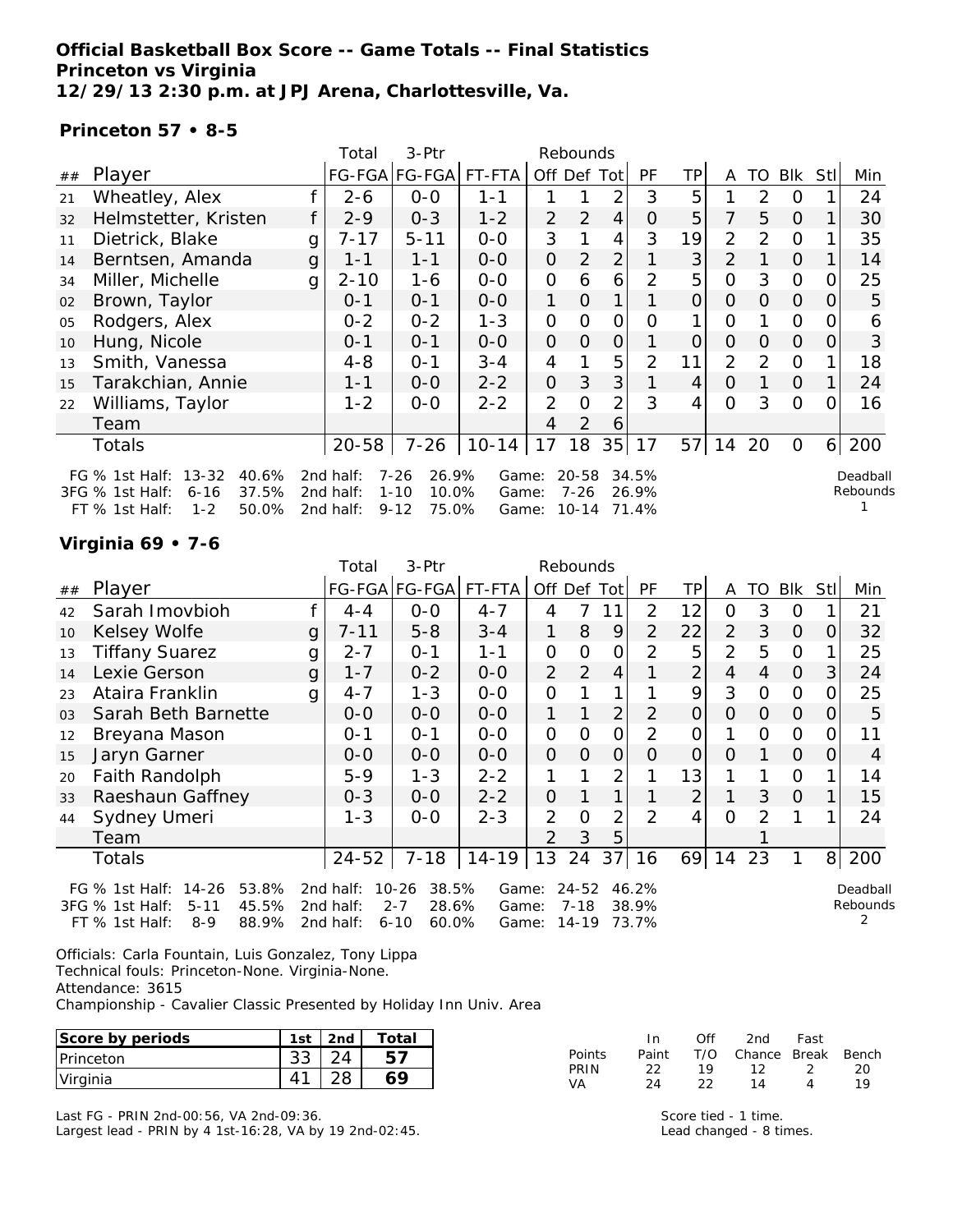

### **Official Basketball Box Score -- Game Totals -- Final Statistics Pittsburgh vs Virginia 01/05/14 2 p.m. at JPJ Arena, Charlottesville, Va.**



### **Pittsburgh 79 • 9-7, 1-1 ACC**

|    |                                                                                     |                         | Total                               | 3-Ptr                                               |                         |                | Rebounds                        |                |                         |                |                |                |                |                |                           |
|----|-------------------------------------------------------------------------------------|-------------------------|-------------------------------------|-----------------------------------------------------|-------------------------|----------------|---------------------------------|----------------|-------------------------|----------------|----------------|----------------|----------------|----------------|---------------------------|
| ## | Player                                                                              |                         | FG-FGA                              | FG-FGA                                              | FT-FTA                  | Off            | Def                             | Tot            | PF.                     | ΤP             | A              | TO             | Blk            | Stl            | Min                       |
| 00 | Asia Logan                                                                          |                         | $5-9$                               | $1 - 2$                                             | $1 - 3$                 |                |                                 | 2              | 4                       | 12             | 0              |                | 0              | 0              | 20                        |
| 01 | Loliya Briggs                                                                       | g                       | $7 - 10$                            | $4 - 7$                                             | $0-0$                   | $\overline{2}$ | 3                               | 5              | $\overline{2}$          | 18             |                | $\overline{2}$ | $\mathbf{0}$   | 0              | 28                        |
| 03 | <b>Brianna Kiesel</b>                                                               | g                       | $8 - 16$                            | $1 - 4$                                             | $9-9$                   | 0              | 3                               | 3              | $\overline{2}$          | 26             | 7              | 5              | $\mathbf 0$    | 3              | 40                        |
| 13 | <b>Marquel Davis</b>                                                                | g                       | $3 - 3$                             | $0-0$                                               | $1 - 1$                 | $\mathbf 0$    | $\overline{2}$                  | $\overline{2}$ | $\overline{2}$          | 7              | $\overline{2}$ | 4              | 1              | 0              | 34                        |
| 23 | Ashlee Anderson                                                                     | g                       | $4 - 8$                             | $3 - 3$                                             | $0-0$                   | 1              | 3                               | 4              | 3                       | 11             | 3              | 3              | 0              | 0              | 30                        |
| 14 | <b>Frederique Potvin</b>                                                            |                         | $0 - 2$                             | $0 - 2$                                             | $0-0$                   | $\mathbf 0$    | $\mathbf 0$                     | $\overline{0}$ |                         | 0              | $\overline{0}$ |                | $\overline{0}$ | $\Omega$       | 3                         |
| 22 | Chelsea Welch                                                                       |                         | $1 - 3$                             | $1 - 3$                                             | $0-0$                   | 0              | $\overline{2}$                  | $\overline{2}$ | 3                       | 3              | $\overline{2}$ |                | $\mathbf 0$    | 0              | 20                        |
| 25 | <b>Brittany Gordon</b>                                                              |                         | $0-0$                               | $0-0$                                               | $0 - 2$                 | $\mathbf 0$    | $\mathbf 0$                     | $\overline{0}$ |                         | $\mathbf 0$    | $\overline{0}$ | $\overline{0}$ | $\overline{0}$ | $\overline{0}$ | $\overline{2}$            |
| 34 | Chyna Golden                                                                        |                         | $1 - 1$                             | $0-0$                                               | $0-0$                   | 1              | 9                               | 10             | 2                       | 2              | $\overline{2}$ | 0              | 1              | $\Omega$       | 20                        |
| 51 | Cora McManus                                                                        |                         | $0 - 0$                             | $0-0$                                               | $0-0$                   | 1              |                                 | 2              | $\mathcal{P}$           | $\overline{0}$ | $\overline{0}$ | 3              | $\Omega$       | $\Omega$       | 3                         |
|    | Team                                                                                |                         |                                     |                                                     |                         | 2              | $\overline{2}$                  | 4              |                         |                |                |                |                |                |                           |
|    | <b>Totals</b>                                                                       |                         | 29-52                               | $10 - 21$                                           | $11 - 15$               | 8              | 26                              | 34             | 22                      | 79             | 17             | 20             | $\overline{2}$ | 3 <sup>1</sup> | 200                       |
|    | FG % 1st Half:<br>$13 - 26$<br>3FG % 1st Half:<br>$5 - 12$<br>FT % 1st Half:<br>5-9 | 50.0%<br>41.7%<br>55.6% | 2nd half:<br>2nd half:<br>2nd half: | 16-26<br>61.5%<br>$5-9$<br>55.6%<br>$6-6$<br>100.0% | Game:<br>Game:<br>Game: |                | 29-52<br>$10 - 21$<br>$11 - 15$ |                | 55.8%<br>47.6%<br>73.3% |                |                |                |                |                | Deadball<br>Rebounds<br>0 |
|    |                                                                                     |                         |                                     |                                                     |                         |                |                                 |                |                         |                |                |                |                |                |                           |

## **Virginia 75 • 7-7, 0-1 ACC**

|    |                                                                                                                   |   | Total                               | 3-Ptr                                                    |                         |                | Rebounds                   |                |                         |                          |                |                |                |                |                           |
|----|-------------------------------------------------------------------------------------------------------------------|---|-------------------------------------|----------------------------------------------------------|-------------------------|----------------|----------------------------|----------------|-------------------------|--------------------------|----------------|----------------|----------------|----------------|---------------------------|
| ## | Player                                                                                                            |   | FG-FGA                              | <b>FG-FGA</b>                                            | FT-FTA                  | Off            | Def                        | Totl           | <b>PF</b>               | ТP                       | A              | TO             | Blk            | Stl            | Min                       |
| 44 | <b>Sydney Umeri</b>                                                                                               | С | $0 - 1$                             | $0-0$                                                    | $0-0$                   | 0              | $\mathbf 0$                | $\mathbf 0$    |                         | 0                        | 0              |                | $\overline{0}$ | 0              | 4                         |
| 10 | <b>Kelsey Wolfe</b>                                                                                               | g | $5 - 11$                            | $1 - 3$                                                  | $10 - 11$               | $\overline{2}$ | 3                          | 5 <sub>1</sub> | 3                       | 21                       | $\overline{4}$ | $\overline{4}$ | $\overline{0}$ |                | 34                        |
| 13 | <b>Tiffany Suarez</b>                                                                                             | g | 1-6                                 | $0-0$                                                    | $0-0$                   | $\mathbf 0$    | 0                          | 0              |                         | 2                        | 0              |                | $\mathbf 0$    | 0              | 18                        |
| 14 | Lexie Gerson                                                                                                      | g | $1 - 5$                             | $0 - 2$                                                  | $2 - 2$                 | $\overline{2}$ | $6\phantom{1}$             | 8 <sup>1</sup> | 3                       | $\overline{\mathcal{A}}$ | 3              | 1              | $\overline{0}$ |                | 28                        |
| 23 | Ataira Franklin                                                                                                   | g | $4 - 10$                            | $2 - 5$                                                  | $1 - 1$                 | 1              |                            | $\overline{2}$ | 3                       | 11                       | $\overline{2}$ |                |                | 2              | 31                        |
| 12 | Breyana Mason                                                                                                     |   | $0 - 1$                             | $0-0$                                                    | $0-0$                   | $\mathbf 0$    | 1                          | 1              |                         | 0                        |                | $\overline{0}$ | $\mathbf 0$    | $\Omega$       | $6\phantom{1}6$           |
| 15 | Jaryn Garner                                                                                                      |   | $0-0$                               | $0-0$                                                    | $0-0$                   | $\mathbf 0$    | 0                          | $\overline{0}$ |                         | $\overline{0}$           | $\overline{0}$ |                | $\mathbf 0$    | $\overline{0}$ | $0+$                      |
| 20 | <b>Faith Randolph</b>                                                                                             |   | $7 - 10$                            | $1 - 3$                                                  | $6 - 7$                 | 3              | $\overline{2}$             | 5 <sub>1</sub> | 5                       | 21                       | $\overline{0}$ |                | $\overline{0}$ | 2 <sub>1</sub> | 32                        |
| 33 | Raeshaun Gaffney                                                                                                  |   | $2 - 5$                             | $0-0$                                                    | $1 - 2$                 |                |                            | 2              |                         | 5                        | 2              | 0              | $\overline{0}$ |                | 22                        |
| 42 | Sarah Imovbioh                                                                                                    |   | $3 - 8$                             | $0-0$                                                    | $5 - 8$                 | 1              | 4                          | 5 <sup>1</sup> | 3                       | 11                       | $\Omega$       | 3              |                |                | 25                        |
|    | Team                                                                                                              |   |                                     |                                                          |                         |                |                            | 2              |                         |                          |                |                |                |                |                           |
|    | <b>Totals</b>                                                                                                     |   | 23-57                               | $4 - 13$                                                 | 25-31                   | 11             | 19                         |                | 30 22                   | 75                       | 12             | 13             | $\overline{2}$ | 8 <sup>1</sup> | 200                       |
|    | $12 - 31$<br>38.7%<br>FG % 1st Half:<br>3FG % 1st Half:<br>37.5%<br>$3-8$<br>$10 - 14$<br>FT % 1st Half:<br>71.4% |   | 2nd half:<br>2nd half:<br>2nd half: | 42.3%<br>11-26<br>$1 - 5$<br>20.0%<br>$15 - 17$<br>88.2% | Game:<br>Game:<br>Game: |                | 23-57<br>$4 - 13$<br>25-31 |                | 40.4%<br>30.8%<br>80.6% |                          |                |                |                |                | Deadball<br>Rebounds<br>3 |

Officials: Joe Cunningham, Edward Sidlasky, Kevin Sparrock Technical fouls: Pittsburgh-None. Virginia-None. Attendance: 3597 #20 Randolph (UVa) fouled out at :29.5 (II)

| Score by periods | 1st | 2nd | Total |
|------------------|-----|-----|-------|
| Pittsburgh       | ΩC  |     | '9    |
| Virginia         |     | ററ  | 75    |

In Off 2nd Fast Points Paint T/O Chance Break Bench UP 22 17 5 6 5 VA 30 18 16 0 37

Last FG - UP 2nd-01:33, VA 2nd-00:18. Largest lead - UP by 9 2nd-04:33, VA by 6 1st-03:44. Score tied - 4 times. Lead changed - 10 times.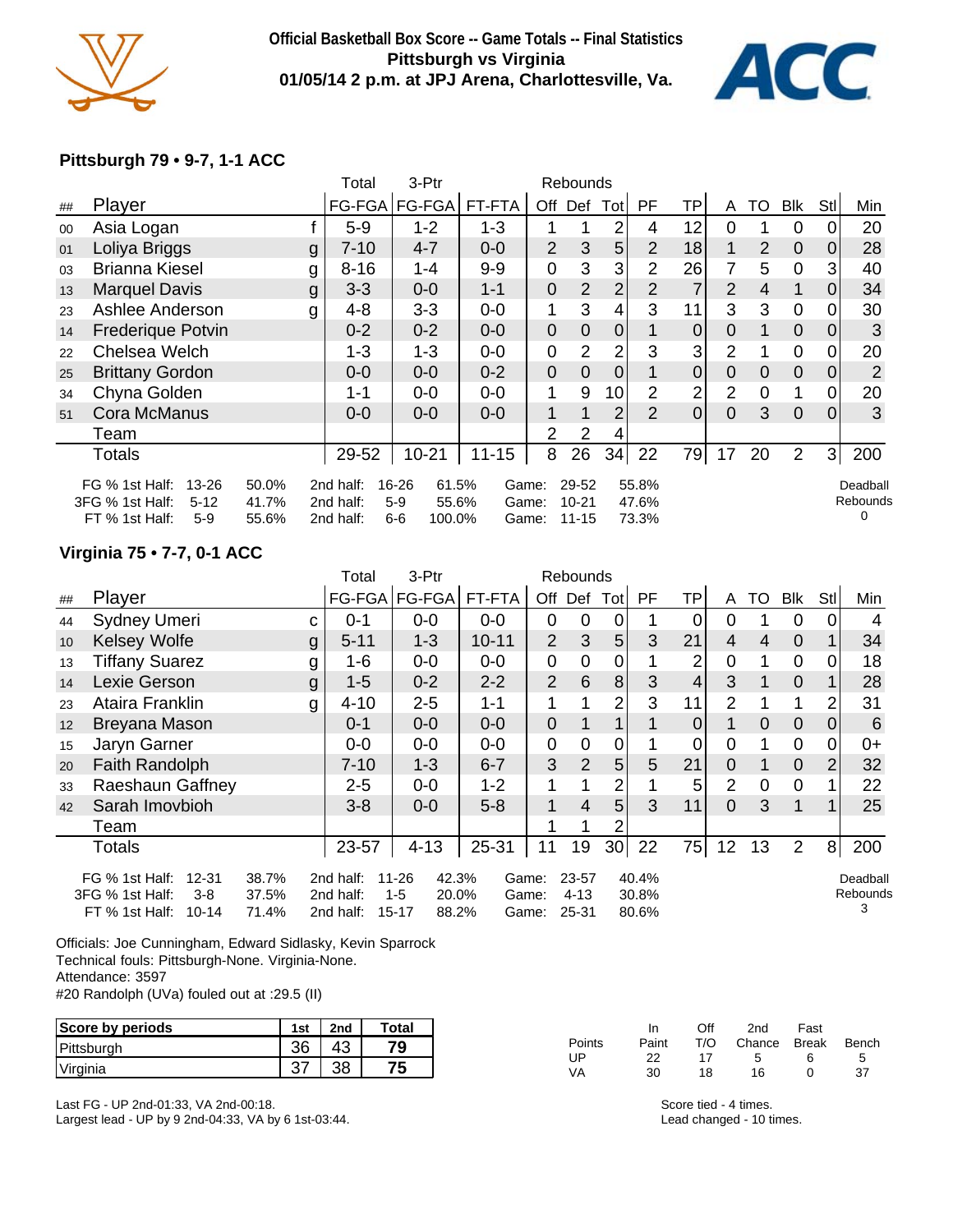### **Official Basketball Box Score -- Game Totals -- Final Statistics Virginia vs Virginia Tech 01/09/14 7:00 PM at Cassell Coliseum, Blacksburg, Va.**

## **Virginia 67 • 8-7, 1-1**

|    |                                                                                                               |   | Total                               | 3-Ptr                                                    |                         |                | Rebounds                       |                |                         |                |                |               |            |          |                             |
|----|---------------------------------------------------------------------------------------------------------------|---|-------------------------------------|----------------------------------------------------------|-------------------------|----------------|--------------------------------|----------------|-------------------------|----------------|----------------|---------------|------------|----------|-----------------------------|
| ## | Player                                                                                                        |   |                                     | FG-FGA FG-FGA                                            | FT-FTA                  | Off            | Def                            | Tot            | <b>PF</b>               | TP.            | A              | TO            | <b>Blk</b> | Stl      | Min                         |
| 42 | Sarah Imovbioh                                                                                                |   | $1 - 7$                             | $0-0$                                                    | $2 - 4$                 | 4              | 10                             | 14             | 3                       | 4              | ი              | $\mathcal{P}$ | 0          |          | 28                          |
| 10 | Kelsey Wolfe                                                                                                  | g | $4 - 8$                             | $2 - 4$                                                  | $2 - 2$                 |                | $\mathcal{P}$                  | 3              | $\overline{2}$          | 12             | $\mathcal{P}$  |               | $\Omega$   | $\Omega$ | 27                          |
| 13 | <b>Tiffany Suarez</b>                                                                                         | g | $O - 1$                             | $0 - 0$                                                  | $1 - 2$                 | $\Omega$       | 3                              | 3              | 2                       | 1              | O              | 2             | $\Omega$   |          | 9                           |
| 14 | Lexie Gerson                                                                                                  | g | $3 - 6$                             | $0 - 2$                                                  | $2 - 2$                 |                | $\overline{4}$                 | 5              | 3                       | 8              | $\overline{4}$ | 3             | $\Omega$   | 4        | 25                          |
| 23 | Ataira Franklin                                                                                               | g | $8 - 18$                            | $2 - 4$                                                  | $5 - 7$                 | 4              |                                | 5              | 3                       | 23             | 2              |               | 2          |          | 28                          |
| 12 | Breyana Mason                                                                                                 |   | $1 - 5$                             | $0 - 0$                                                  | $0 - 0$                 |                | $\Omega$                       | 1              | $\overline{2}$          | $\overline{2}$ |                | $\Omega$      | $\Omega$   | 0        | 21                          |
| 20 | Faith Randolph                                                                                                |   | $5 - 13$                            | $O - 1$                                                  | $0 - 2$                 |                | $\Omega$                       | 1              | 3                       | 10             | O              | Ω             | 0          | 2        | 21                          |
| 33 | Raeshaun Gaffney                                                                                              |   | $1 - 10$                            | $O - 1$                                                  | $3 - 4$                 | $\overline{O}$ | 2                              | $\overline{2}$ |                         | 5 <sup>1</sup> | 3              | 1             | 1          |          | 30                          |
| 44 | Sydney Umeri                                                                                                  |   | $1 - 2$                             | $0-0$                                                    | $0-0$                   | 1              | $\mathcal{P}$                  | 3              | 3                       | 2              | Ω              | $\mathcal{P}$ | $\Omega$   |          | 11                          |
|    | Team                                                                                                          |   |                                     |                                                          |                         | 3              | $\overline{2}$                 | 5              |                         |                |                |               |            |          |                             |
|    | Totals                                                                                                        |   | $24 - 70$                           | $4 - 12$                                                 | $15 - 23$               | 16             | 26                             | 42             | 22                      | 671            | 12             | 12            | 3          | 9        | 200                         |
|    | $7 - 33$<br>21.2%<br>FG $%$ 1st Half:<br>3FG % 1st Half:<br>14.3%<br>$1 - 7$<br>64.7%<br>FT % 1st Half: 11-17 |   | 2nd half:<br>2nd half:<br>2nd half: | $17 - 37$<br>45.9%<br>$3 - 5$<br>60.0%<br>66.7%<br>$4-6$ | Game:<br>Game:<br>Game: |                | 24-70<br>$4 - 12$<br>$15 - 23$ |                | 34.3%<br>33.3%<br>65.2% |                |                |               |            |          | Deadball<br>Rebounds<br>3,1 |

### **Virginia Tech 60 • 10-5, 0-2**

|                |                                      |   | Total     | 3-Ptr             |          |                | Rebounds       |              |                |                 |                |                |          |      |          |
|----------------|--------------------------------------|---|-----------|-------------------|----------|----------------|----------------|--------------|----------------|-----------------|----------------|----------------|----------|------|----------|
| ##             | Player                               |   |           | FG-FGA FG-FGA     | FT-FTA   |                | Off Def Tot    |              | PF             | TP              | A              | TO             | Blk      | Stll | Min      |
| 04             | Hannah Young                         |   | $1 - 8$   | 1-6               | $0-0$    |                | 6              | 7            | 5              | 3               | $\overline{2}$ | 3              |          | 0    | 27       |
| 14             | Uju Ugoka                            |   | $10 - 20$ | $0-0$             | $4 - 7$  | 5              | $\overline{4}$ | 9            | 4              | 24              | $\overline{2}$ | $\overline{4}$ | 0        | 0    | 30       |
| 24             | Taijah Campbell                      |   | $3 - 6$   | $0-0$             | $0 - 1$  | 3              | 3              | 6            | 3              | 6               | 2              | 4              | 7        |      | 28       |
| O <sub>5</sub> | Vanessa Panousis                     | g | $3 - 12$  | $1 - 6$           | $3 - 4$  | $\overline{O}$ | 3              | 3            | $\overline{2}$ | 10              | 3              | 0              | 0        |      | 37       |
| 31             | Monet Tellier                        | g | $4 - 5$   | $1 - 1$           | $1 - 2$  | 1              | 2              | 3            | 3              | 10 <sup>1</sup> | 3              | 4              | $\Omega$ |      | 28       |
| 03             | Serafina Maulupe                     |   | $O-O$     | $0 - 0$           | $O - O$  | $\Omega$       |                | $\mathbf{1}$ | 0              | $\overline{O}$  | $\Omega$       | $\overline{2}$ | $\Omega$ | 0    |          |
| 10             | Lauren Evans                         |   | $0-0$     | $0 - 0$           | $0 - 0$  | 1              | $\Omega$       | 1            | 2              | O               | $\overline{O}$ | 0              | $\Omega$ | 0    | 9        |
| 15             | <b>Maddison Penn</b>                 |   | 1-6       | $1 - 6$           | $0-0$    | $\overline{O}$ | 3              | 3            | $\Omega$       | 3               | $\overline{O}$ | 3              | $\Omega$ | O    | 14       |
| 20             | Nia Evans                            |   | $2 - 4$   | $0-0$             | $O - 1$  | 1              | 9              | 10           | 2              | 4               | $\overline{2}$ |                |          | 0    | 18       |
| 22             | Porschia Hadley                      |   | $0 - 0$   | $0-0$             | $0-0$    | $\overline{O}$ | $\Omega$       | 0            | Ο              | $\overline{O}$  | $\Omega$       | 0              | $\Omega$ | 0    |          |
| 25             | Samantha Hill                        |   | $0-0$     | $0 - 0$           | $0 - 0$  | $\Omega$       |                |              |                | Ω               |                |                |          | 0    |          |
|                | Team                                 |   |           |                   |          | $\overline{2}$ | 3              | 5            |                |                 |                |                |          |      |          |
|                | <b>Totals</b>                        |   | $24 - 61$ | $4 - 19$          | $8 - 15$ | 14             | 35             | 49           | 23             | 60              | 15             | 22             | 10       | 3    | 200      |
|                | $15 - 37$<br>40.5%<br>FG % 1st Half: |   | 2nd half: | $9 - 24$<br>37.5% | Game:    |                | $24 - 61$      |              | 39.3%          |                 |                |                |          |      | Deadball |
|                | 3FG % 1st Half:<br>23.1%<br>$3 - 13$ |   | 2nd half: | $1 - 6$<br>16.7%  | Game:    |                | $4 - 19$       |              | 21.1%          |                 |                |                |          |      | Rebounds |
|                | 50.0%<br>FT % 1st Half:<br>$3-6$     |   | 2nd half: | 55.6%<br>$5 - 9$  | Game:    |                | $8 - 15$       |              | 53.3%          |                 |                |                |          |      | 3        |

Officials: Carla Fountain, Tom Danaher, Mark Resch Technical fouls: Virginia-None. Virginia Tech-TEAM. Attendance: 1091

| Score by periods | 1st | 2 <sub>nd</sub> | Total |
|------------------|-----|-----------------|-------|
| Virginia         |     |                 |       |
| Virginia Tech    |     |                 |       |

Last FG - VA 2nd-00:19, VT 2nd-07:28. Largest lead - VA by 7 2nd-00:19, VT by 17 1st-13:28.

|               | $\mathsf{In}$ |    | Off 2nd Fast                 |    |     |
|---------------|---------------|----|------------------------------|----|-----|
| <b>Points</b> |               |    | Paint T/O Chance Break Bench |    |     |
| VA.           | -32-          |    | 25 8 11                      |    | 1 Q |
| VT.           | 32.           | 8. | $\mathsf{R}^-$               | 11 |     |

Score tied - 2 times. Lead changed - 1 time.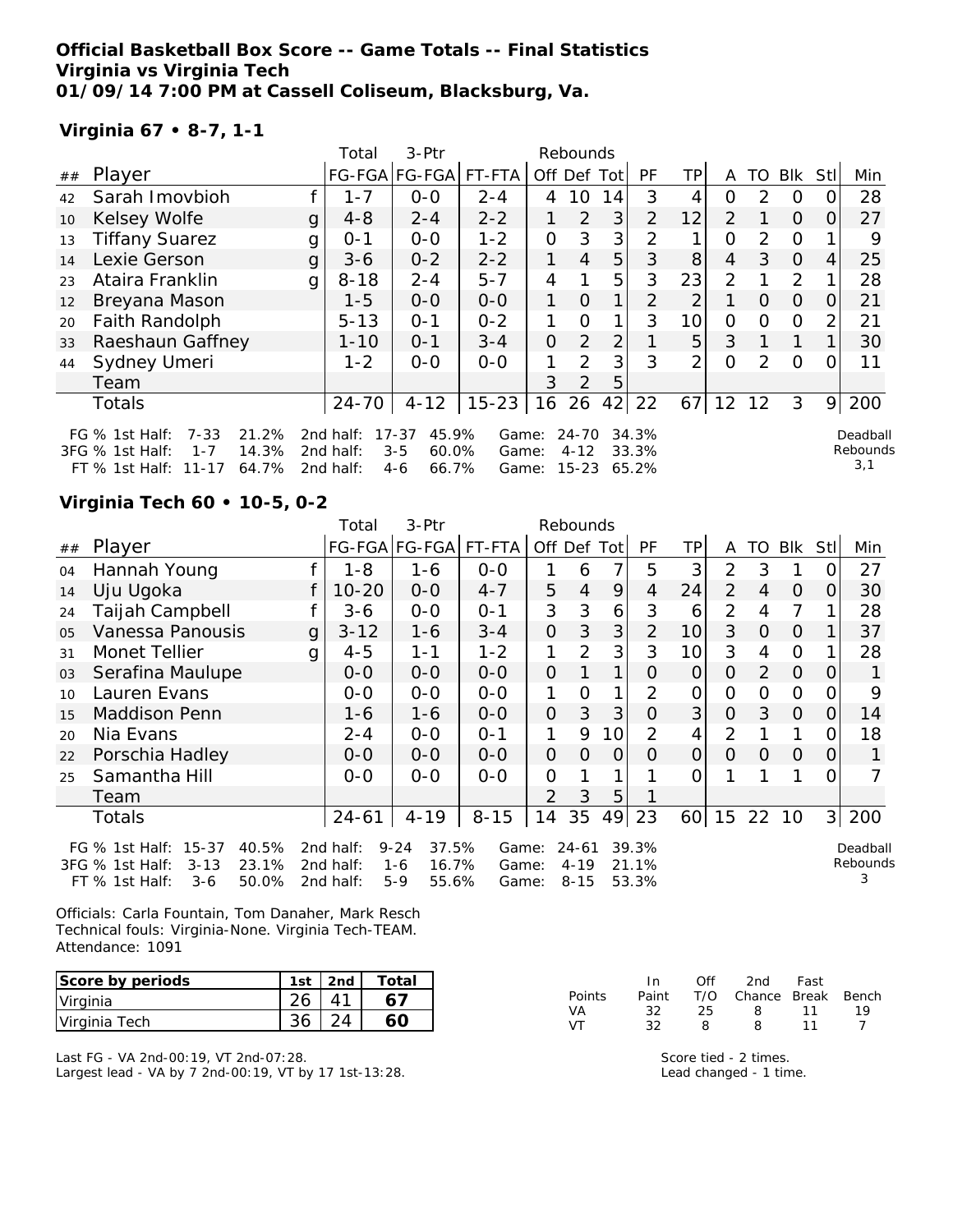### **Official Basketball Box Score -- Game Totals -- Final Statistics Notre Dame vs Virginia 01/12/14 2 p.m. at JPJ Arena, Charlottesville, Va.**

FT % 1st Half: 11-14 78.6% 2nd half: 9-10 90.0% Game: 20-24 83.3%

**Notre Dame 79 • 15-0, 3-0 ACC**

|    |                                                                                                              |   | Total                                           | $3-Ptr$                                                                 |                                     |                | Rebounds          |                 |                |                |         |                |                |                |                      |
|----|--------------------------------------------------------------------------------------------------------------|---|-------------------------------------------------|-------------------------------------------------------------------------|-------------------------------------|----------------|-------------------|-----------------|----------------|----------------|---------|----------------|----------------|----------------|----------------------|
| ## | Player                                                                                                       |   |                                                 | FG-FGA FG-FGA                                                           | FT-FTA                              | Off            | Def               | Tot             | <b>PF</b>      | TP             | A       | TO             | Blk            | Stl            | Min                  |
| 11 | Natalie Achonwa                                                                                              |   | $9 - 14$                                        | $0 - 0$                                                                 | $8 - 10$                            | 8              | 8                 | 16              | 3              | 26             | 3       | 5              | 3              |                | 36                   |
| 44 | Ariel Braker                                                                                                 |   | $0 - 2$                                         | $0 - 0$                                                                 | $5-6$                               | 5              | $\mathcal{P}$     | 7               | $\Omega$       | 5              | O       |                | $\Omega$       | 2              | 16                   |
| 15 | Lindsay Allen                                                                                                | g | $0 - 3$                                         | $0 - 1$                                                                 | $1 - 2$                             | $\overline{O}$ |                   | 1               | 2              | ◄              | 0       | 2              | 0              |                | 32                   |
| 21 | Kayla McBride                                                                                                | g | $10 - 22$                                       | $1 - 4$                                                                 | $2 - 2$                             | $\Omega$       | 4                 | 4               | 3              | 23             | 5       | $\overline{2}$ | $\overline{0}$ | $\Omega$       | 37                   |
| 32 | Jewell Loyd                                                                                                  | g | $6 - 17$                                        | $1 - 4$                                                                 | $4 - 4$                             |                | 6                 | 7               | 4              | 17             | 3       |                |                | 2              | 34                   |
| 12 | Taya Reimer                                                                                                  |   | $2 - 3$                                         | $0-0$                                                                   | $0-0$                               |                | 4                 | 5               | $\overline{2}$ | 4              | Ο       |                | $\Omega$       | 0              | 13                   |
| 22 | <b>Madison Cable</b>                                                                                         |   | $0 - 3$                                         | $0 - 2$                                                                 | $0 - 0$                             | 0              |                   |                 |                | Ω              |         | 0              | $\Omega$       | O              | 12                   |
| 23 | Michaela Mabrey                                                                                              |   | $1 - 2$                                         | $1 - 1$                                                                 | $0-0$                               | 0              |                   | 1               | $\Omega$       | 3 <sup>1</sup> | $\circ$ |                | $\Omega$       | 0              | 20                   |
| 34 | Markisha Wright                                                                                              |   | $0-0$                                           | $0 - 0$                                                                 | $0 - 0$                             | 0              | O                 | 0               | 0              | 0              | Ω       | Ω              | 0              | O              | $0+$                 |
|    | Team                                                                                                         |   |                                                 |                                                                         |                                     |                | 4                 | 5               |                |                |         |                |                |                |                      |
|    | Totals                                                                                                       |   | 28-66                                           | $3 - 12$                                                                | $20 - 24$                           | 16             | 31                | 47              | 15             | 79             | 12      | 13             | 4              | 5 <sup>1</sup> | 200                  |
|    | $15 - 39$<br>FG $%$ 1st Half:<br>38.5%<br>25.0%<br>3FG % 1st Half:<br>$2 - 8$<br>FT % 1ct Half: 11_1/1 78.6% |   | 2nd half:<br>2nd half:<br>2nd half <sup>,</sup> | $13 - 27$<br>48.1%<br>25.0%<br>$1 - 4$<br>0000 <sup>2</sup><br>$Q - 10$ | Game:<br>Game:<br>Gamo <sup>.</sup> |                | 28-66<br>$3 - 12$ | $20 - 21$ 83 3% | 42.4%<br>25.0% |                |         |                |                |                | Deadball<br>Rebounds |

## **Virginia 72 • 8-8, 1-2 ACC**

|    |                                                                                                                 |   | Total                               | $3-Ptr$                                                     |                         |                | Rebounds                         |                |                         |                |                |          |          |                |                             |
|----|-----------------------------------------------------------------------------------------------------------------|---|-------------------------------------|-------------------------------------------------------------|-------------------------|----------------|----------------------------------|----------------|-------------------------|----------------|----------------|----------|----------|----------------|-----------------------------|
| ## | Player                                                                                                          |   |                                     | FG-FGA FG-FGA                                               | FT-FTA                  | Off            | Def                              | Tot            | PF                      | TP             | A              | TO       | Blk      | <b>Stll</b>    | Min                         |
| 42 | Sarah Imovbioh                                                                                                  |   | $8 - 12$                            | $0-0$                                                       | $2 - 6$                 | 6              | 6                                | 12             | 4                       | 18             | 0              | O        | $\Omega$ | 0              | 27                          |
| 10 | Kelsey Wolfe                                                                                                    | g | $2 - 6$                             | $0-0$                                                       | $3 - 3$                 | $\overline{O}$ | 3                                | 3              | 4                       | $\overline{7}$ | $\Omega$       | 2        | $\Omega$ | O              | 17                          |
| 13 | <b>Tiffany Suarez</b>                                                                                           | g | $0 - 5$                             | $0 - 0$                                                     | $0-0$                   | 1              |                                  | 2              |                         | O              |                |          | $\circ$  | 0              | 12                          |
| 14 | Lexie Gerson                                                                                                    | g | $4 - 12$                            | $0 - 2$                                                     | $0-0$                   | 1              | $\overline{4}$                   | 5              | 3                       | 8              | $\overline{4}$ | 2        |          |                | 31                          |
| 23 | Ataira Franklin                                                                                                 | g | $4 - 9$                             | $0 - 2$                                                     | $0-0$                   | 4              |                                  | 5              | 2                       | 8              | 5              | 2        | $\Omega$ | $\overline{2}$ | 37                          |
| 12 | Breyana Mason                                                                                                   |   | $0 - 5$                             | $0-0$                                                       | $O - O$                 | $\Omega$       | $\overline{2}$                   | $\overline{2}$ |                         | $\overline{O}$ | $\Omega$       |          | $\Omega$ | 1              | 18                          |
| 20 | Faith Randolph                                                                                                  |   | $10 - 17$                           | $2 - 4$                                                     | $1 - 2$                 |                | $\overline{2}$                   | 3              | $\Omega$                | 23             | $\overline{2}$ | $\Omega$ | $\Omega$ | 2              | 29                          |
| 33 | Raeshaun Gaffney                                                                                                |   | $2 - 5$                             | $0 - 0$                                                     | $2 - 2$                 | $\Omega$       |                                  | 1              | $\Omega$                | 6              |                |          | $\Omega$ |                | 16                          |
| 44 | Sydney Umeri                                                                                                    |   | $1 - 3$                             | $0 - 0$                                                     | $0 - 0$                 | 1              |                                  | 2              | 2                       | 2              |                | 2        | $\circ$  | O              | 13                          |
|    | Team                                                                                                            |   |                                     |                                                             |                         | $\mathcal{P}$  | 2                                | 4              |                         |                |                |          |          |                |                             |
|    | Totals                                                                                                          |   | $31 - 74$                           | $2 - 8$                                                     | $8 - 13$                | 16             | 23                               | 39             | 17                      | 72             | 14             | 11       |          | $\overline{7}$ | 200                         |
|    | FG $%$ 1st Half:<br>16-34<br>47.1%<br>25.0%<br>3FG % 1st Half:<br>$1 - 4$<br>FT % 1st Half:<br>$3 - 3$<br>100.0 |   | 2nd half:<br>2nd half:<br>2nd half: | $15 - 40$<br>37.5%<br>25.0%<br>$1 - 4$<br>$5 - 10$<br>50.0% | Game:<br>Game:<br>Game: |                | $31 - 74$<br>$2 - 8$<br>$8 - 13$ |                | 41.9%<br>25.0%<br>61.5% |                |                |          |          |                | Deadball<br>Rebounds<br>1,1 |

Officials: Denise Brooks, Dennis DeMayo, Billy Smith Technical fouls: Notre Dame-None. Virginia-None. Attendance: 4451

| Score by periods | 1st | 2nd | Total |
|------------------|-----|-----|-------|
| Notre Dame       | 43  |     |       |
| Virginia         |     |     |       |

Last FG - ND 2nd-00:03, VA 2nd-00:05. Largest lead - ND by 13 2nd-17:47, VA by 1 1st-15:23.

|               | In In | Off | 2nd                    | Fast |    |
|---------------|-------|-----|------------------------|------|----|
| <b>Points</b> | Paint |     | T/O Chance Break Bench |      |    |
| ND.           | 38.   | 1 ? | 13                     | 6    |    |
| VА            | 42    | 14  | 20                     | 9    | 31 |

Score tied - 4 times. Lead changed - 4 times.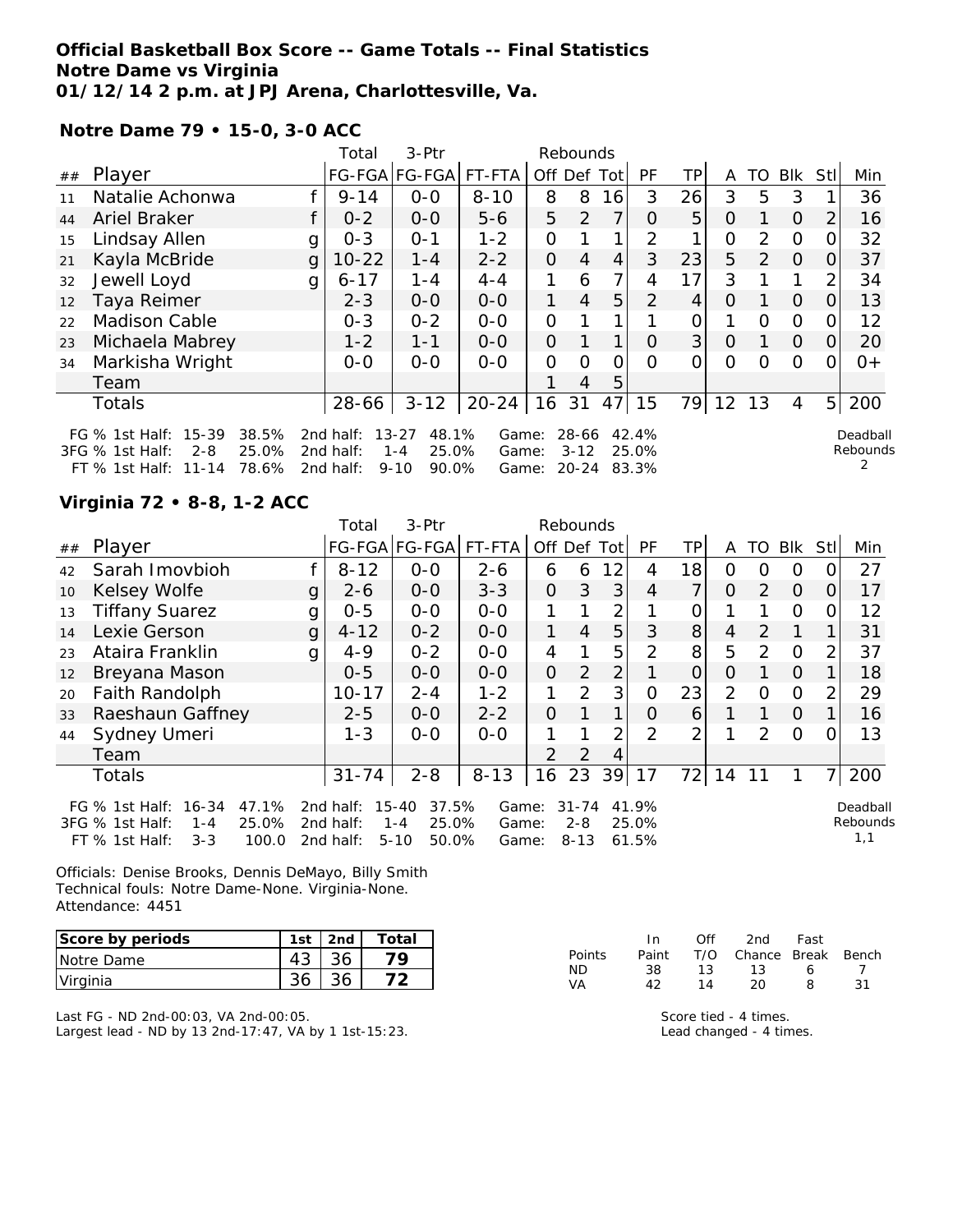### **Official Basketball Box Score -- Game Totals -- Final Statistics Virginia vs #3/3 Duke 1-16-14 6:30 PM at Durham, N.C. (Cameron Indoor Stadium)**

**Virginia 55 • 8-9 (1-3 ACC)**

|    |                                                                                                                   |              | Total                               | 3-Ptr                                                       |                         |                | Rebounds                          |                |                         |                |          |          |                |      |                           |
|----|-------------------------------------------------------------------------------------------------------------------|--------------|-------------------------------------|-------------------------------------------------------------|-------------------------|----------------|-----------------------------------|----------------|-------------------------|----------------|----------|----------|----------------|------|---------------------------|
| ## | Player                                                                                                            |              |                                     | FG-FGA FG-FGA FT-FTA                                        |                         | Off            | Def Tot                           |                | <b>PF</b>               | ТP             | A        | TO       | Blk            | Stll | Min                       |
| 42 | Sarah Imovbioh                                                                                                    |              | $3 - 10$                            | $0-0$                                                       | $3 - 4$                 | 7              | 5                                 | 12             | $\mathcal{P}$           | 9              | 0        | 3        | $\Omega$       |      | 24                        |
| 10 | Kelsey Wolfe                                                                                                      | g            | $3 - 7$                             | $1 - 3$                                                     | $0 - 0$                 | 0              | $\Omega$                          | $\Omega$       | 2                       | 7 <sup>1</sup> | 2        |          | $\overline{O}$ |      | 17                        |
| 13 | <b>Tiffany Suarez</b>                                                                                             | g            | $0 - 5$                             | $0-0$                                                       | $2 - 2$                 | 0              |                                   | 1              | 2                       | 2              | 0        | 2        | $\overline{O}$ |      | 12                        |
| 14 | Lexie Gerson                                                                                                      | $\mathbf{g}$ | $6 - 11$                            | $1 - 5$                                                     | $0-0$                   | 2              | $\overline{4}$                    | 6              |                         | 13             | 3        |          | $\overline{O}$ | 0    | 28                        |
| 23 | Ataira Franklin                                                                                                   | g            | 1-6                                 | $0 - 3$                                                     | $0-0$                   | 1              | 3                                 | 4              |                         | 2              |          |          | $\mathbf 0$    |      | 28                        |
| 03 | Sarah Beth Barnette                                                                                               |              | $0 - 2$                             | $0 - 1$                                                     | $0 - 0$                 | 1.             | $\overline{0}$                    | 1              |                         | 0              | $\Omega$ | $\Omega$ | 1              | O    | 5                         |
| 12 | Breyana Mason                                                                                                     |              | 2-6                                 | $0 - 1$                                                     | $1 - 1$                 | 0              | $\overline{O}$                    | $\overline{O}$ | O                       | 5              |          |          | $\overline{O}$ |      | 26                        |
| 15 | Jaryn Garner                                                                                                      |              | $0 - 2$                             | $0 - 1$                                                     | $0 - 1$                 |                |                                   | $\overline{2}$ | 2                       | $\overline{O}$ |          |          | $\overline{O}$ |      |                           |
| 20 | Faith Randolph                                                                                                    |              | $6 - 14$                            | $0 - 1$                                                     | $1 - 1$                 | $\overline{2}$ |                                   | 3              | 2                       | 13             | 0        | 4        | $\Omega$       |      | 21                        |
| 33 | Raeshaun Gaffney                                                                                                  |              | 1 - 4                               | $0-0$                                                       | $0 - 0$                 | 0              |                                   |                |                         | $\overline{2}$ | $\Omega$ | 2        | $\overline{O}$ |      | 9                         |
| 44 | Sydney Umeri                                                                                                      |              | $0 - 4$                             | $0 - 0$                                                     | $2 - 2$                 | 0              | 2                                 | $\overline{2}$ | $\mathcal{P}$           | $\overline{2}$ | 0        |          |                | O    | 23                        |
|    | Team                                                                                                              |              |                                     |                                                             |                         | 2              | $\overline{2}$                    | 4              |                         |                |          |          |                |      |                           |
|    | Totals                                                                                                            |              | $22 - 71$                           | $2 - 15$                                                    | $9 - 11$                | 16             | 20                                | 36             | 16                      | 55             | 8        | 17       | 2              | 9    | 200                       |
|    | 26.5%<br>FG $%$ 1st Half:<br>$9 - 34$<br>0.0%<br>3FG % 1st Half:<br>$0 - 5$<br>$5 - 5$<br>FT % 1st Half:<br>100.0 |              | 2nd half:<br>2nd half:<br>2nd half: | $13 - 37$<br>35.1%<br>$2 - 10$<br>20.0%<br>66.7%<br>$4 - 6$ | Game:<br>Game:<br>Game: |                | $22 - 71$<br>$2 - 15$<br>$9 - 11$ |                | 31.0%<br>13.3%<br>81.8% |                |          |          |                |      | Deadball<br>Rebounds<br>0 |

**#3/3 Duke 90 • 17-1 (4-0 ACC)**

|    |                                                                              |   | Total                  | 3-Ptr                                            |                |                | Rebounds              |                |                         |    |                |     |                |                |                           |
|----|------------------------------------------------------------------------------|---|------------------------|--------------------------------------------------|----------------|----------------|-----------------------|----------------|-------------------------|----|----------------|-----|----------------|----------------|---------------------------|
| ## | Player                                                                       |   |                        | FG-FGA FG-FGA                                    | FT-FTA         |                |                       | Off Def Tot    | PF                      | ΤP | A              | TO. | <b>Blk</b>     | Stll           | Min                       |
| 32 | Tricia Liston                                                                |   | $8 - 12$               | 4-6                                              | $1 - 1$        | $\Omega$       | 12                    | 12             |                         | 21 | 3              | 2   | O              |                | 28                        |
| 33 | <b>Haley Peters</b>                                                          |   | $2 - 4$                | $2 - 2$                                          | $0-0$          | 1              | $\overline{2}$        | 3              | $\overline{2}$          | 6  | 2              |     | $\overline{O}$ | O              | 24                        |
| 01 | <b>Elizabeth Williams</b>                                                    | C | $8 - 15$               | $0-0$                                            | $1 - 1$        | 3              | 4                     | 7              | $\Omega$                | 17 | 4              | 2   | 6              | 3              | 30                        |
| 02 | Alexis Jones                                                                 | g | $4 - 7$                | $2 - 4$                                          | $O-O$          | $\overline{O}$ | 3                     | 3              | $\overline{2}$          | 10 | 6              | 3   | 0              |                | 27                        |
| 15 | Richa Jackson                                                                | g | $8 - 9$                | $0 - 1$                                          | $0 - 2$        | 1              | 4                     | 5              |                         | 16 | 3              | 0   | $\Omega$       | $\overline{2}$ | 29                        |
| 04 | Chloe Wells                                                                  |   | $1 - 4$                | $1 - 3$                                          | $0-0$          | $\mathcal{O}$  | $\Omega$              | 0              | O                       | 3  | 3              | 0   | 0              |                | 11                        |
| 14 | Ka'lia Johnson                                                               |   | $2 - 4$                | $0-0$                                            | $0 - 2$        | 4              |                       | 5              | 4                       | 4  | $\overline{O}$ | 3   | 0              |                | 14                        |
| 21 | K. McCravey-Cooper                                                           |   | $1 - 2$                | $0-0$                                            | $0-0$          | $\mathcal{O}$  | 4                     | 4              | Ο                       | 2  | $\overline{O}$ | 0   | 3              |                | 9                         |
| 22 | Oderah Chidom                                                                |   | $4 - 7$                | $0-0$                                            | $3 - 9$        | 5              | 4                     | 9              |                         | 11 | $\Omega$       | 5   |                |                | 18                        |
| 30 | Amber Henson                                                                 |   | $0 - 2$                | $0 - 2$                                          | $0 - 0$        | $\overline{O}$ | $\Omega$              | $\overline{O}$ | 2                       | 0  | 0              | 0   | 3              | $\overline{2}$ |                           |
| 35 | Jenna Frush                                                                  |   | $0 - 2$                | $0 - 2$                                          | $0 - 0$        | $\mathcal{O}$  | $\Omega$              | 0              | $\Omega$                | 0  | $\Omega$       | 0   | $\Omega$       | 0              | 3                         |
|    | Team                                                                         |   |                        |                                                  |                |                |                       |                |                         |    |                |     |                |                |                           |
|    | Totals                                                                       |   | $38 - 68$              | $9 - 20$                                         | $5 - 15$       | 15             | 35                    |                | 50 13                   | 90 | 21             | 17  | 13             | 13             | 200                       |
|    | $21 - 35$<br>FG $\%$ 1st Half:<br>60.0%<br>66.7%<br>3FG % 1st Half:<br>$4-6$ |   | 2nd half:<br>2nd half: | 51.5%<br>$17 - 33$<br>$5 - 14$<br>35.7%<br>33.3% | Game:<br>Game: |                | $38 - 68$<br>$9 - 20$ |                | 55.9%<br>45.0%<br>33.3% |    |                |     |                |                | Deadball<br>Rebounds<br>5 |
|    | 33.3%<br>$FT$ % 1st Half:<br>$1 - 3$                                         |   | 2nd half:              | $4 - 12$                                         | Game:          |                | $5 - 15$              |                |                         |    |                |     |                |                |                           |

Officials: Wesley Dean, Daryl Humphrey, Angelica Suffren Technical fouls: Virginia-None. #3/3 Duke-None. Attendance: 4057

| Score by periods | 1st | 2 <sub>nd</sub> | Total |
|------------------|-----|-----------------|-------|
| Virginia         |     |                 |       |
| $#3/3$ Duke      |     |                 |       |

Last FG - VA 2nd-00:38, DUKE 2nd-00:20. Largest lead - VA None, DUKE by 39 2nd-08:21.

|        | In.   | ∩ff | 2nd                    | Fast   |    |
|--------|-------|-----|------------------------|--------|----|
| Points | Paint |     | T/O Chance Break Bench |        |    |
| VA     | 16    | 13. | $\sqrt{11}$            | $\cap$ | つつ |
| DUKE   | 54    | 17  | 12                     | 17     | 20 |

Score tied - 0 times. Lead changed - 0 times.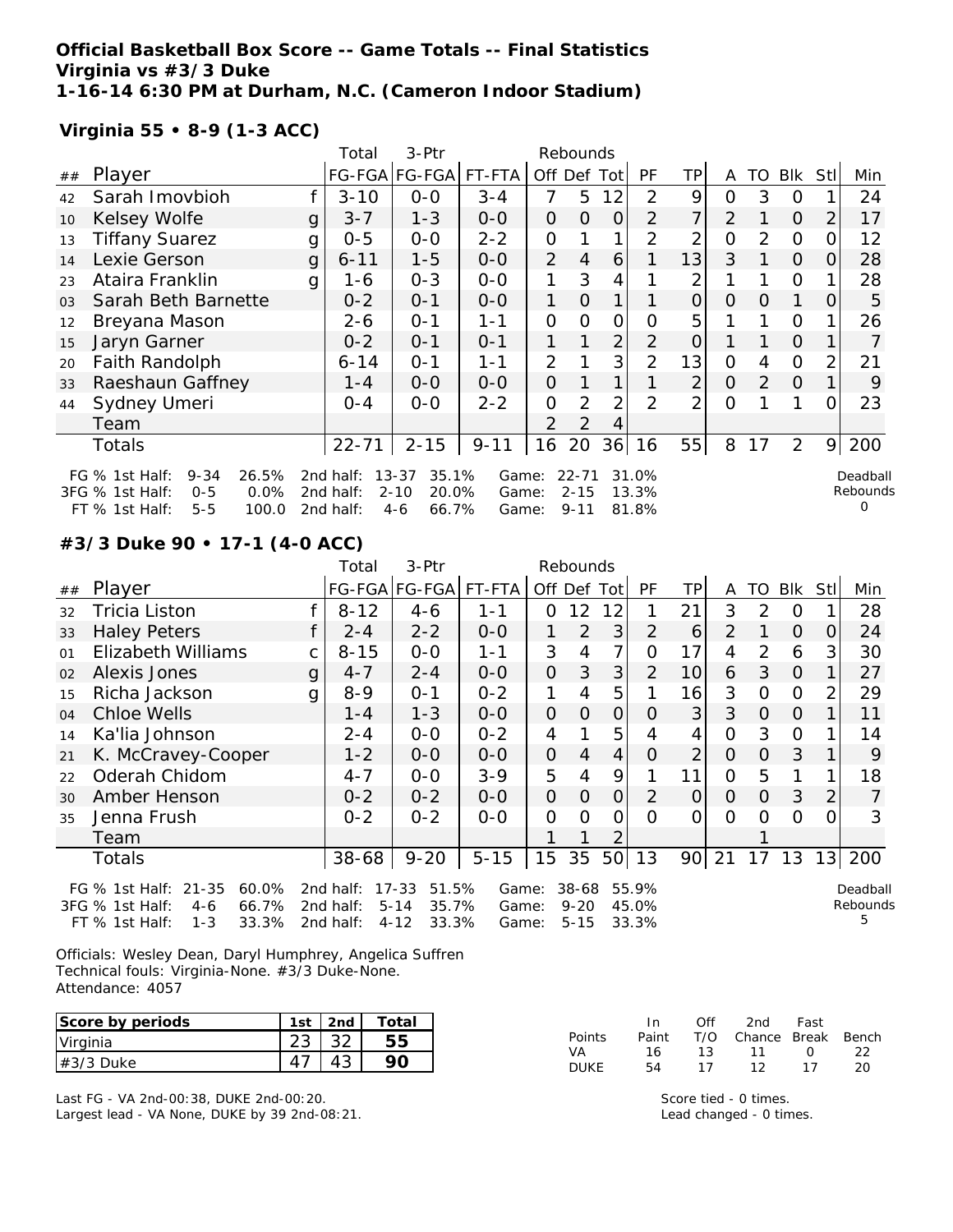### **Official Basketball Box Score -- Game Totals -- Final Statistics Florida State vs Virginia 01/19/14 2 p.m. at JPJ Arena, Charlottesville, Va.**

FT % 1st Half: 8-11 72.7% 2nd half: 7-14 50.0% Game: 15-25 60.0%

**Florida State 68 • 14-4, 2-3 ACC**

|                 |                                                                                                                              |   | Total                                                       | 3-Ptr                                            |                                     |                | Rebounds              |                |                |                |                |                |                |          |                             |
|-----------------|------------------------------------------------------------------------------------------------------------------------------|---|-------------------------------------------------------------|--------------------------------------------------|-------------------------------------|----------------|-----------------------|----------------|----------------|----------------|----------------|----------------|----------------|----------|-----------------------------|
| ##              | Player                                                                                                                       |   |                                                             | FG-FGA FG-FGA                                    | FT-FTA                              |                |                       | Off Def Tot    | PF             | ΤP             | A              | TO             | Blk            | Stll     | Min                         |
| 23              | <b>Ivey Slaughter</b>                                                                                                        |   | $2 - 4$                                                     | $0 - 0$                                          | $O - 1$                             | $\mathcal{P}$  |                       | 3              | 4              | 4              | $\mathcal{P}$  | $\mathcal{P}$  | 0              |          | 24                          |
| 33              | Natasha Howard                                                                                                               |   | $6 - 9$                                                     | $0 - 0$                                          | $3 - 5$                             | $\overline{2}$ | 6                     | 8              | 3              | 15             | 0              | $\mathcal{L}$  | 5              |          | 34                          |
| 01              | Morgan Jones                                                                                                                 | g | $0 - 8$                                                     | $0 - 6$                                          | $6 - 8$                             | 3              | 7                     | 10             |                | 6              | 2              | 5              |                |          | 25                          |
| 05              | Yashira Delgado                                                                                                              | g | $1 - 2$                                                     | $0 - 0$                                          | $0 - 2$                             |                | 4                     | 5              | 3              | $\overline{2}$ |                | 6              | $\Omega$       |          | 39                          |
| 12              | <b>Brittany Brown</b>                                                                                                        | g | $2 - 9$                                                     | $1 - 4$                                          | $1 - 2$                             | 2              |                       | 3              |                | 6              | 2              | 5              | $\overline{0}$ |          | 20                          |
| 00 <sup>2</sup> | Kai James                                                                                                                    |   | $5 - 8$                                                     | $0 - 0$                                          | $1 - 3$                             | $\overline{2}$ | 4                     | $6^{\circ}$    |                | 11             | $\Omega$       | $\overline{2}$ | $\Omega$       |          | 14                          |
| 03              | <b>Emiah Bingley</b>                                                                                                         |   | $6 - 14$                                                    | $5 - 9$                                          | $4 - 4$                             |                |                       | $\overline{2}$ | 3              | 21             |                | 4              | $\Omega$       |          | 27                          |
| 32              | Lauren Coleman                                                                                                               |   | $1 - 3$                                                     | $1 - 3$                                          | $O-O$                               |                | 2                     | 3 <sub>1</sub> | 4              | 3              | $\overline{2}$ | $\Omega$       | $\Omega$       | $\Omega$ | 17                          |
|                 | Team                                                                                                                         |   |                                                             |                                                  |                                     | 5              | 3                     | 8              |                |                |                |                |                |          |                             |
|                 | Totals                                                                                                                       |   | $23 - 57$                                                   | $7 - 22$                                         | $15 - 25$                           | 19             | 29                    | 48             | 20             | 68             | 16             | 27             | 6              | 6        | 200                         |
|                 | FG % 1st Half: 11-28<br>39.3%<br>10.0%<br>$1 - 10$<br>$3FG \%$ 1st Half:<br>72 7%<br>$R - 11$<br>$FT \, \%$ 1st Half $\cdot$ |   | 2nd half:<br>2nd half:<br>$7 - 14$<br>2nd half <sup>.</sup> | $12 - 29$<br>41.4%<br>$6 - 12$<br>50.0%<br>50.0% | Game:<br>Game:<br>Game <sup>.</sup> |                | $23 - 57$<br>$7 - 22$ | $15-25$ 60.0%  | 40.4%<br>31.8% |                |                |                |                |          | Deadball<br>Rebounds<br>2,1 |

#### **Virginia 85 • 9-9, 2-3 ACC**

|                |                                                                                                                  |   | Total                               | 3-Ptr                                                    |                         |                | Rebounds                      |                 |                         |                |                |               |                |                |                      |
|----------------|------------------------------------------------------------------------------------------------------------------|---|-------------------------------------|----------------------------------------------------------|-------------------------|----------------|-------------------------------|-----------------|-------------------------|----------------|----------------|---------------|----------------|----------------|----------------------|
| ##             | Player                                                                                                           |   |                                     | FG-FGA FG-FGA                                            | FT-FTA                  | Off Def Tot    |                               |                 | <b>PF</b>               | TP             | A              | TO I          | Blk            | Stll           | Min                  |
| 42             | Sarah Imovbioh                                                                                                   |   | $6 - 15$                            | $0-0$                                                    | $3 - 5$                 | 3              | 2                             | 5               | 4                       | 15             | 0              |               | O              |                | 16                   |
| 10             | Kelsey Wolfe                                                                                                     | g | $2 - 2$                             | $1 - 1$                                                  | $0-0$                   | 1              | 2                             | 3               | 4                       | 5              | 3              |               | $\Omega$       | $\overline{2}$ | 13                   |
| 12             | Breyana Mason                                                                                                    | g | $2 - 4$                             | $1 - 2$                                                  | $0-0$                   | $\overline{O}$ | $\overline{2}$                | 2               | 3                       | 5              | $\overline{O}$ |               | 0              | O              | 17                   |
| 14             | Lexie Gerson                                                                                                     | g | $4 - 10$                            | $1 - 3$                                                  | $0-0$                   | $\overline{O}$ | 6                             | 6               | $\mathcal{P}$           | 9              | 8              | $\mathcal{P}$ | $\Omega$       | 4              | 37                   |
| 23             | Ataira Franklin                                                                                                  | g | $6 - 12$                            | $3 - 5$                                                  | $3 - 4$                 | 7              | 3                             | 10 <sup>1</sup> |                         | 18             | 4              | 0             | 3              |                | 39                   |
| 0 <sub>3</sub> | Sarah Beth Barnette                                                                                              |   | $1 - 4$                             | $0-0$                                                    | $0-0$                   | $\overline{O}$ | $\Omega$                      | $\overline{O}$  | 2                       | $\overline{2}$ | $\Omega$       | $\Omega$      | $\overline{O}$ | 0              | 9                    |
| 13             | <b>Tiffany Suarez</b>                                                                                            |   | 1 - 4                               | $0-0$                                                    | $3 - 5$                 |                | O                             | 1               |                         | 5              | $\overline{2}$ | 2             | $\Omega$       | 3              | 18                   |
| 20             | Faith Randolph                                                                                                   |   | $9 - 16$                            | $4 - 8$                                                  | $4 - 6$                 | 3              |                               | $\overline{4}$  | 2                       | 26             | $\overline{4}$ | 3             | $\Omega$       | $\overline{2}$ | 33                   |
| 33             | Raeshaun Gaffney                                                                                                 |   | $0-0$                               | $0 - 0$                                                  | $O-O$                   | $\mathbf{O}$   | 0                             | 0               | 0                       | $\Omega$       | $\Omega$       | $\Omega$      | $\Omega$       | 0              | 3                    |
| 44             | Sydney Umeri                                                                                                     |   | $0 - 6$                             | $O-O$                                                    | $0 - 0$                 | $\overline{O}$ |                               | 1               | 2                       | $\overline{O}$ |                | 0             |                | $\Omega$       | 15                   |
|                | Team                                                                                                             |   |                                     |                                                          |                         |                | 6                             |                 |                         |                |                |               |                |                |                      |
|                | Totals                                                                                                           |   | $31 - 73$                           | $10-19$                                                  | $13 - 20$               | 16             | 23                            |                 | 39 21                   | 85             | 22             | 10            | 4              | 13             | 200                  |
|                | 18-38<br>47.4%<br>FG $%$ 1st Half:<br>72.7%<br>3FG % 1st Half:<br>$8 - 11$<br>$3 - 4$<br>75.0%<br>FT % 1st Half: |   | 2nd half:<br>2nd half:<br>2nd half: | $13 - 35$<br>37.1%<br>$2 - 8$<br>25.0%<br>10-16<br>62.5% | Game:<br>Game:<br>Game: |                | $31 - 73$<br>$10-19$<br>13-20 |                 | 42.5%<br>52.6%<br>65.0% |                |                |               |                |                | Deadball<br>Rebounds |

Officials: Bryan Brunette, Bruce Morris, Timothy Bryant Technical fouls: Florida State-None. Virginia-None. Attendance: 4068

| Score by periods | 1st | 2nd | Total |
|------------------|-----|-----|-------|
| Florida State    |     |     |       |
| Virginia         |     |     |       |

Last FG - FS 2nd-01:36, VA 2nd-00:38. Largest lead - FS by 2 1st-18:57, VA by 20 2nd-10:44.

|               | In In | Off | 2nd                          | Fast |      |
|---------------|-------|-----|------------------------------|------|------|
| <b>Points</b> | Paint |     | - T/O - Chance Break - Bench |      |      |
| FS.           | 30.   | 13  | - 20-                        | 6    | -35- |
| VA            | 34    | 26  | 18                           | 8.   | 33   |

Score tied - 1 time. Lead changed - 1 time.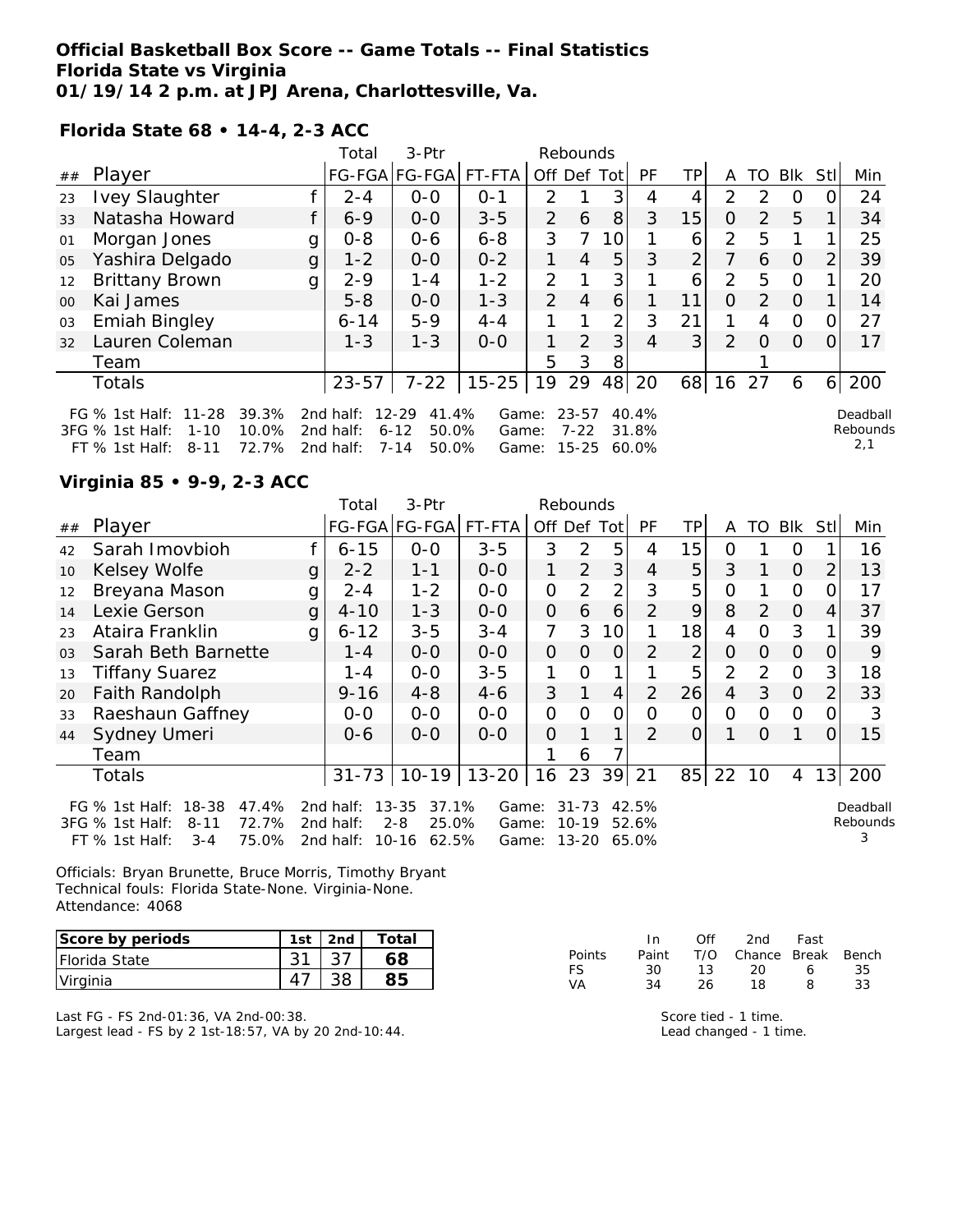### **Official Basketball Box Score -- Game Totals -- Final Statistics Maryland vs Virginia 01/23/14 6:30 p.m. at JPJ Arena, Charlotteville, Va.**

**Maryland 72 • 16-2, 4-1 ACC**

|    |                                                                                                                  |   | Total                               | 3-Ptr                                                        |                         |                | Rebounds                           |                 |                         |                |                |                |                |                |                             |
|----|------------------------------------------------------------------------------------------------------------------|---|-------------------------------------|--------------------------------------------------------------|-------------------------|----------------|------------------------------------|-----------------|-------------------------|----------------|----------------|----------------|----------------|----------------|-----------------------------|
| ## | Player                                                                                                           |   |                                     | FG-FGA FG-FGA                                                | FT-FTA                  | Off Def        |                                    | Totl            | <b>PF</b>               | TР             | A              | TO             | Blk            | Stll           | Min                         |
| 25 | Alyssa Thomas                                                                                                    |   | $9 - 14$                            | 1-1                                                          | $8 - 10$                | $\mathcal{P}$  | 8                                  | 10              | 4                       | 27             | Ο              |                | O              |                | 30                          |
| 13 | Alicia DeVaughn                                                                                                  | C | $5 - 7$                             | $0 - 0$                                                      | $4 - 4$                 | $\mathcal{P}$  | 2                                  | $\overline{4}$  | 3                       | 14             | 1.             | 2              | $\mathbf 1$    | O              | 24                          |
| 01 | Laurin Mincy                                                                                                     | g | $1 - 3$                             | $1 - 2$                                                      | $0-0$                   | 0              |                                    | 1               | Ο                       | 3              |                | 2              | O              |                | 19                          |
| 04 | Lexie Brown                                                                                                      | g | $0 - 4$                             | $0 - 2$                                                      | $2 - 2$                 | $\overline{O}$ | $\overline{2}$                     | 2               | $\overline{2}$          | $\overline{2}$ | $\overline{2}$ | 2              | $\overline{O}$ | $\overline{2}$ | 22                          |
| 40 | Katie Rutan                                                                                                      | g | $2 - 5$                             | $2 - 5$                                                      | $O-O$                   | 1              | 2                                  | 3               | 3                       | 6              | O              | $\overline{2}$ | $\Omega$       | Ω              | 34                          |
| 03 | <b>Brene Moseley</b>                                                                                             |   | $2 - 4$                             | $0 - 1$                                                      | $0 - 2$                 | $\Omega$       |                                    | 1               | 3                       | $\overline{4}$ | $\overline{4}$ | 2              | $\Omega$       |                | 20                          |
| 05 | Malina Howard                                                                                                    |   | $3 - 4$                             | $O-O$                                                        | $O-O$                   | 1              |                                    | $\overline{2}$  | O                       | 6              |                | 0              | $\Omega$       |                | 15                          |
| 22 | <b>Tierney Pfirman</b>                                                                                           |   | $0 - 1$                             | $0-0$                                                        | $0-0$                   | $\mathcal{O}$  | 0                                  | $\overline{O}$  | 2                       | $\overline{O}$ |                | $\Omega$       | $\Omega$       | O              | 3                           |
| 32 | S. Walker-Kimbrough                                                                                              |   | $2 - 6$                             | $0 - 3$                                                      | $4 - 4$                 | 1              | O                                  |                 |                         | 8              | 3              | 3              | 1              | Ω              | 22                          |
| 42 | Brionna Jones                                                                                                    |   | $1 - 2$                             | $O-O$                                                        | $0 - 0$                 | 2              | 2                                  | 4               |                         | $\overline{2}$ | $\Omega$       | 2              | $\Omega$       | 0              | 11                          |
|    | Team                                                                                                             |   |                                     |                                                              |                         | 2              | Ω                                  | 2               |                         |                |                |                |                |                |                             |
|    | Totals                                                                                                           |   | $25 - 50$                           | $4 - 14$                                                     | $18 - 22$               | 11             | 19                                 | 30 <sup>1</sup> | 19                      | 72             | 13             | 16             | $\overline{2}$ | $\overline{4}$ | 200                         |
|    | FG % 1st Half:<br>$14 - 27$<br>51.9%<br>3FG % 1st Half:<br>42.9%<br>$3 - 7$<br>87.5%<br>FT $\%$ 1st Half:<br>7-8 |   | 2nd half:<br>2nd half:<br>2nd half: | $11 - 23$<br>47.8%<br>14.3%<br>$1 - 7$<br>78.6%<br>$11 - 14$ | Game:<br>Game:<br>Game: |                | $25 - 50$<br>$4 - 14$<br>$18 - 22$ |                 | 50.0%<br>28.6%<br>81.8% |                |                |                |                |                | Deadball<br>Rebounds<br>1,1 |

## **Virginia 86 • 10-9, 3-3 ACC**

|                |                                                                                                                      |              | Total                               | 3-Ptr                                                        |                         |                | Rebounds                           |                |                         |          |          |          |                |          |                           |
|----------------|----------------------------------------------------------------------------------------------------------------------|--------------|-------------------------------------|--------------------------------------------------------------|-------------------------|----------------|------------------------------------|----------------|-------------------------|----------|----------|----------|----------------|----------|---------------------------|
| ##             | Player                                                                                                               |              |                                     | FG-FGA FG-FGA FT-FTA                                         |                         | Off Def Tot    |                                    |                | <b>PF</b>               | TР       | A        | TO       | Blk            | Stll     | Min                       |
| 42             | Sarah Imovbioh                                                                                                       |              | $5 - 5$                             | $0 - 0$                                                      | $2 - 2$                 | 4              |                                    | 5              | 4                       | 12       | 0        |          | $\Omega$       |          | 14                        |
| 10             | Kelsey Wolfe                                                                                                         | g            | $6 - 15$                            | $3 - 8$                                                      | $9 - 9$                 | 0              | 5                                  | 5              | $\mathcal{P}$           | 24       | 3        | 2        | $\Omega$       | 0        | 35                        |
| 12             | Breyana Mason                                                                                                        | g            | $0-0$                               | $0-0$                                                        | $0 - 0$                 | 0              |                                    |                |                         | O        | 4        |          | 0              |          | 19                        |
| 14             | Lexie Gerson                                                                                                         | g            | $4-6$                               | $1 - 3$                                                      | $3 - 4$                 | 2              |                                    | 3              | 2                       | 12       | 1        | $\Omega$ | $\Omega$       | 5        | 31                        |
| 23             | Ataira Franklin                                                                                                      | $\mathbf{g}$ | $7 - 12$                            | $3 - 4$                                                      | $2 - 2$                 |                | $\mathcal{P}$                      | 3              | 4                       | 19       | 3        | 2        | $\overline{0}$ |          | 36                        |
| 0 <sub>3</sub> | Sarah Beth Barnette                                                                                                  |              | $0 - 2$                             | $O - 1$                                                      | $0 - 0$                 | 0              | $\Omega$                           | $\Omega$       | 3                       | $\Omega$ |          | $\Omega$ | $\Omega$       | $\Omega$ | 13                        |
| 13             | <b>Tiffany Suarez</b>                                                                                                |              | $0-0$                               | $0-0$                                                        | $0-0$                   | 0              | 3                                  | 3              | 2                       | 0        | $\Omega$ | $\Omega$ | $\Omega$       | O        | 5                         |
| 20             | Faith Randolph                                                                                                       |              | 7-17                                | $1 - 2$                                                      | $4 - 5$                 | $\overline{2}$ | 2                                  | $\overline{4}$ | $\overline{2}$          | 19       | $\Omega$ |          | $\Omega$       |          | 32                        |
| 33             | Raeshaun Gaffney                                                                                                     |              | $0 - 0$                             | $0 - 0$                                                      | $0 - 0$                 | 0              | $\Omega$                           | 0              | $\Omega$                | 0        | 0        | $\Omega$ | $\Omega$       |          |                           |
| 44             | Sydney Umeri                                                                                                         |              | $0 - 1$                             | $O-O$                                                        | $O-O$                   | 0              | $\Omega$                           | $\Omega$       | $\mathcal{P}$           | $\Omega$ | 0        |          | $\Omega$       | $\Omega$ | 14                        |
|                | Team                                                                                                                 |              |                                     |                                                              |                         | 2              | $\overline{2}$                     | 4              |                         |          |          |          |                |          |                           |
|                | Totals                                                                                                               |              | $29 - 58$                           | $8 - 18$                                                     | $20 - 22$               | 11             | 17                                 | 28             | 22                      | 86       | 12       | 8        | $\Omega$       | 9        | 200                       |
|                | $12 - 28$<br>42.9%<br>FG $%$ 1st Half:<br>3FG % 1st Half:<br>45.5%<br>$5 - 11$<br>100.0<br>FT % 1st Half:<br>$5 - 5$ |              | 2nd half:<br>2nd half:<br>2nd half: | $17 - 30$<br>56.7%<br>42.9%<br>$3 - 7$<br>88.2%<br>$15 - 17$ | Game:<br>Game:<br>Game: |                | $29 - 58$<br>$8 - 18$<br>$20 - 22$ |                | 50.0%<br>44.4%<br>90.9% |          |          |          |                |          | Deadball<br>Rebounds<br>O |

Officials: Joanne Aldrich, Jennifer Rezac, Karen Preato Technical fouls: Maryland-None. Virginia-None. Attendance: 3595

| Score by periods | 1st | 2nd | Total |
|------------------|-----|-----|-------|
| Maryland         |     |     |       |
| Virginia         |     |     |       |

Last FG - UMD 2nd-00:44, VA 2nd-00:53. Largest lead - UMD by 5 1st-01:35, VA by 15 2nd-01:09.

|               | In.   | Off | 2nd                    | Fast          |    |
|---------------|-------|-----|------------------------|---------------|----|
| <b>Points</b> | Paint |     | T/O Chance Break Bench |               |    |
| UMD           | 34    | 14  | 15.                    | $\mathcal{D}$ | 20 |
| VA.           | 28    | 20  | 15.                    |               | 10 |

Score tied - 3 times. Lead changed - 11 times.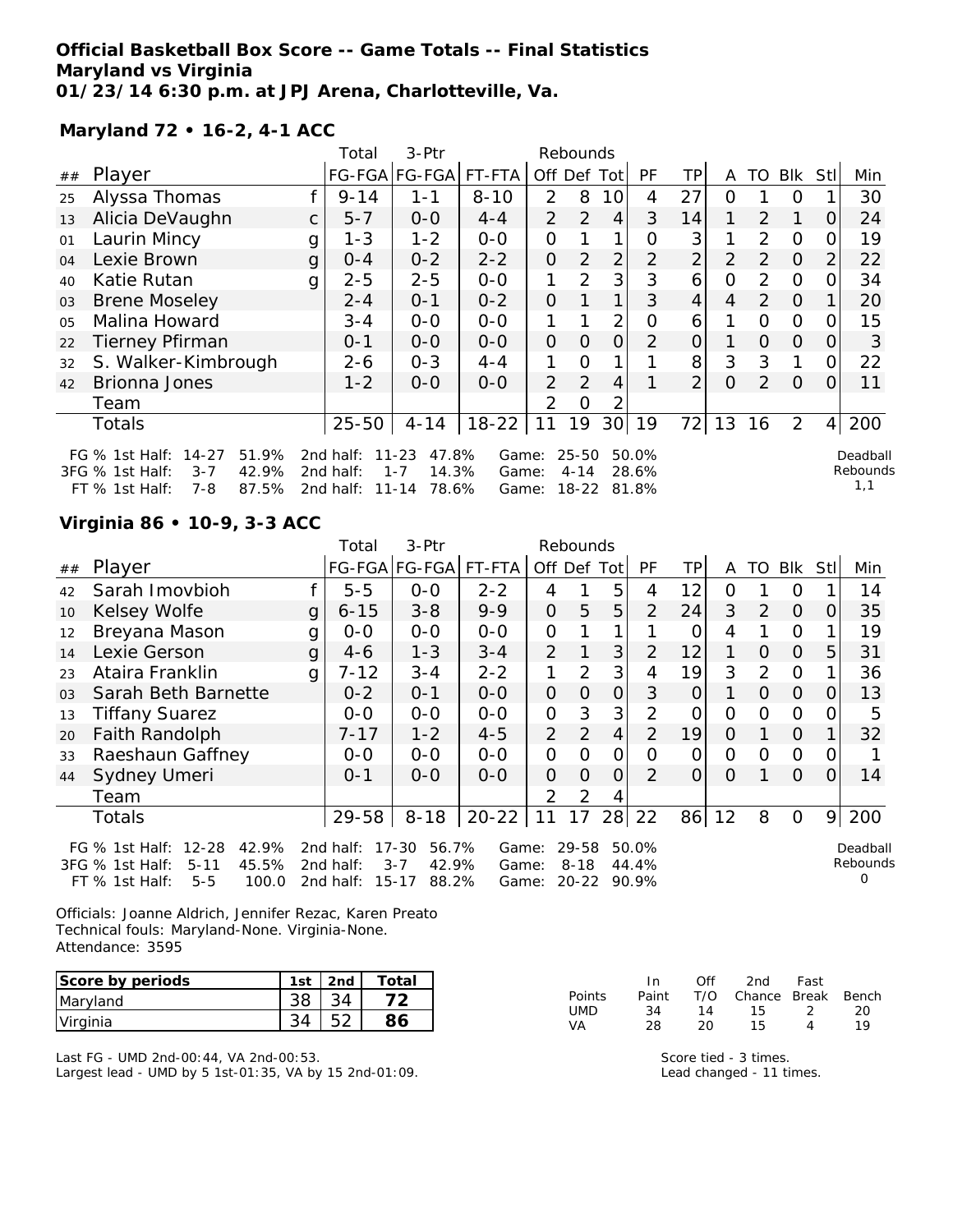### **Official Basketball Box Score -- Game Totals -- Final Statistics Virginia vs Syracuse 01/26/14 2:00 p.m. at Syracuse, N.Y. (Carrier Dome)**

## **Virginia 75 • 10-10, 3-4**

|                |                                                                                |   | Total                  | 3-Ptr                               |                |                | Rebounds              |                |                |          |               |               |                |          |                      |
|----------------|--------------------------------------------------------------------------------|---|------------------------|-------------------------------------|----------------|----------------|-----------------------|----------------|----------------|----------|---------------|---------------|----------------|----------|----------------------|
| ##             | Player                                                                         |   |                        | FG-FGA FG-FGA                       | FT-FTA         | Off Def Tot    |                       |                | PF             | TP.      | A             | TO.           | BIK            | Stll     | Min                  |
| 42             | Sarah Imovbioh                                                                 |   | $9 - 13$               | $0 - 0$                             | $3 - 9$        | 10             | 3                     | 13             | 2              | 21       | 0             | $\mathcal{P}$ | 0              | 3        | 37                   |
| 10             | Kelsey Wolfe                                                                   | g | $7 - 13$               | $4 - 7$                             | $0 - 0$        | 1              | 5                     | 6              | 5              | 18       | 4             |               | $\Omega$       | 0        | 31                   |
| 12             | Breyana Mason                                                                  | g | $1 - 3$                | $1 - 2$                             | $0-0$          | 0              |                       |                | Ω              | 3        | 0             | 3             | $\Omega$       |          | 15                   |
| 14             | Lexie Gerson                                                                   | g | $2 - 7$                | $2 - 4$                             | $0 - 0$        | 3              | 4                     | 7              | $\mathcal{P}$  | 6        | 6             | $\Omega$      | $\Omega$       | 3        | 38                   |
| 23             | Ataira Franklin                                                                | g | $8 - 23$               | $2 - 8$                             | $1 - 2$        | 4              | 2                     | 6              | $\mathcal{P}$  | 19       | 3             | $\Omega$      | $\Omega$       | 4        | 38                   |
| 0 <sub>3</sub> | Sarah Beth Barnette                                                            |   | $0 - 1$                | $0-0$                               | $0-0$          | $\Omega$       | $\Omega$              | 0              |                | $\Omega$ | O             |               | $\Omega$       | $\Omega$ | 2                    |
| 13             | <b>Tiffany Suarez</b>                                                          |   | $0-0$                  | $0-0$                               | $O-O$          | $\overline{O}$ | $\Omega$              | $\overline{O}$ | 0              | 0        | $\mathcal{O}$ | $\Omega$      | $\Omega$       |          | 6                    |
| 20             | <b>Faith Randolph</b>                                                          |   | $3 - 16$               | $0 - 6$                             | $2 - 2$        | 0              | 2                     | $\overline{2}$ | 2              | 8        | 3             | 6             | $\Omega$       |          | 30                   |
| 33             | Raeshaun Gaffney                                                               |   | $0 - 1$                | $0 - 1$                             | $0-0$          | 1.             | $\Omega$              | 1 <sub>1</sub> | $\Omega$       | 0        | $\Omega$      | $\Omega$      | $\Omega$       | O        | 2                    |
| 44             | Sydney Umeri                                                                   |   | $O - O$                | $O-O$                               | $0 - 0$        | O              | $\Omega$              | 0              |                | $\Omega$ | $\Omega$      | $\Omega$      | $\Omega$       | $\Omega$ |                      |
|                | Team                                                                           |   |                        |                                     |                |                |                       | ⌒              |                |          |               |               |                |          |                      |
|                | Totals                                                                         |   | $30 - 77$              | $9 - 28$                            | $6 - 13$       | 20             | 18                    | 38             | 15             | 75       | 16            | 15            | $\overline{O}$ | 11       | 200                  |
|                | 35.9%<br>FG $%$ 1st Half:<br>$14 - 39$<br>3FG % 1st Half:<br>$4 - 13$<br>30.8% |   | 2nd half:<br>2nd half: | 42.1%<br>16-38<br>$5 - 15$<br>33.3% | Game:<br>Game: |                | $30 - 77$<br>$9 - 28$ |                | 39.0%<br>32.1% |          |               |               |                |          | Deadball<br>Rebounds |
|                | $1 - 3$<br>33.3%<br>$FT$ % 1st Half:                                           |   | 2nd half:              | $5 - 10$<br>50.0%                   | Game:          |                | $6 - 13$              |                | 46.2%          |          |               |               |                |          |                      |

## **Syracuse 84 • 15-5, 4-3**

|    |                                                                                                                      |   | 3-Ptr<br>Total<br>Rebounds          |                                                               |                         |                |                                       |                |                |                 |                |    |                |                |                           |
|----|----------------------------------------------------------------------------------------------------------------------|---|-------------------------------------|---------------------------------------------------------------|-------------------------|----------------|---------------------------------------|----------------|----------------|-----------------|----------------|----|----------------|----------------|---------------------------|
| ## | Player                                                                                                               |   |                                     |                                                               | FG-FGA FG-FGA  FT-FTA   |                | Off Def Tot                           |                | PF             | TP              | A              |    | TO BIK         | <b>Stll</b>    | Min                       |
| 10 | Isabella Slim                                                                                                        |   | $0 - 3$                             | $0 - 2$                                                       | $0-0$                   |                | 2                                     | 3              | 2              | $\Omega$        | $\Omega$       |    |                |                | 14                        |
| 13 | Brianna Butler                                                                                                       |   | $5 - 14$                            | $2 - 11$                                                      | $4 - 6$                 | 0              | 7                                     | 7 <sup>1</sup> | 3              | 16              | 12             | 3  | 1              | 3              | 39                        |
| 34 | Shakeya Leary                                                                                                        | C | $3 - 8$                             | $0-0$                                                         | $0 - 0$                 | 3              | 3                                     | 6              | 3              | 6               | $\overline{2}$ | 2  | $\overline{4}$ | O              | 23                        |
| 03 | Rachel Coffey                                                                                                        | g | $5 - 8$                             | $5 - 8$                                                       | $2 - 2$                 | 1              |                                       | $\overline{2}$ | O              | 17              | 6              |    | $\overline{O}$ |                | 24                        |
| 20 | <b>Brittney Sykes</b>                                                                                                | g | $10 - 13$                           | $1 - 2$                                                       | $6 - 7$                 | 3              | 3                                     | 6              |                | 27              | 3              | 3  | 3              |                | 37                        |
| 01 | Alexis Peterson                                                                                                      |   | 1-1                                 | $1 - 1$                                                       | $0 - 0$                 | 0              |                                       | 1              | 0              | 3               | $\overline{2}$ |    | $\overline{O}$ | $\Omega$       | 15                        |
| 04 | La'Shay Taft                                                                                                         |   | $1 - 1$                             | $1 - 1$                                                       | $0-0$                   | 0              | $\Omega$                              | $\overline{O}$ | $\Omega$       | 3 <sup>1</sup>  | $\overline{O}$ |    | $\mathbf{O}$   |                | 4                         |
| 11 | Cornelia Fondren                                                                                                     |   | $2 - 3$                             | $0 - 0$                                                       | $0-0$                   | 1              | 2                                     | 3              | 0              | $\vert 4 \vert$ | $\overline{O}$ | 3  |                | 0              |                           |
| 22 | Taylor Ford                                                                                                          |   | 3-6                                 | $0 - 1$                                                       | $1 - 2$                 |                | 3                                     | 4              | 3              | 7               | 0              | 3  |                |                | 20                        |
| 50 | Briana Day                                                                                                           |   | $0 - 2$                             | $0-0$                                                         | $1 - 2$                 | 1              | 6                                     | 7 <sup>1</sup> | 4              | $\mathbf{1}$    | $\overline{O}$ | 2  | $\overline{O}$ | 0              | 14                        |
| 55 | Bria Day                                                                                                             |   | $0 - 0$                             | $0 - 0$                                                       | $0 - 0$                 | $\overline{O}$ | 0                                     | 0              | $\Omega$       | 0               | 0              | 0  | $\Omega$       |                | 3                         |
|    | Team                                                                                                                 |   |                                     |                                                               |                         | 2              | 4                                     | 6              |                |                 |                |    |                |                |                           |
|    | Totals                                                                                                               |   | $30 - 59$                           |                                                               | $10-26$   14-19         | 13             | 32                                    | 45             | 16             | 84              | 25             | 20 | 11             | 8 <sup>1</sup> | 200                       |
|    | $14 - 26$<br>FG % 1st Half:<br>53.8%<br>$7 - 15$<br>46.7%<br>3FG % 1st Half:<br>100.0<br>$FT$ % 1st Half:<br>$2 - 2$ |   | 2nd half:<br>2nd half:<br>2nd half: | 48.5%<br>$16 - 33$<br>27.3%<br>$3 - 11$<br>$12 - 17$<br>70.6% | Game:<br>Game:<br>Game: |                | $30 - 59$<br>$10 - 26$<br>14-19 73.7% |                | 50.8%<br>38.5% |                 |                |    |                |                | Deadball<br>Rebounds<br>3 |

Officials: Edward Sidlasky, Lawson Newton, Fatou Cissoko-Stephens Technical fouls: Virginia-None. Syracuse-None. Attendance: 745

| Score by periods | Ist                       | 2nd       | $\tau$ otal |          | In       | Of            | 2nd    | Fast             |       |
|------------------|---------------------------|-----------|-------------|----------|----------|---------------|--------|------------------|-------|
| Virginia         | ົດ<br>აა                  | 42<br>r 2 | フロ          | Points   | Paint    | T/O<br>$\sim$ | Chance | <b>Break</b>     | Bench |
| Syracuse         | $\sim$ $\rightarrow$<br>ີ | ⇁<br>4    | $\circ$     | VA<br>SU | 30<br>28 | ∠<br>24       | 10     | 10<br>. <u>.</u> | 1 O   |

Last FG - VA 2nd-01:00, SU 2nd-01:05. Largest lead - VA by 11 1st-10:50, SU by 14 2nd-16:59.

| Score tied - 2 times.   |
|-------------------------|
| Lead changed - 6 times. |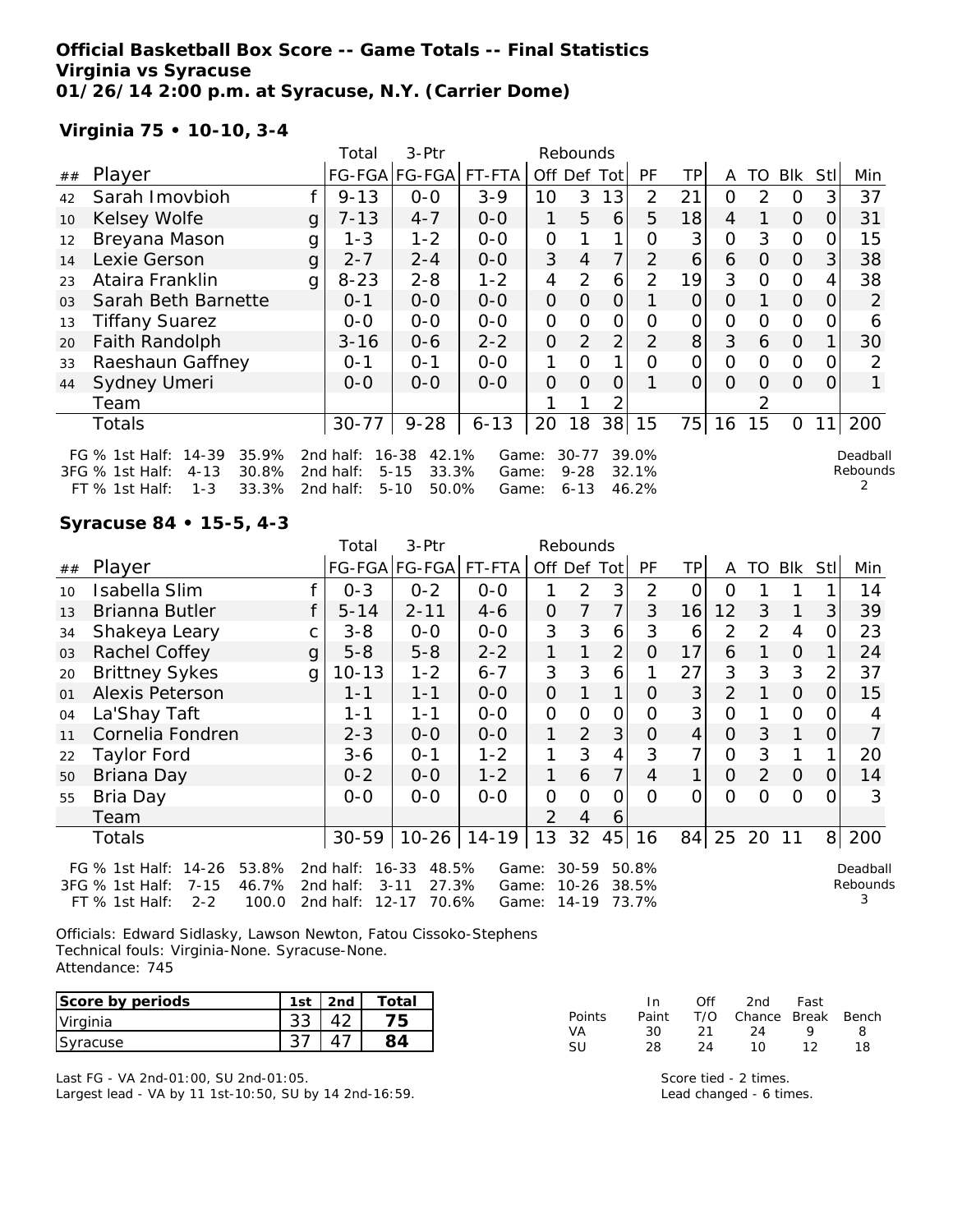### **Official Basketball Box Score -- Game Totals -- Final Statistics Virginia vs Wake Forest 01/30/14 7:00 p.m. at Winston-Salem, N.C. -- Joel Coliseum**

**Virginia 64 • 11-10 (4-4 ACC)**

|    |                                                                                           |                        | Total                               | 3-Ptr                                                        |                         |               | Rebounds                          |                 |                         |                 |                |               |                |                |                      |
|----|-------------------------------------------------------------------------------------------|------------------------|-------------------------------------|--------------------------------------------------------------|-------------------------|---------------|-----------------------------------|-----------------|-------------------------|-----------------|----------------|---------------|----------------|----------------|----------------------|
| ## | Player                                                                                    |                        |                                     | FG-FGA FG-FGA                                                | FT-FTA                  | Off           | Def                               | Tot             | PF                      | TP.             | A              | TO            | Blk            | Stl            | Min                  |
| 42 | Sarah Imovbioh                                                                            |                        | $4 - 7$                             | $0 - 0$                                                      | $1 - 4$                 | 5             | 5                                 | 10 <sup>1</sup> | 5                       | 9               | ი              |               | 0              |                | 20                   |
| 10 | Kelsey Wolfe                                                                              | g                      | $6 - 13$                            | $0 - 4$                                                      | $6 - 6$                 | 0             | 3                                 | 3               | $\overline{2}$          | 18              | $\mathcal{P}$  | $\mathcal{P}$ | $\Omega$       | O              | 34                   |
| 12 | Breyana Mason                                                                             | g                      | $2 - 4$                             | $0 - 0$                                                      | $0 - 0$                 | 0             |                                   | 1               | 2                       | 4               | Ο              |               | 0              | 2              | 19                   |
| 14 | Lexie Gerson                                                                              | g                      | $2 - 8$                             | $1 - 2$                                                      | $2 - 2$                 | 2             | $\overline{4}$                    | 6               | 3                       | 7               |                |               | $\Omega$       | 5.             | 37                   |
| 23 | Ataira Franklin                                                                           | g                      | $4 - 15$                            | $0 - 2$                                                      | $4 - 4$                 | 2             | $\Omega$                          | $\overline{2}$  | 3                       | 12              | Ω              | 6             | 2              |                | 39                   |
| 13 | <b>Tiffany Suarez</b>                                                                     |                        | $0 - 1$                             | $0 - 0$                                                      | $0-0$                   | $\Omega$      |                                   | 1               | Ω                       | $\Omega$        | $\overline{2}$ |               | $\Omega$       | $\overline{2}$ | 11                   |
| 15 | Jaryn Garner                                                                              |                        | $0 - 1$                             | $0-0$                                                        | $0-0$                   |               |                                   | 2               |                         | Ο               | Ω              | Ω             | 0              |                |                      |
| 20 | <b>Faith Randolph</b>                                                                     |                        | $2 - 4$                             | $0-0$                                                        | $2 - 2$                 | $\mathcal{O}$ | 2                                 | $\overline{2}$  | 4                       | $\vert 6 \vert$ |                | 0             | $\overline{0}$ |                | 13                   |
| 44 | Sydney Umeri                                                                              |                        | $4-6$                               | $0-0$                                                        | $O - 1$                 | 5             | $\mathcal{P}$                     | 7               | $\Omega$                | 8               | Ω              |               | $\Omega$       |                | 20                   |
|    | Team                                                                                      |                        |                                     |                                                              |                         | Ο             |                                   |                 |                         |                 |                |               |                |                |                      |
|    | Totals                                                                                    |                        | 24-59                               | $1 - 8$                                                      | $15 - 19$               | 15            | 20                                | 35              | 20                      | 64              | 6              | 13            | $\overline{2}$ | 11             | 200                  |
|    | $11 - 33$<br>FG $\%$ 1st Half:<br>3FG % 1st Half:<br>$0 - 5$<br>FT % 1st Half:<br>$5 - 7$ | 33.3%<br>0.0%<br>71.4% | 2nd half:<br>2nd half:<br>2nd half: | $13 - 26$<br>50.0%<br>33.3%<br>$1 - 3$<br>83.3%<br>$10 - 12$ | Game:<br>Game:<br>Game: |               | $24 - 59$<br>$1 - 8$<br>$15 - 19$ |                 | 40.7%<br>12.5%<br>78.9% |                 |                |               |                |                | Deadball<br>Rebounds |

### **Wake Forest 59 • 11-10 (2-6 ACC)**

|    |                                                                                            |                        | Total                               | $3-Ptr$                                                      |                         |               | Rebounds                           |                |                         |                |          |               |            |          |                             |
|----|--------------------------------------------------------------------------------------------|------------------------|-------------------------------------|--------------------------------------------------------------|-------------------------|---------------|------------------------------------|----------------|-------------------------|----------------|----------|---------------|------------|----------|-----------------------------|
| ## | Player                                                                                     |                        |                                     | FG-FGA FG-FGA                                                | FT-FTA                  | Off Def Tot   |                                    |                | PF                      | TPI            | A        | TO            | <b>Blk</b> | StII     | Min                         |
| 25 | Dearica Hamby                                                                              |                        | $8 - 15$                            | $1 - 3$                                                      | $6 - 8$                 | 3             | 7                                  | 10             | 5                       | 23             |          | $\mathcal{P}$ | $\Omega$   | 2        | 38                          |
| 42 | Kandice Ball                                                                               |                        | $1 - 2$                             | $0 - 0$                                                      | $2 - 6$                 |               | $\overline{4}$                     | 5              | $\overline{4}$          | 4              | 4        | 3             | 1          | 1        | 25                          |
| 02 | Jill Brunori                                                                               | g                      | $5 - 6$                             | $0-0$                                                        | $3 - 3$                 | 2             | 2                                  | 4              | 4                       | 13             | 3        | 7             | $\Omega$   | 2        | 26                          |
| 03 | Ataijah Taylor                                                                             | $\mathsf{g}$           | $0 - 3$                             | $0 - 0$                                                      | $O - O$                 | 2             | $\overline{O}$                     | 2              | 1                       | $\overline{O}$ |          |               | $\Omega$   | $\Omega$ | 26                          |
| 05 | Chelsea Douglas                                                                            | g                      | $5 - 16$                            | $4 - 13$                                                     | $1 - 2$                 | 0             |                                    |                | 2                       | 15             | 3        | 4             | $\Omega$   | 0        | 35                          |
| 15 | Millesa Calicott                                                                           |                        | $2 - 8$                             | $0 - 6$                                                      | $0 - 0$                 | $\mathcal{O}$ |                                    |                |                         | 4              | 4        | 3             | 1          | 31       | 31                          |
| 22 | Keri Fulp                                                                                  |                        | $0 - 0$                             | $0-0$                                                        | $O-O$                   | 2             | $\Omega$                           | $\overline{2}$ | $\Omega$                | 0              | $\Omega$ | $\Omega$      | $\Omega$   | O        | 5                           |
| 32 | Milan Quinn                                                                                |                        | $0 - 0$                             | $0 - 0$                                                      | $O - O$                 | 1.            | 5                                  | 6              | 2                       | $\Omega$       | $\Omega$ | $\Omega$      | 2          | $\Omega$ | 14                          |
|    | Team                                                                                       |                        |                                     |                                                              |                         | 3             | 2                                  | 5              |                         |                |          |               |            |          |                             |
|    | Totals                                                                                     |                        | $21 - 50$                           | $5 - 22$                                                     | $12 - 19$               | 14            | 22                                 | 36             | 19                      | 59             | 16 20    |               | 4          | 8        | 200                         |
|    | FG $%$ 1st Half:<br>$5 - 23$<br>3FG % 1st Half:<br>$0 - 10$<br>$FT$ % 1st Half:<br>$6 - 9$ | 21.7%<br>0.0%<br>66.7% | 2nd half:<br>2nd half:<br>2nd half: | 59.3%<br>$16 - 27$<br>41.7%<br>$5 - 12$<br>60.0%<br>$6 - 10$ | Game:<br>Game:<br>Game: |               | $21 - 50$<br>$5 - 22$<br>$12 - 19$ |                | 42.0%<br>22.7%<br>63.2% |                |          |               |            |          | Deadball<br>Rebounds<br>2,1 |

Officials: Bryan Brunette, Rachelle Jones, Lauren Holtcamp Technical fouls: Virginia-None. Wake Forest-None. Attendance: 714

| Score by periods    | 1st | 2nd | Total |
|---------------------|-----|-----|-------|
| Virginia            |     |     |       |
| <b>IWake Forest</b> |     |     |       |

Last FG - VA 2nd-00:37, WF 2nd-00:04. Largest lead - VA by 17 2nd-13:06, WF by 3 1st-16:00.

|               | In.   | Off | 2nd -                  | Fast |    |
|---------------|-------|-----|------------------------|------|----|
| <b>Points</b> | Paint |     | T/O Chance Break Bench |      |    |
| VA.           | 38.   | 8.  | 17                     | 1 O  | 14 |
| <b>WF</b>     | 30.   | 11  | 14                     |      | Δ  |

Score tied - 2 times. Lead changed - 1 time.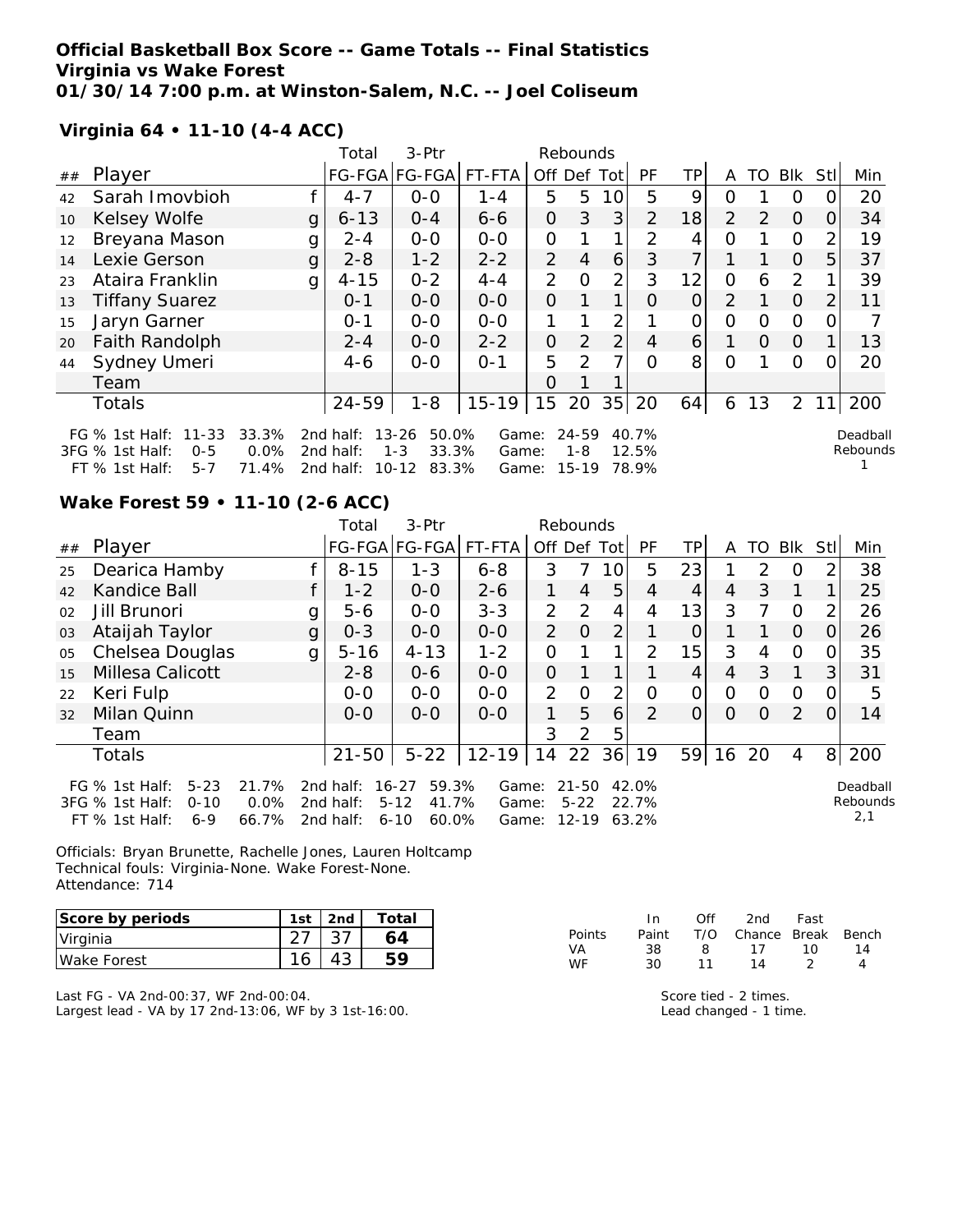### **Official Basketball Box Score -- Game Totals -- Final Statistics Clemson vs Virginia 02/02/14 2 p.m. at JPJ Arena, Charlottesville, Va.**

**Clemson 43 • 11-12, 3-6 ACC**

|    |                                                                                                                     |    | 3-Ptr<br>Rebounds<br>Total          |                                                           |                         |                |                                   |                |                         |                |                |              |                |                |                             |
|----|---------------------------------------------------------------------------------------------------------------------|----|-------------------------------------|-----------------------------------------------------------|-------------------------|----------------|-----------------------------------|----------------|-------------------------|----------------|----------------|--------------|----------------|----------------|-----------------------------|
| ## | Player                                                                                                              |    |                                     | FG-FGA FG-FGA                                             | FT-FTA                  | Off            | Def                               | Tot            | PF                      | ΤP             | A              | TO           | <b>BIK</b>     | <b>Stl</b>     | Min                         |
| 21 | Nikki Dixon                                                                                                         |    | $2 - 7$                             | $2 - 4$                                                   | $2 - 2$                 | 2              |                                   | 3              | 4                       | 8              | 3              | 6            |                |                | 26                          |
| 15 | Nyilah Jamison-Myers                                                                                                | C. | $1 - 1$                             | $0 - 0$                                                   | $2 - 3$                 | $\overline{2}$ | 3                                 | 5              | 1                       | 4              | 0              | $\mathbf{1}$ | 2              | 0              | 11                          |
| 02 | Chelsea Lindsay                                                                                                     | g  | $0 - 2$                             | $O-O$                                                     | $0-0$                   | 1              | O                                 | 1              | 2                       | 0              | 3              | 3            | $\mathcal{O}$  |                | 31                          |
| 20 | Jordan Gaillard                                                                                                     | g  | $0 - 2$                             | $0 - 2$                                                   | $0-0$                   | $\overline{O}$ | $\overline{2}$                    | $\overline{2}$ | 0                       | 0              | $\overline{O}$ | $\Omega$     | $\Omega$       |                | 13                          |
| 23 | <b>Chancie Dunn</b>                                                                                                 | g  | 1 - 4                               | $0-0$                                                     | $0-0$                   | $\overline{O}$ | 5                                 | 5              | 3                       | $\overline{2}$ | $\overline{2}$ |              | 1              | 0              | 21                          |
| 01 | Charmaine Tay                                                                                                       |    | 1-6                                 | $0 - 0$                                                   | $0 - 0$                 | 1              | 3                                 | 4              | $\overline{2}$          | $\overline{2}$ | 0              |              | $\Omega$       |                | 24                          |
| 05 | Kelly Gramlich                                                                                                      |    | $3 - 9$                             | $3 - 9$                                                   | $0-0$                   | $\overline{O}$ |                                   | 1              | $\overline{2}$          | 9              | 1              | 1            | $\overline{O}$ |                | 24                          |
| 12 | Quinyotta Pettaway                                                                                                  |    | $5 - 11$                            | $0-0$                                                     | $2 - 5$                 | 2              | O                                 | $\overline{2}$ |                         | 12             |                |              | 2              | O              | 23                          |
| 13 | Sade Chatman                                                                                                        |    | $1 - 3$                             | $0-0$                                                     | $2 - 2$                 |                | $\Omega$                          | 1              | 4                       | 4              | 0              |              | $\mathcal{O}$  | O              | 14                          |
| 14 | Paige Mosley                                                                                                        |    | $1 - 4$                             | $0-0$                                                     | $0 - 0$                 | $\Omega$       |                                   | 1              | $\overline{2}$          | $\overline{2}$ | 0              |              | $\Omega$       | 0              | 13                          |
|    | Team                                                                                                                |    |                                     |                                                           |                         | 3              |                                   | 4              |                         |                |                |              |                |                |                             |
|    | <b>Totals</b>                                                                                                       |    | $15 - 49$                           | $5 - 15$                                                  | $8 - 12$                | 12             | 17                                | 29             | 21                      | 43             | 10             | 22           | 6              | 5 <sub>l</sub> | 200                         |
|    | $7 - 26$<br>26.9%<br>FG $%$ 1st Half:<br>3FG % 1st Half:<br>$3 - 10$<br>30.0%<br>57.1%<br>FT % 1st Half:<br>$4 - 7$ |    | 2nd half:<br>2nd half:<br>2nd half: | $8 - 23$<br>34.8%<br>$2 - 5$<br>40.0%<br>$4 - 5$<br>80.0% | Game:<br>Game:<br>Game: |                | $15 - 49$<br>$5 - 15$<br>$8 - 12$ |                | 30.6%<br>33.3%<br>66.7% |                |                |              |                |                | Deadball<br>Rebounds<br>3,1 |

## **Virginia 80 • 12-10, 5-4 ACC**

|    |                                                                                                                                                                                                                                                                                                                                              |   | 3-Ptr<br>Total<br>Rebounds |               |           |                |                |                |                |                |    |               |              |                 |     |
|----|----------------------------------------------------------------------------------------------------------------------------------------------------------------------------------------------------------------------------------------------------------------------------------------------------------------------------------------------|---|----------------------------|---------------|-----------|----------------|----------------|----------------|----------------|----------------|----|---------------|--------------|-----------------|-----|
| ## | Player                                                                                                                                                                                                                                                                                                                                       |   |                            | FG-FGA FG-FGA | FT-FTA    |                |                | Off Def Tot    | <b>PF</b>      | ΤP             | A  | TO            | Blk          | Stll            | Min |
| 42 | Sarah Imovbioh                                                                                                                                                                                                                                                                                                                               |   | $5 - 7$                    | $0 - 0$       | $1 - 3$   | 5              | 4              | 9              | $\overline{2}$ | 11             | 0  | $\mathcal{P}$ | $\Omega$     | O               | 22  |
| 10 | Kelsey Wolfe                                                                                                                                                                                                                                                                                                                                 | g | $5 - 9$                    | $0 - 2$       | $0 - 0$   | 0              | 3              | 3              | 0              | 10             | 3  | 3             | $\Omega$     |                 | 23  |
| 12 | Breyana Mason                                                                                                                                                                                                                                                                                                                                | g | $O - 1$                    | $0 - 0$       | $0 - 0$   | 0              | $\Omega$       | 0              | 2              | 0              | 4  |               | $\Omega$     |                 | 18  |
| 14 | Lexie Gerson                                                                                                                                                                                                                                                                                                                                 | g | $5 - 8$                    | $2 - 2$       | $1 - 2$   | $\overline{2}$ | 2              | $\overline{4}$ | 2              | 13             | 4  | $\Omega$      | $\Omega$     | 2               | 23  |
| 23 | Ataira Franklin                                                                                                                                                                                                                                                                                                                              | g | $6 - 11$                   | $3 - 4$       | $5 - 7$   | 2              | $\overline{2}$ | $\overline{4}$ | 2              | 20             | 5  | $\Omega$      | $\mathbf{O}$ |                 | 30  |
| 03 | Sarah Beth Barnette                                                                                                                                                                                                                                                                                                                          |   | $1 - 2$                    | $0-0$         | $0 - 1$   | 1              | 3              | 4              | 0              | $\overline{2}$ | 0  | $\Omega$      | $\Omega$     |                 | 8   |
| 13 | <b>Tiffany Suarez</b>                                                                                                                                                                                                                                                                                                                        |   | $0 - 3$                    | $0-0$         | $1 - 2$   | $\overline{O}$ | 5              | 5              | $\overline{2}$ | 1              | 0  |               | $\mathbf{O}$ |                 | 18  |
| 15 | Jaryn Garner                                                                                                                                                                                                                                                                                                                                 |   | $2 - 4$                    | $0 - 1$       | $0-0$     | $\overline{2}$ | O              | $\overline{2}$ | O              | 4              | 0  | $\Omega$      | $\Omega$     | 0               | 12  |
| 20 | Faith Randolph                                                                                                                                                                                                                                                                                                                               |   | $5 - 11$                   | $2 - 4$       | $0-0$     | $\overline{2}$ |                | 3              |                | 12             |    | 0             | $\Omega$     | 3               | 21  |
| 33 | Raeshaun Gaffney                                                                                                                                                                                                                                                                                                                             |   | $1 - 2$                    | $0 - 0$       | $3 - 4$   | $\overline{O}$ |                | $\mathbf 1$    | 0              | 5              | O  |               | $\Omega$     | 0               | 6   |
| 44 | Sydney Umeri                                                                                                                                                                                                                                                                                                                                 |   | 1-5                        | $0 - 0$       | $0 - 0$   | $\overline{2}$ | $\overline{2}$ | 4              |                | $\overline{2}$ |    |               | $\Omega$     |                 | 19  |
|    | Team                                                                                                                                                                                                                                                                                                                                         |   |                            |               |           | 3              | O              | 3              |                |                |    |               |              |                 |     |
|    | Totals                                                                                                                                                                                                                                                                                                                                       |   | $31 - 63$                  | $7 - 13$      | $11 - 19$ | 19             | 23             | 42             | 12             | 80             | 18 | 9             | $\Omega$     | 10 <sup>1</sup> | 200 |
|    | $17 - 36$<br>$14 - 27$<br>51.9%<br>FG $%$ 1st Half:<br>47.2%<br>2nd half:<br>$31 - 63$<br>49.2%<br>Game:<br>Deadball<br>Rebounds<br>$3 - 7$<br>42.9%<br>66.7%<br>53.8%<br>3FG % 1st Half:<br>2nd half:<br>$4-6$<br>$7 - 13$<br>Game:<br>25.0%<br>57.9%<br>$FT$ % 1st Half:<br>2nd half:<br>$10 - 15$<br>66.7%<br>$11 - 19$<br>1 - 4<br>Game: |   |                            |               |           |                |                |                |                |                |    |               |              |                 |     |

Officials: Wesley Dean, Angela Lewis, Norma Jones Technical fouls: Clemson-None. Virginia-None. Attendance: 3781

| Score by periods | 1st | 2nd | Total |
|------------------|-----|-----|-------|
| <b>IClemson</b>  |     |     |       |
| Virginia         |     |     |       |

Last FG - CU 2nd-03:25, VA 2nd-02:45. Largest lead - CU by 3 1st-17:11, VA by 37 2nd-00:26.

|               | In.   | Off          | 2nd                    | Fast             |    |
|---------------|-------|--------------|------------------------|------------------|----|
| <b>Points</b> | Paint |              | T/O Chance Break Bench |                  |    |
| .CU           | 18.   | $\mathsf{R}$ | 11                     | $\left( \right)$ | 29 |
| VA            | 32.   | 33           | 14                     | я                | 26 |

Score tied - 3 times. Lead changed - 7 times.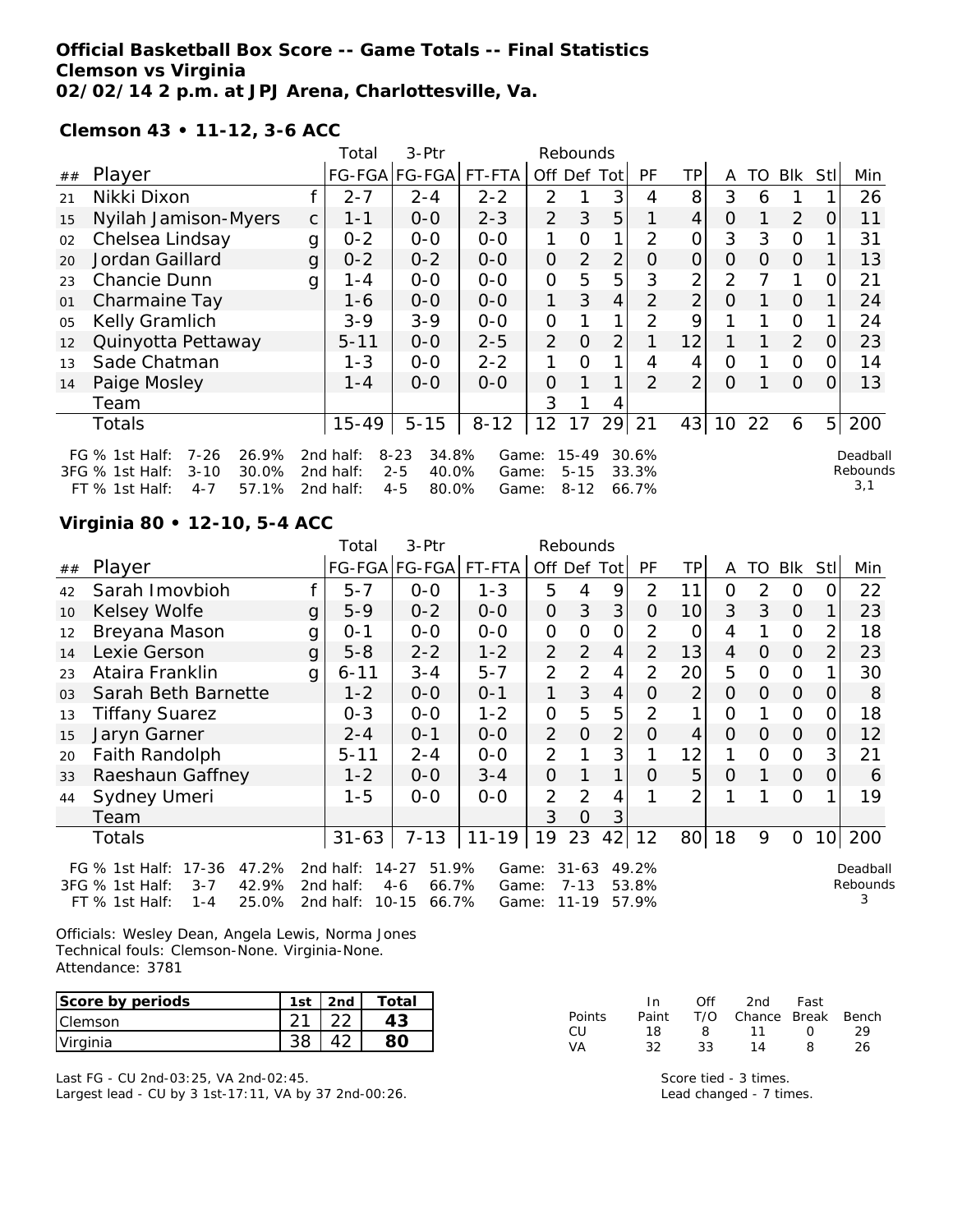**Official Basketball Box Score -- Game Totals -- Final Statistics Virginia vs Boston College 2/6/14 7:05 p.m. at Silvio O. Conte Forum, Chestnut Hill, MA**

**Virginia 65 • 12-11; 5-5 ACC**

|    |                                                                                                                   |   | 3-Ptr<br>Rebounds<br>Total          |                                                            |                         |                |                              |                |                         |                |                |          |                |          |                           |
|----|-------------------------------------------------------------------------------------------------------------------|---|-------------------------------------|------------------------------------------------------------|-------------------------|----------------|------------------------------|----------------|-------------------------|----------------|----------------|----------|----------------|----------|---------------------------|
| ## | Player                                                                                                            |   |                                     | FG-FGA FG-FGA                                              | FT-FTA                  | Off            |                              | Def Tot        | PF                      | ΤP             | A              | TO.      | Blk            | Stll     | Min                       |
| 42 | Imovbioh, Sarah                                                                                                   |   | $4 - 9$                             | $0-0$                                                      | $2 - 3$                 |                | 4                            | 5              | 4                       | 10             | 0              | 3        | $\circ$        |          | 24                        |
| 10 | Wolfe, Kelsey                                                                                                     | g | $5 - 10$                            | $2 - 5$                                                    | $0 - 0$                 | 0              | $\mathbf{1}$                 | $\mathbf{1}$   | $\overline{2}$          | 12             | 4              | 3        | $\Omega$       |          | 33                        |
| 12 | Mason, Breyana                                                                                                    | g | $0 - 1$                             | $0 - 0$                                                    | $0-0$                   | 0              | $\overline{2}$               | 2              |                         | 0              | 0              |          | $\Omega$       |          | 10                        |
| 14 | Gerson, Lexie                                                                                                     | g | $5 - 7$                             | $1 - 2$                                                    | $3 - 4$                 | $\overline{O}$ | 3                            | 3 <sub>l</sub> | 4                       | 14             | 6              | 4        |                | 5        | 38                        |
| 23 | Franklin, Ataira                                                                                                  | g | $5-9$                               | $3 - 4$                                                    | $2 - 2$                 | 3              | 4                            | $\overline{7}$ | 4                       | 15             | 5              | 2        | 1              |          | 30                        |
| 13 | Suarez, Tiffany                                                                                                   |   | $1 - 2$                             | $0 - 0$                                                    | $0-0$                   | 1              | $\Omega$                     | 1 <sub>1</sub> |                         | $\overline{2}$ |                |          | $\Omega$       | $\Omega$ | 12                        |
| 15 | Garner, Jaryn                                                                                                     |   | $1 - 1$                             | $O-O$                                                      | $O-O$                   | $\overline{O}$ | 1                            | 1 <sub>1</sub> |                         | $\overline{2}$ | $\overline{O}$ | $\Omega$ | $\mathcal{O}$  | O        | 8                         |
| 20 | Randolph, Faith                                                                                                   |   | $2 - 8$                             | $0 - 2$                                                    | $0-0$                   | 1              |                              | 2 <sub>1</sub> | 2                       | $\overline{4}$ | $\overline{2}$ |          | $\overline{O}$ | $\Omega$ | 23                        |
| 33 | Gaffney, Raeshaun                                                                                                 |   | $2 - 3$                             | $0-0$                                                      | $0-0$                   | $\Omega$       | $\Omega$                     | 0              | $\Omega$                | 4              | $\Omega$       |          | $\Omega$       | O        | 8                         |
| 44 | Umeri, Sydney                                                                                                     |   | $1 - 2$                             | $0 - 0$                                                    | $0-0$                   | 1              | 1                            | $\overline{2}$ | $\mathcal{P}$           | $\overline{2}$ |                | $\Omega$ | $\Omega$       | $\Omega$ | 14                        |
|    | Team                                                                                                              |   |                                     |                                                            |                         | $\overline{2}$ | 2                            | 4              |                         |                |                |          |                |          |                           |
|    | Totals                                                                                                            |   | $26 - 52$                           | $6 - 13$                                                   | $7-9$                   | 9              | 19                           | 28             | 21                      | 65             | 19             | 16       | $\overline{2}$ |          | 200                       |
|    | $14 - 26$<br>53.8%<br>FG % 1st Half:<br>3FG % 1st Half:<br>33.3%<br>$2 - 6$<br>FT % 1st Half:<br>80.0%<br>$4 - 5$ |   | 2nd half:<br>2nd half:<br>2nd half: | $12 - 26$<br>46.2%<br>$4 - 7$<br>57.1%<br>75.0%<br>$3 - 4$ | Game:<br>Game:<br>Game: |                | $26 - 52$<br>$6 - 13$<br>7-9 |                | 50.0%<br>46.2%<br>77.8% |                |                |          |                |          | Deadball<br>Rebounds<br>O |

# **Boston College 69 • 12-12; 3-7 ACC**

|    |                                                                                                                             |   | Total                               | $3-Ptr$                                                       |                      |                | Rebounds               |                 |                         |                |                |               |                |                |                           |
|----|-----------------------------------------------------------------------------------------------------------------------------|---|-------------------------------------|---------------------------------------------------------------|----------------------|----------------|------------------------|-----------------|-------------------------|----------------|----------------|---------------|----------------|----------------|---------------------------|
| ## | Player                                                                                                                      |   |                                     |                                                               | FG-FGA FG-FGA FT-FTA | Off Def Tot    |                        |                 | <b>PF</b>               | TPI            | A              | TO.           | <b>Blk</b>     | StII           | Min                       |
| 44 | Cooper, Kat                                                                                                                 |   | $5 - 9$                             | $1 - 3$                                                       | $1 - 2$              | $\mathcal{P}$  | 2                      | 4               |                         | 12             | Ω              | Ω             |                |                | 37                        |
| 45 | Zenevitch, Katie                                                                                                            |   | $2 - 9$                             | $1 - 3$                                                       | $2 - 4$              | 3              | $\overline{4}$         | 7               | 3                       | $\overline{7}$ | 4              | 4             | $\Omega$       | $\overline{2}$ | 33                        |
| 11 | Boudreau, Nicole                                                                                                            | g | $4 - 10$                            | $2 - 7$                                                       | $3 - 4$              | 1              | $\mathcal{P}$          | 3               |                         | 13             | 5              | $\mathcal{P}$ | 0              |                | 38                        |
| 15 | Engeln, Lauren                                                                                                              | g | $3 - 5$                             | $1 - 1$                                                       | $1 - 2$              | $\overline{O}$ | 3                      | 3               |                         | 8              | 4              | 3             | $\Omega$       | $\overline{2}$ | 32                        |
| 23 | Hughes, Kelly                                                                                                               | g | $7 - 12$                            | $5-9$                                                         | $4 - 6$              | $\mathcal{O}$  | 3                      | 3               | 3                       | 23             |                | 3             | $\overline{O}$ | 3              | 35                        |
| 13 | Coulombe, Alexa                                                                                                             |   | $O-O$                               | $O-O$                                                         | $O-O$                | 1.             | $\Omega$               | 1               | $\mathcal{P}$           | 0              | $\mathcal{P}$  | $\Omega$      | $\Omega$       |                | 11                        |
| 25 | Gabriel, Karima                                                                                                             |   | $2 - 4$                             | $0 - 0$                                                       | $2 - 2$              |                | 4                      | 5               | $\Omega$                | $\overline{6}$ | $\overline{2}$ | 2             |                |                | 14                        |
|    | Team                                                                                                                        |   |                                     |                                                               |                      | 3              |                        | 4               |                         |                |                | 2             |                |                |                           |
|    | Totals                                                                                                                      |   | $23 - 49$                           |                                                               | $10-23$   13-20      | 11             | 19                     | 30 <sup>2</sup> | 11                      | 69             | 18             | 16            | 2              | 8              | 200                       |
|    | 45.5%<br>FG $\%$ 1st Half:<br>$10 - 22$<br>41.7%<br>$3FG \%$ 1st Half:<br>$5 - 12$<br>$FT \%$ 1st Half:<br>$0.0\%$<br>$O-O$ |   | 2nd half:<br>2nd half:<br>2nd half: | $13 - 27$<br>48.1%<br>45.5%<br>$5 - 11$<br>$13 - 20$<br>65.0% | Game:<br>Game:       | Game: 13-20    | $23 - 49$<br>$10 - 23$ |                 | 46.9%<br>43.5%<br>65.0% |                |                |               |                |                | Deadball<br>Rebounds<br>3 |

Officials: Eric Brewton, Tom Danaher, Kevin Sparrock Technical fouls: Virginia-None. Boston College-None. Attendance: 532

| Score by periods      | 1st | 2nd | Total |
|-----------------------|-----|-----|-------|
| Virginia              |     |     |       |
| <b>Boston College</b> |     |     |       |

Last FG - VA 2nd-00:07, BC 2nd-02:09. Largest lead - VA by 15 2nd-11:05, BC by 6 2nd-00:34.

|        | In.   | Off | 2nd                    | Fast             |    |
|--------|-------|-----|------------------------|------------------|----|
| Points | Paint |     | T/O Chance Break Bench |                  |    |
| VA.    | 30.   | 15  | Q                      | 8                | 14 |
| BC.    | 18    | 23  | 8                      | $\left( \right)$ | 6  |

Score tied - 3 times. Lead changed - 3 times.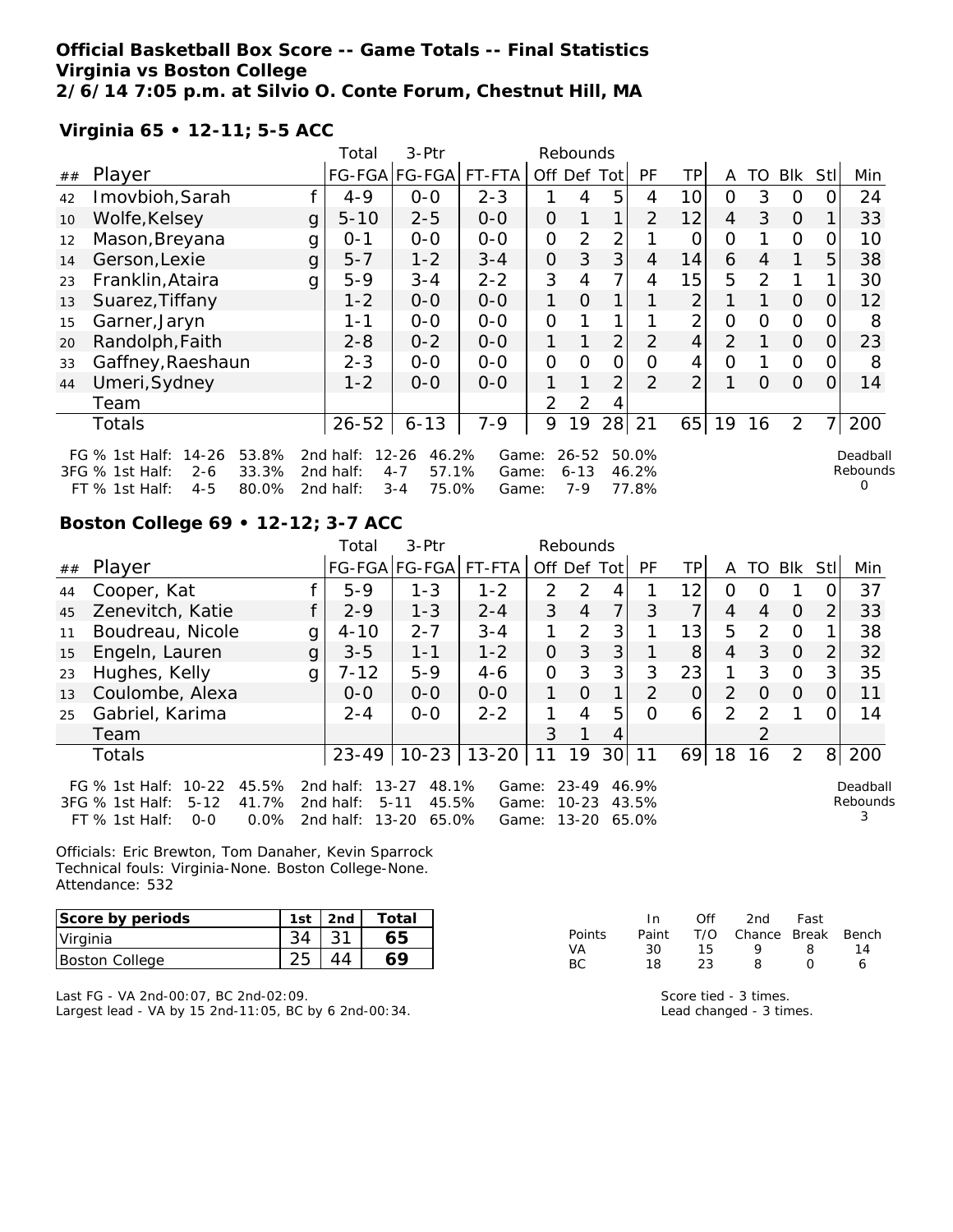### **Official Basketball Box Score -- Game Totals -- Final Statistics Virginia vs Georgia Tech 2/14/14 7 p.m. at McCamish Pavilion (Atlanta, Ga.)**

## **Virginia 76 • 12-12, 5-6 ACC**

|    |                                                                                                                   | 3-Ptr<br>Total<br>Rebounds |                                     |                                                             |                         |                |                                    |                |                         |                |                |          |              |                |                             |
|----|-------------------------------------------------------------------------------------------------------------------|----------------------------|-------------------------------------|-------------------------------------------------------------|-------------------------|----------------|------------------------------------|----------------|-------------------------|----------------|----------------|----------|--------------|----------------|-----------------------------|
| ## | Player                                                                                                            |                            |                                     | FG-FGA FG-FGA                                               | FT-FTA                  | Off Def Tot    |                                    |                | PF                      | TP             | A              | TO       | Blk          | StII           | Min                         |
| 42 | Sarah Imovbioh                                                                                                    |                            | $8 - 13$                            | $0 - 0$                                                     | $5 - 6$                 | 4              |                                    | 5              | 4                       | 21             | 0              | 0        | $\Omega$     | 2              | 31                          |
| 10 | Kelsey Wolfe                                                                                                      | $\mathsf{g}$               | $1 - 5$                             | $0 - 3$                                                     | $0-0$                   | 1              | $\overline{O}$                     | 1              | 4                       | $\overline{2}$ | 3              | 2        | $\Omega$     | 3              | 17                          |
| 12 | Breyana Mason                                                                                                     | g                          | $3 - 6$                             | $0-0$                                                       | $3 - 4$                 |                |                                    | 2              | O                       | 9              | $\overline{O}$ | 5        | $\Omega$     |                | 31                          |
| 14 | Lexie Gerson                                                                                                      | $\mathsf{g}$               | $8 - 14$                            | $1 - 3$                                                     | $1 - 1$                 | $\overline{2}$ | 6                                  | 8              | $\overline{2}$          | 18             | $\overline{2}$ | 3        | $\mathbf{1}$ | $\overline{2}$ | 38                          |
| 23 | Ataira Franklin                                                                                                   | g                          | $4 - 11$                            | $2 - 7$                                                     | $1 - 2$                 | 1              | $\overline{2}$                     | 3              | 4                       | 11             | 3              | 2        |              |                | 34                          |
| 13 | <b>Tiffany Suarez</b>                                                                                             |                            | $0 - 4$                             | $0 - 1$                                                     | $0 - 0$                 | 0              | $\overline{2}$                     | 2              | $\overline{2}$          | $\Omega$       |                | 2        | 1            | $\Omega$       | 11                          |
| 15 | Jaryn Garner                                                                                                      |                            | $0 - 4$                             | $O-O$                                                       | $0 - 1$                 | 0              | $\Omega$                           | $\overline{O}$ |                         | $\overline{O}$ | $\Omega$       | $\Omega$ | 1            | 2              | 5                           |
| 20 | Faith Randolph                                                                                                    |                            | $5 - 9$                             | $0-0$                                                       | $3 - 4$                 | $\overline{O}$ | 3                                  | 3              |                         | 13             | 1              | 5        | $\Omega$     |                | 19                          |
| 33 | Raeshaun Gaffney                                                                                                  |                            | $0-0$                               | $0-0$                                                       | $0-0$                   | $\overline{O}$ | 0                                  | 0              | 2                       | O              | 0              |          | $\Omega$     | 0              | 5                           |
| 44 | Sydney Umeri                                                                                                      |                            | $1 - 3$                             | $O - O$                                                     | $0-0$                   | 2              | $\Omega$                           | 2              |                         | $\overline{2}$ | $\Omega$       |          | $\Omega$     |                | 9                           |
|    | Team                                                                                                              |                            |                                     |                                                             |                         | $\mathcal{P}$  | 0                                  | 2              |                         |                |                |          |              |                |                             |
|    | <b>Totals</b>                                                                                                     |                            | $30 - 69$                           | $3 - 14$                                                    | $13 - 18$               | 13             | 15                                 | 28             | 21                      | 76             | 10             | 22       | 4            | 13             | 200                         |
|    | $15 - 33$<br>45.5%<br>FG % 1st Half:<br>20.0%<br>3FG % 1st Half:<br>$1 - 5$<br>66.7%<br>$FT$ % 1st Half:<br>$4-6$ |                            | 2nd half:<br>2nd half:<br>2nd half: | $15 - 36$<br>41.7%<br>22.2%<br>$2 - 9$<br>$9 - 12$<br>75.0% | Game:<br>Game:<br>Game: |                | $30 - 69$<br>$3 - 14$<br>$13 - 18$ |                | 43.5%<br>21.4%<br>72.2% |                |                |          |              |                | Deadball<br>Rebounds<br>1,1 |

# **Georgia Tech 95 • 17-8, 7-5 ACC**

| 3-Ptr<br>Total<br>Rebounds |                                                                                                                        |              |                                     |                                                             |                         |                |                                 |                |                         |                |                |                |            |     |                           |
|----------------------------|------------------------------------------------------------------------------------------------------------------------|--------------|-------------------------------------|-------------------------------------------------------------|-------------------------|----------------|---------------------------------|----------------|-------------------------|----------------|----------------|----------------|------------|-----|---------------------------|
| ##                         | Player                                                                                                                 |              |                                     | FG-FGA FG-FGA                                               | FT-FTA                  |                | Off Def Tot                     |                | <b>PF</b>               | ΤP             | A              | TO             | <b>Blk</b> | Stl | Min                       |
| 54                         | Roddreka Rogers                                                                                                        |              | $1 - 1$                             | $0 - 0$                                                     | $0 - 0$                 | 0              |                                 |                | 4                       | 2              |                |                | 0          | Ω   | 14                        |
| 24                         | Shayla Bivins                                                                                                          | $\mathsf{C}$ | $1 - 2$                             | $0-0$                                                       | $0 - 1$                 | 3              | 4                               | 7              | $\overline{2}$          | 2              | $\overline{2}$ | 3              | 3          | 0   | 17                        |
| 03                         | Kaela Davis                                                                                                            | g            | $10 - 19$                           | $5-9$                                                       | $2 - 2$                 | $\overline{2}$ | 2                               | 4              | 4                       | 27             |                | 11             | $\Omega$   | 2   | 36                        |
| 15                         | Tyaunna Marshall                                                                                                       | g            | $10 - 15$                           | $O-O$                                                       | $O-O$                   | $\overline{2}$ | 6                               | 8              | 2                       | 20             | 7              | 5              | $\Omega$   | 3   | 29                        |
| 23                         | <b>Sydney Wallace</b>                                                                                                  | g            | $5 - 11$                            | $3 - 5$                                                     | $1 - 4$                 | O              | 1                               | 1              |                         | 14             | 2              | 2              | 0          |     | 29                        |
| 01                         | Dawnn Maye                                                                                                             |              | $1 - 3$                             | $0-0$                                                       | $1 - 2$                 | 2              | 2                               | $\overline{4}$ | $\overline{2}$          | 3              | 4              | $\overline{2}$ | $\Omega$   | 2   | 23                        |
| 02                         | Aaliyah Whiteside                                                                                                      |              | $3 - 6$                             | $O-O$                                                       | $6 - 8$                 | 1              | 8                               | 9              | $\overline{2}$          | 12             | 3              | 2              | 2          |     | 26                        |
| 05                         | <b>Kymberly Ellison</b>                                                                                                |              | $0 - 0$                             | $0 - 0$                                                     | $0-0$                   | $\overline{O}$ | 0                               | 0              | O                       | O              | O              | 0              | 0          | 0   |                           |
| 10                         | Katarina Vuckovic                                                                                                      |              | $6 - 8$                             | $2 - 3$                                                     | $0 - 1$                 | 2              |                                 | 3              |                         | 14             | 3              |                | 2          | 2   | 22                        |
| 12                         | Frida Fogdemark                                                                                                        |              | $0 - 0$                             | $0-0$                                                       | $0-0$                   | $\overline{O}$ | $\overline{O}$                  | $\overline{O}$ | O                       | $\overline{O}$ | O              | 0              | $\Omega$   | 0   |                           |
| 40                         | Gabrielle Holston                                                                                                      |              | $0-0$                               | $0 - 0$                                                     | $1 - 2$                 | $\Omega$       | 3                               | 3              | $\Omega$                | 1              | $\Omega$       | Ω              | 1          | O   | 2                         |
|                            | Team                                                                                                                   |              |                                     |                                                             |                         | 4              | 2                               | 6              |                         |                |                |                |            |     |                           |
|                            | Totals                                                                                                                 |              |                                     | $37 - 65$   10-17                                           | $11 - 20$               | 16             | 30                              | 46             | 18                      | 95             | 23             | 27             | 8          | 11  | 200                       |
|                            | 51.4%<br>FG $%$ 1st Half:<br>$19 - 37$<br>61.5%<br>3FG % 1st Half:<br>$8 - 13$<br>57.1%<br>$FT$ % 1st Half:<br>$4 - 7$ |              | 2nd half:<br>2nd half:<br>2nd half: | $18 - 28$<br>64.3%<br>$2 - 4$<br>50.0%<br>$7 - 13$<br>53.8% | Game:<br>Game:<br>Game: |                | $37 - 65$<br>$10 - 17$<br>11-20 |                | 56.9%<br>58.8%<br>55.0% |                |                |                |            |     | Deadball<br>Rebounds<br>5 |

Officials: Lawson Newton, Joe Cunningham, Karen Preato Technical fouls: Virginia-None. Georgia Tech-None. Attendance: 650 Play 4 Kay Game

| Score by periods | 1st | 2 <sub>nd</sub> | Total |
|------------------|-----|-----------------|-------|
| Virginia         |     |                 |       |
| Georgia Tech     |     |                 |       |

Last FG - VA 2nd-00:47, GT 2nd-01:54. Largest lead - VA None, GT by 19 2nd-09:21.

|        | $\mathsf{In}$ | Off | 2nd                          | Fast |    |
|--------|---------------|-----|------------------------------|------|----|
| Points |               |     | Paint T/O Chance Break Bench |      |    |
| VA.    | 42.           | 29. | $\mathsf Q$                  | 18.  | 15 |
| GT.    | 30.           | 27. | 15.                          | 8    | 30 |

Score tied - 0 times. Lead changed - 0 times.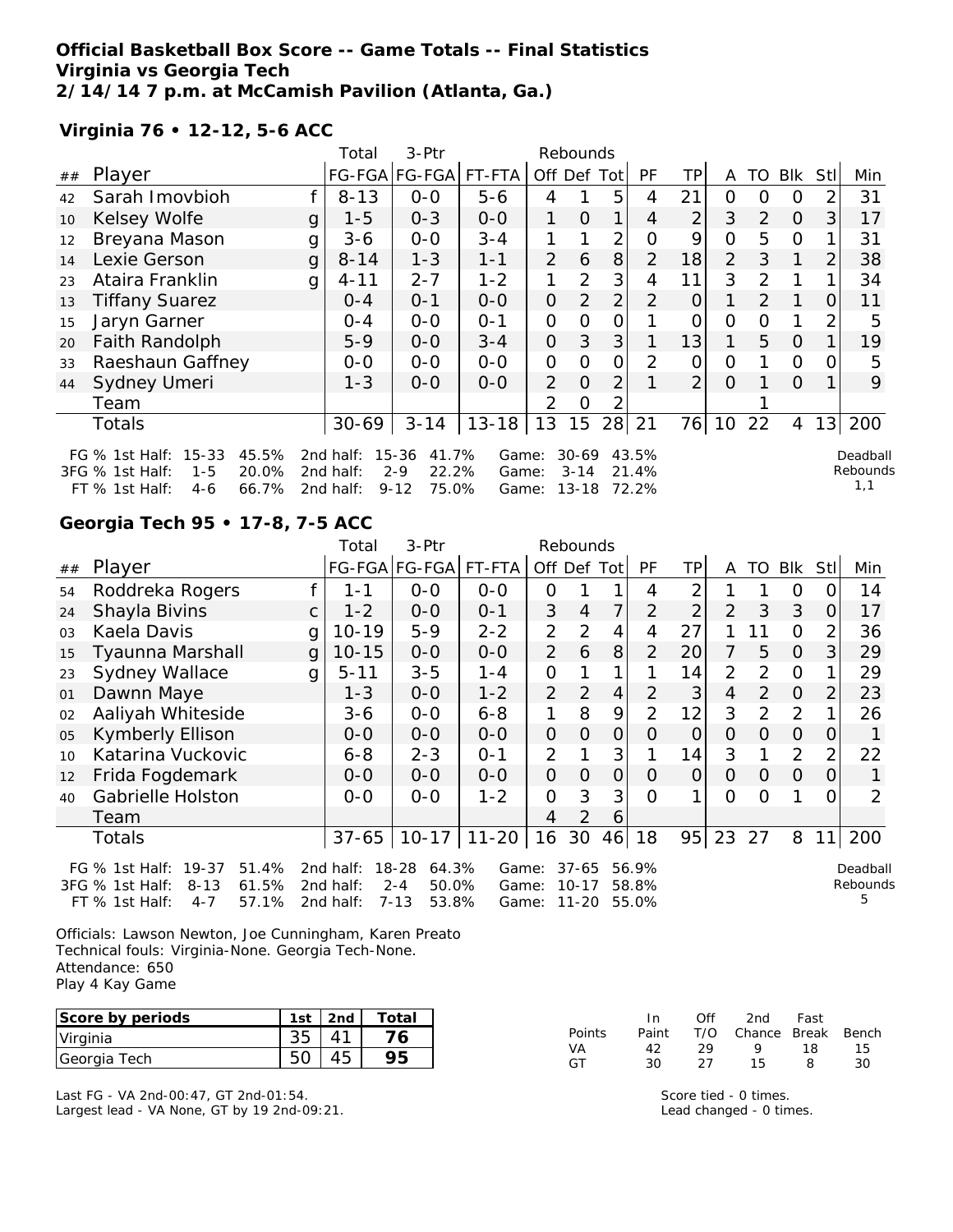### **Official Basketball Box Score -- Game Totals -- Final Statistics Virginia Tech vs Virginia 02/16/14 2 p.m. at JPJ Arena, Charlottesville, Va.**

**Virginia Tech 64 • 11-14, 1-11 ACC**

|                |                                                                                                                       |   | Total                               | 3-Ptr                                                       |                         |                | Rebounds                          |                 |                         |                |                |          |                |                |                           |
|----------------|-----------------------------------------------------------------------------------------------------------------------|---|-------------------------------------|-------------------------------------------------------------|-------------------------|----------------|-----------------------------------|-----------------|-------------------------|----------------|----------------|----------|----------------|----------------|---------------------------|
| ##             | Player                                                                                                                |   |                                     | FG-FGA FG-FGA                                               | FT-FTA                  | Off Def        |                                   | Totl            | PF                      | TP.            | A              | TO       | <b>BIK</b>     | Stll           | Min                       |
| 04             | Hannah Young                                                                                                          |   | $5 - 8$                             | $4 - 7$                                                     | $0 - 0$                 | 0              | 3                                 | 3               | 4                       | 14             | $\Omega$       | 5        | 0              |                | 33                        |
| 14             | Uju Ugoka                                                                                                             |   | $9 - 19$                            | $0 - 1$                                                     | $3 - 10$                | 2              | 8                                 | 10 <sup>1</sup> | 1                       | 21             | 1.             |          | 1              | 2              | 38                        |
| 24             | Taijah Campbell                                                                                                       |   | 1-6                                 | $0-0$                                                       | $0-0$                   | 1              | 6                                 | 7               | 3                       | $\overline{2}$ | 2              | O        | O              |                | 35                        |
| 03             | Serafina Maulupe                                                                                                      | g | $0 - 1$                             | $0 - 1$                                                     | $0-0$                   | $\overline{O}$ |                                   | 1               | 0                       | $\overline{0}$ | $\overline{O}$ | 2        | $\Omega$       | O              | 12                        |
| O <sub>5</sub> | Vanessa Panousis                                                                                                      | g | $8 - 14$                            | $2 - 5$                                                     | $1 - 1$                 | 2              | 3                                 | 5               | $\overline{2}$          | 19             | 7              | 3        | $\Omega$       | 0              | 38                        |
| 10             | Lauren Evans                                                                                                          |   | $1 - 3$                             | $O-O$                                                       | $0 - 0$                 | $\overline{O}$ | 0                                 | $\overline{O}$  | 1                       | $\overline{2}$ | 1              | $\Omega$ | $\Omega$       | 0              | 12                        |
| 15             | Maddison Penn                                                                                                         |   | $0-0$                               | $O-O$                                                       | $O-O$                   | $\overline{O}$ | O                                 | 0               | $\Omega$                | 0              | 0              | 0        | $\mathcal{O}$  |                | 3                         |
| 20             | Nia Evans                                                                                                             |   | $0 - 0$                             | $0-0$                                                       | $0-0$                   | $\overline{O}$ | $\Omega$                          | 0               | 2                       | 0              | 0              | $\Omega$ | $\Omega$       | $\Omega$       | 5                         |
| 25             | Samantha Hill                                                                                                         |   | $0 - 1$                             | $0 - 1$                                                     | $0-0$                   | 0              | $\Omega$                          | 0               | Ω                       | 0              |                |          | $\overline{O}$ |                | 6                         |
| 33             | <b>Kelsey Conyers</b>                                                                                                 |   | $2 - 3$                             | $1 - 2$                                                     | $1 - 1$                 | $\overline{O}$ | $\Omega$                          | $\overline{O}$  | $\overline{2}$          | 6              |                | 2        | $\Omega$       | 0              | 18                        |
|                | Team                                                                                                                  |   |                                     |                                                             |                         | 3              | 3                                 | 6               |                         |                |                |          |                |                |                           |
|                | Totals                                                                                                                |   | $26 - 55$                           | $7 - 17$                                                    | $5 - 12$                | 8              | 24                                | 32              | 15                      | 64             | 13             | 15       | 1              | 3 <sup>1</sup> | 200                       |
|                | FG $%$ 1st Half:<br>$10 - 26$<br>38.5%<br>3FG % 1st Half:<br>28.6%<br>$2 - 7$<br>50.0%<br>$FT$ % 1st Half:<br>$2 - 4$ |   | 2nd half:<br>2nd half:<br>2nd half: | 55.2%<br>$16 - 29$<br>$5 - 10$<br>50.0%<br>$3 - 8$<br>37.5% | Game:<br>Game:<br>Game: |                | $26 - 55$<br>$7 - 17$<br>$5 - 12$ |                 | 47.3%<br>41.2%<br>41.7% |                |                |          |                |                | Deadball<br>Rebounds<br>4 |

## **Virginia 80 • 13-12, 6-6 ACC**

| 3-Ptr<br>Total<br>Rebounds |                                                                                                                     |              |                                     |                                                             |                         |                |                                   |                |                         |                |          |               |                |            |                      |
|----------------------------|---------------------------------------------------------------------------------------------------------------------|--------------|-------------------------------------|-------------------------------------------------------------|-------------------------|----------------|-----------------------------------|----------------|-------------------------|----------------|----------|---------------|----------------|------------|----------------------|
| ##                         | Player                                                                                                              |              |                                     | FG-FGA FG-FGA                                               | FT-FTA                  |                | Off Def Tot                       |                | PF                      | TP             | A        | TO I          | Blk            | <b>StI</b> | Min                  |
| 42                         | Sarah Imovbioh                                                                                                      |              | $9 - 13$                            | $0 - 0$                                                     | 1-6                     | 3              | 6                                 | 9              | 2                       | 19             |          | $\Omega$      |                | Ω          | 34                   |
| 10                         | Kelsey Wolfe                                                                                                        | g            | $5 - 8$                             | $0 - 1$                                                     | $2 - 2$                 | $\mathbf 1$    | 5                                 | 6              | $\mathcal{P}$           | 12             | 4        |               | $\Omega$       |            | 30                   |
| 12                         | Breyana Mason                                                                                                       | g            | $4-6$                               | 1-1                                                         | $0 - 0$                 | 0              | 3                                 | 3              |                         | 9              | 3        | $\mathcal{P}$ | $\Omega$       |            | 25                   |
| 14                         | Lexie Gerson                                                                                                        | g            | $3 - 8$                             | $2 - 4$                                                     | $0 - 0$                 | $\overline{O}$ |                                   |                |                         | 8              | 4        | $\mathcal{P}$ |                |            | 34                   |
| 23                         | Ataira Franklin                                                                                                     | $\mathbf{q}$ | $5 - 13$                            | $2 - 5$                                                     | $2 - 2$                 | 1              | 2                                 | 3              | 3                       | 14             | 3        | $\Omega$      | $\overline{0}$ | 3          | 38                   |
| 03                         | Sarah Beth Barnette                                                                                                 |              | $1 - 2$                             | $0 - 0$                                                     | $0 - 0$                 | 1.             |                                   | $\overline{2}$ | $\Omega$                | $\overline{2}$ | 0        | 0             | $\Omega$       | $\Omega$   | 5                    |
| 13                         | <b>Tiffany Suarez</b>                                                                                               |              | $1 - 3$                             | $0-0$                                                       | $1 - 2$                 | 1              | $\Omega$                          |                | $\overline{2}$          | 3              | $\Omega$ | $\Omega$      | $\Omega$       | O          | 6                    |
| 15                         | Jaryn Garner                                                                                                        |              | $1 - 1$                             | $0 - 0$                                                     | $0 - 0$                 | $\overline{O}$ | $\Omega$                          | $\Omega$       |                         | 2              | $\Omega$ |               | $\Omega$       |            | $\overline{2}$       |
| 20                         | Faith Randolph                                                                                                      |              | $4 - 9$                             | $0 - 1$                                                     | $3 - 4$                 | 1              | 3                                 | 4              | 2                       | 11             |          | $\Omega$      | $\Omega$       | O          | 19                   |
| 33                         | Raeshaun Gaffney                                                                                                    |              | $0 - 2$                             | $0 - 0$                                                     | $0 - 0$                 | 1              | $\Omega$                          |                |                         | $\Omega$       | $\Omega$ | $\Omega$      | $\overline{O}$ | 0          | 3                    |
| 44                         | Sydney Umeri                                                                                                        |              | $0 - 0$                             | $0 - 0$                                                     | $0 - 0$                 | $\overline{O}$ | 0                                 | Ο              |                         | $\Omega$       |          | $\Omega$      | $\Omega$       | 0          | 4                    |
|                            | Team                                                                                                                |              |                                     |                                                             |                         | 3              | 3                                 | 6              |                         |                |          |               |                |            |                      |
|                            | Totals                                                                                                              |              | $33 - 65$                           | $5 - 12$                                                    | $9 - 16$                | 12             | 24                                | 36             | 16                      | 80             | 17       | 6             | $\overline{2}$ | 7          | 200                  |
|                            | $15 - 32$<br>46.9%<br>FG $%$ 1st Half:<br>37.5%<br>3FG % 1st Half:<br>$3 - 8$<br>FT % 1st Half:<br>40.0%<br>$2 - 5$ |              | 2nd half:<br>2nd half:<br>2nd half: | $18 - 33$<br>54.5%<br>$2 - 4$<br>50.0%<br>$7 - 11$<br>63.6% | Game:<br>Game:<br>Game: |                | $33 - 65$<br>$5 - 12$<br>$9 - 16$ |                | 50.8%<br>41.7%<br>56.3% |                |          |               |                |            | Deadball<br>Rebounds |

Officials: Angelica Suffren, Mark Hardcastle, Jules Gallien Technical fouls: Virginia Tech-None. Virginia-None. Attendance: 5423 Play4Kay Game

| Score by periods | 1st. | . 2nd | Total |
|------------------|------|-------|-------|
| Virginia Tech    |      |       |       |
| Virginia         |      |       |       |

Last FG - VT 2nd-00:43, VA 2nd-00:12. Largest lead - VT None, VA by 18 2nd-02:45.

|           | In In | ∩ff | 2nd                    | Fast    |    |
|-----------|-------|-----|------------------------|---------|----|
| Points    | Paint |     | T/O Chance Break Bench |         |    |
| VT.       | 24    |     | $\overline{7}$         | $\cdot$ | 8  |
| <b>VA</b> | 38.   | 13  | 14                     | っ       | 18 |

Score tied - 0 times. Lead changed - 0 times.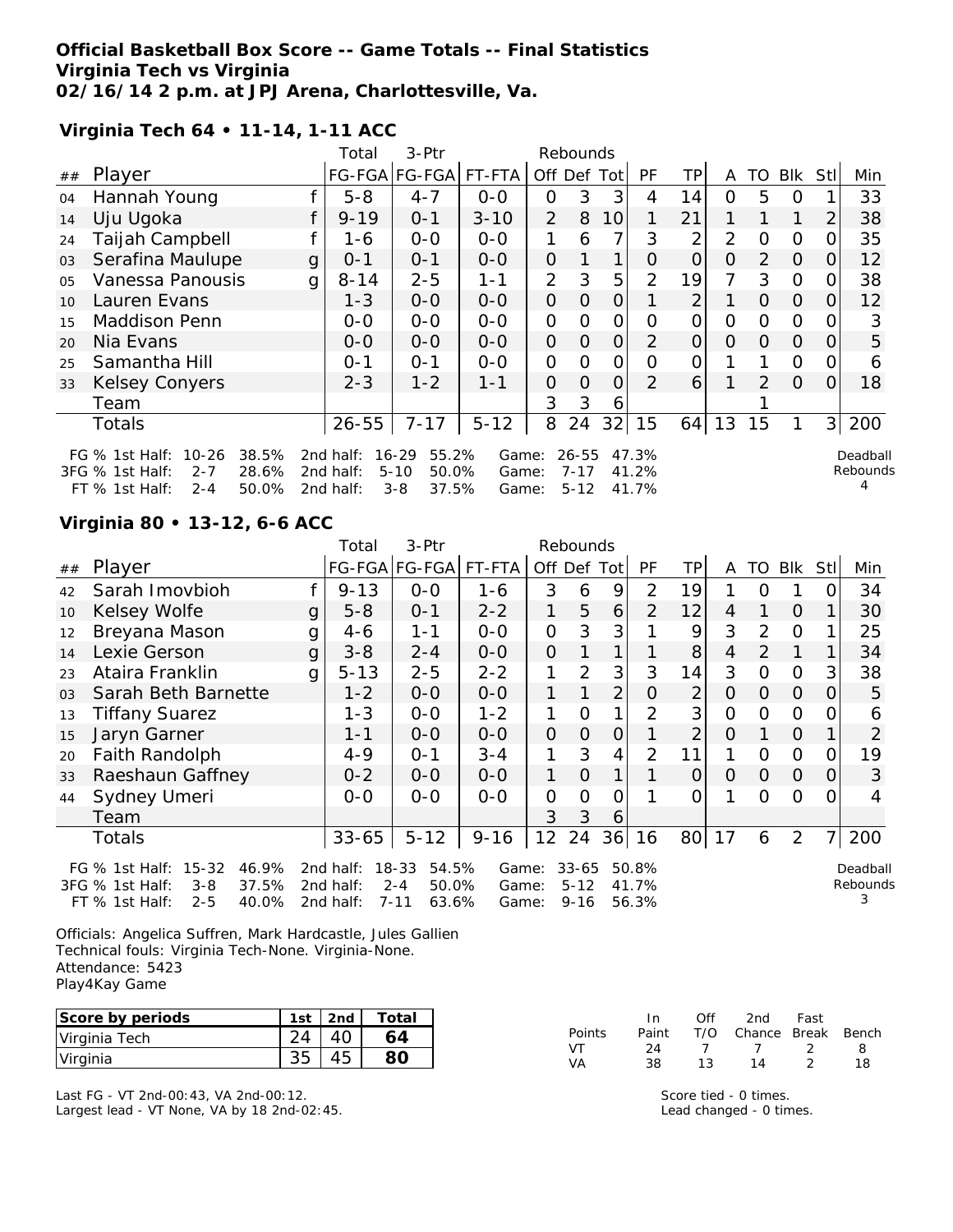#### **Official Basketball Box Score -- Game Totals -- Final Statistics North Carolina vs Virginia 02/20/14 6:30 p.m. at JPJ Arena, Charlottesville, Va.**

**North Carolina 80 • 21-6, 9-4 ACC**

|    |                                                                                                                         |              | Total                               | 3-Ptr                                                  |                         |                | Rebounds                           |                 |                         |     |                |               |                |                |                             |
|----|-------------------------------------------------------------------------------------------------------------------------|--------------|-------------------------------------|--------------------------------------------------------|-------------------------|----------------|------------------------------------|-----------------|-------------------------|-----|----------------|---------------|----------------|----------------|-----------------------------|
| ## | Player                                                                                                                  |              |                                     | FG-FGA FG-FGA                                          | FT-FTA                  | Off            | Def                                | Tot             | PF                      | TP. | A              | TO            | <b>Blk</b>     | Stl            | Min                         |
| 30 | <b>Hillary Summers</b>                                                                                                  |              | $1 - 2$                             | $0-0$                                                  | $0 - 0$                 | Ο              | 2                                  | 2               | Ω                       | ⌒   | O              | ი             | O              |                | 10                          |
| 02 | Latifah Coleman                                                                                                         | g            | $4 - 5$                             | $1 - 1$                                                | $2 - 3$                 |                | 2                                  | 3               | $\overline{2}$          | 11  | 3              | 3             | $\overline{O}$ |                | 23                          |
| 10 | Danielle Butts                                                                                                          | g            | 1-6                                 | $0 - 0$                                                | $2 - 2$                 | 3              | O                                  | 3               | 3                       | 4   |                | $\Omega$      | 0              |                | 14                          |
| 15 | Allisha Gray                                                                                                            | $\mathbf{q}$ | $7 - 12$                            | $2 - 4$                                                | $2 - 6$                 | $\overline{O}$ | 5                                  | 5               | $\overline{4}$          | 18  | 4              |               |                |                | 32                          |
| 23 | <b>Diamond DeShields</b>                                                                                                | g            | $5 - 14$                            | $1 - 3$                                                | $2 - 2$                 | 3              | $\mathcal{P}$                      | 5               | 4                       | 13  | 3              | 6             | O              | Ω              | 28                          |
| 01 | Stephanie Mavunga                                                                                                       |              | $7 - 13$                            | $0 - 1$                                                | $3 - 4$                 | 5              | 5                                  | 10 <sup>1</sup> | $\overline{4}$          | 17  | $\overline{4}$ | 2             | $\overline{4}$ | $\overline{2}$ | 30                          |
| 11 | <b>Brittany Rountree</b>                                                                                                |              | $1 - 3$                             | $1 - 2$                                                | $2 - 2$                 | 0              | 3                                  | 3               | 3                       | 5   |                | Ο             | 0              |                | 20                          |
| 22 | N'Dea Bryant                                                                                                            |              | $5 - 5$                             | $0-0$                                                  | $O - 1$                 |                | 2                                  | 3               | 5                       | 10  | O              | 3             | $\overline{O}$ | 3              | 25                          |
| 24 | Jessica Washington                                                                                                      |              | $0 - 3$                             | $O - 1$                                                | $0 - 0$                 | $\Omega$       | 5                                  | 5               | Ω                       | Ω   | $\overline{2}$ | $\mathcal{P}$ | $\Omega$       |                | 18                          |
|    | Team                                                                                                                    |              |                                     |                                                        |                         | 0              | Ο                                  | 0               |                         |     |                |               |                |                |                             |
|    | <b>Totals</b>                                                                                                           |              | $31 - 63$                           | $5 - 12$                                               | $13 - 20$               | 13             | 26                                 | 39              | 25                      | 80  | 18             | 17            | 5              | 9              | 200                         |
|    | $12 - 27$<br>44.4%<br>FG $%$ 1st Half:<br>3FG % 1st Half:<br>33.3%<br>$1 - 3$<br>64.3%<br>$9 - 14$<br>FT $\%$ 1st Half: |              | 2nd half:<br>2nd half:<br>2nd half: | 52.8%<br>19-36<br>$4 - 9$<br>44.4%<br>66.7%<br>$4 - 6$ | Game:<br>Game:<br>Game: |                | $31 - 63$<br>$5 - 12$<br>$13 - 20$ |                 | 49.2%<br>41.7%<br>65.0% |     |                |               |                |                | Deadball<br>Rebounds<br>1,1 |

# **Virginia 74 • 13-13, 6-7 ACC**

|                |                                                                                                               |   | Total                               | 3-Ptr                                                 |                         |                | Rebounds                           |                |                         |                |                |          |                |                |                      |
|----------------|---------------------------------------------------------------------------------------------------------------|---|-------------------------------------|-------------------------------------------------------|-------------------------|----------------|------------------------------------|----------------|-------------------------|----------------|----------------|----------|----------------|----------------|----------------------|
| ##             | Player                                                                                                        |   |                                     | FG-FGA FG-FGA                                         | FT-FTA                  | Off Def Tot    |                                    |                | PF                      | TPI            | A              | TO       | Blk            | <b>Stl</b>     | Min                  |
| 42             | Sarah Imovbioh                                                                                                |   | $2 - 8$                             | $0-0$                                                 | $7 - 11$                | 5              | 7                                  | 12             | 4                       | 11             |                | O        | $\Omega$       | 0              | 24                   |
| 10             | Kelsey Wolfe                                                                                                  | g | $3 - 10$                            | $0 - 3$                                               | $4 - 6$                 | 0              | 6                                  | 6              | 3                       | 10             | 3              |          |                | 2              | 35                   |
| 12             | Breyana Mason                                                                                                 | g | $0-0$                               | $0-0$                                                 | $2 - 2$                 | $\mathcal{O}$  | $\overline{O}$                     | 0              |                         | 2              | $\overline{O}$ | 4        | 0              |                | 11                   |
| 14             | Lexie Gerson                                                                                                  | g | $4 - 12$                            | $2 - 4$                                               | $2 - 2$                 | $\overline{4}$ | 4                                  | 8              | $\overline{2}$          | 12             | $\overline{2}$ |          | $\Omega$       | 3              | 37                   |
| 23             | Ataira Franklin                                                                                               | g | $3 - 9$                             | $1 - 5$                                               | $4 - 6$                 |                |                                    | 2              | 3                       | 11             | 2              | 2        | 1              |                | 25                   |
| O <sub>3</sub> | Sarah Beth Barnette                                                                                           |   | $0 - 3$                             | $0 - 2$                                               | $2 - 2$                 | $\overline{O}$ |                                    | 1              |                         | $\overline{2}$ | $\Omega$       | $\Omega$ | $\overline{O}$ | $\Omega$       | 8                    |
| 13             | <b>Tiffany Suarez</b>                                                                                         |   | $1 - 2$                             | $0-0$                                                 | $0-0$                   | $\mathbf{O}$   | $\Omega$                           | $\overline{O}$ | $\overline{2}$          | $\overline{2}$ | $\overline{O}$ |          | $\Omega$       | 0              | 10                   |
| 15             | Jaryn Garner                                                                                                  |   | $0 - 1$                             | $0-0$                                                 | $0-0$                   | $\overline{O}$ |                                    | 1              | $\overline{2}$          | $\overline{O}$ | $\Omega$       |          | $\overline{O}$ | 0              | 6                    |
| 20             | Faith Randolph                                                                                                |   | $7 - 15$                            | $1 - 4$                                               | $9 - 9$                 | 6              | 2                                  | 8              |                         | 24             | 1              | 3        | $\Omega$       | $\overline{2}$ | 34                   |
| 44             | Sydney Umeri                                                                                                  |   | $0 - 1$                             | $O-O$                                                 | $0 - 0$                 | 1              |                                    | 2              | 2                       | $\overline{O}$ | $\overline{2}$ |          | $\Omega$       | 1              | 10                   |
|                | Team                                                                                                          |   |                                     |                                                       |                         |                | 2                                  | 3              |                         |                |                |          |                |                |                      |
|                | Totals                                                                                                        |   | $20 - 61$                           | $4 - 18$                                              | $30 - 38$               | 18             | 25                                 | 43             | 21                      | 74             | 11             | 14       | $\overline{2}$ |                | 10 200               |
|                | 33.3%<br>FG $%$ 1st Half:<br>$9 - 27$<br>3FG % 1st Half:<br>$2 - 8$<br>25.0%<br>FT % 1st Half: 12-16<br>75.0% |   | 2nd half:<br>2nd half:<br>2nd half: | 32.4%<br>11-34<br>$2 - 10$<br>20.0%<br>18-22<br>81.8% | Game:<br>Game:<br>Game: |                | $20 - 61$<br>$4 - 18$<br>$30 - 38$ |                | 32.8%<br>22.2%<br>78.9% |                |                |          |                |                | Deadball<br>Rebounds |

Officials: Edward Sidlasky, Dawn Marsh, Kevin Dillard Technical fouls: North Carolina-None. Virginia-None. Attendance: 3770 UNC: N'Dea Bryant fouled out at 0:54.9 (II)

| Score by periods | 1st | 2nd | Total |
|------------------|-----|-----|-------|
| INorth Carolina  |     |     |       |
| Virginia         |     |     |       |

Last FG - NC 2nd-01:08, VA 2nd-00:16. Largest lead - NC by 19 2nd-11:28, VA by 4 1st-13:52.

|        | In.   | ∩ff | 2nd                    | Fast         |    |
|--------|-------|-----|------------------------|--------------|----|
| Points | Paint |     | T/O Chance Break Bench |              |    |
| NC.    | 38.   | Q   | 15.                    | 6            | 32 |
| VA     | 20    | 14  | 16.                    | $\mathsf{h}$ | 28 |

Score tied - 3 times. Lead changed - 4 times.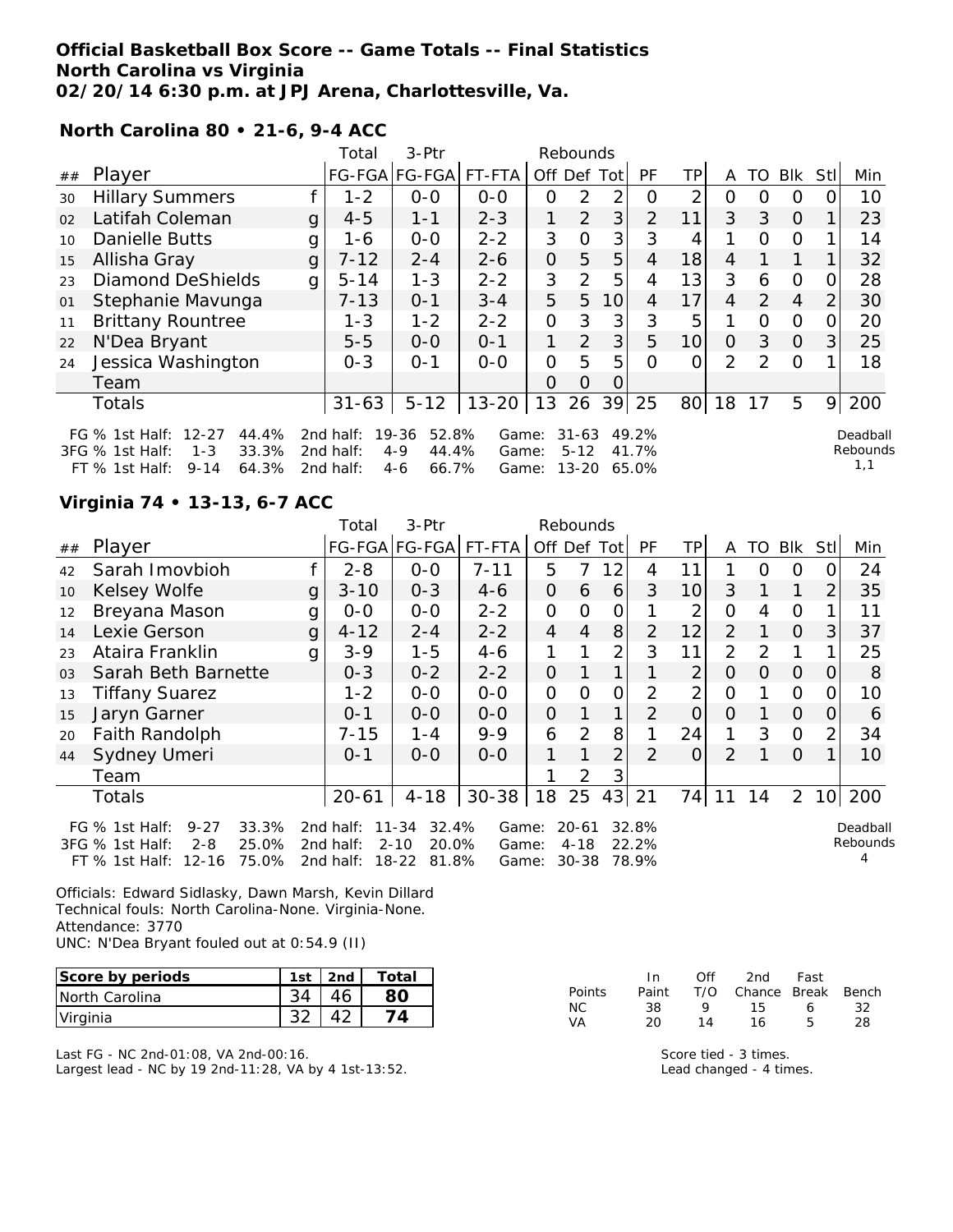## **Official Basketball Box Score -- Game Totals -- Final Statistics Virginia vs #14/16 NC State 2/23/14 2 p.m. at Raleigh, N.C. (Reynolds Coliseum)**

## **Virginia 66 • 13-14 (6-8)**

|    |                                                                                |         | 3-Ptr<br>Total<br>Rebounds |                                    |                |                |                        |    |                |    |                |                |                |                |                      |
|----|--------------------------------------------------------------------------------|---------|----------------------------|------------------------------------|----------------|----------------|------------------------|----|----------------|----|----------------|----------------|----------------|----------------|----------------------|
| ## | Player                                                                         |         |                            | FG-FGA FG-FGA                      | FT-FTA         | Off Def Tot    |                        |    | PF             | TР | A              | TO             | <b>BIK</b>     | Stl            | Min                  |
| 10 | Kelsey Wolfe                                                                   | $\star$ | $4 - 7$                    | $3 - 5$                            | $2 - 2$        | O              | O                      | 0  | 3              | 13 | 2              |                | O              |                | 28                   |
| 12 | Breyana Mason                                                                  | $\star$ | $4 - 5$                    | $0 - 0$                            | $0 - 0$        | 0              | 3                      | 3  | 2              | 8  | 4              | 3              | $\overline{O}$ |                | 25                   |
| 14 | Lexie Gerson                                                                   | $\star$ | $4 - 7$                    | $3 - 5$                            | $0-0$          | 0              | 5                      | 5  | 2              | 11 | 2              | $\mathcal{P}$  |                | 4              | 40                   |
| 23 | Ataira Franklin                                                                | $\star$ | $5 - 11$                   | $2 - 3$                            | $3 - 4$        | 0              | 3                      | 3  | 3              | 15 | $\overline{2}$ |                | $\Omega$       | Ο              | 36                   |
| 42 | Sarah Imovbioh                                                                 | $\star$ | $1 - 2$                    | $0 - 0$                            | $0 - 0$        | 0              | 2                      | 2  | 4              | ⌒  | 0              | Ω              | 0              |                | 17                   |
| 13 | <b>Tiffany Suarez</b>                                                          |         | $0 - 1$                    | $O - 1$                            | $0 - 0$        | $\overline{O}$ | $\Omega$               | 0  | 1              |    | $\overline{2}$ | $\mathcal{P}$  | $\overline{O}$ | 0              | $\overline{7}$       |
| 15 | Jaryn Garner                                                                   |         | $0-0$                      | $0-0$                              | $0-0$          | 0              | $\Omega$               | Ο  | 0              |    | ი              |                | 0              |                |                      |
| 20 | Faith Randolph                                                                 |         | $6 - 15$                   | $2 - 6$                            | $1 - 2$        | $\overline{2}$ | 2                      | 4  | $\overline{2}$ | 15 | $\Omega$       | $\overline{2}$ | $\Omega$       | $\overline{2}$ | 23                   |
| 44 | Sydney Umeri                                                                   |         | $1 - 1$                    | $0 - 0$                            | $0 - 1$        |                | 3                      | 4  | $\mathcal{P}$  | ⌒  | $\Omega$       | 2              |                | 2              | 23                   |
|    | Team                                                                           |         |                            |                                    |                | $\Omega$       | 4                      | 4  |                |    |                | 2              |                |                |                      |
|    | <b>Totals</b>                                                                  |         | $25 - 49$                  | $10 - 20$                          | $6 - 9$        | 3              | 22                     | 25 | 19             | 66 | 12             | 16             | 2              | 9              | 200                  |
|    | $10 - 20$<br>50.0%<br>FG $%$ 1st Half:<br>46.2%<br>3FG % 1st Half:<br>$6 - 13$ |         | 2nd half:<br>2nd half:     | 15-29<br>51.7%<br>57.1%<br>$4 - 7$ | Game:<br>Game: |                | $25 - 49$<br>$10 - 20$ |    | 51.0%<br>50.0% |    |                |                |                |                | Deadball<br>Rebounds |

75.0% Game: 6-9 66.7%

**#14/16 NC State 68 • 23-5 (10-4)**

FT % 1st Half: 3-5 60.0% 2nd half: 3-4 75.0%

|    |                                                                                                                     |            | 3-Ptr<br>Total<br>Rebounds          |                                                              |                         |                |                                |                |                         |           |               |               |            |                |                           |
|----|---------------------------------------------------------------------------------------------------------------------|------------|-------------------------------------|--------------------------------------------------------------|-------------------------|----------------|--------------------------------|----------------|-------------------------|-----------|---------------|---------------|------------|----------------|---------------------------|
| ## | Player                                                                                                              |            |                                     | FG-FGA FG-FGA FT-FTA                                         |                         | Off Def Tot    |                                |                | <b>PF</b>               | <b>TP</b> | A             | TO            | <b>Blk</b> | Stll           | Min                       |
| 02 | Len'Nique Brown                                                                                                     | $^{\star}$ | $4 - 7$                             | $2 - 4$                                                      | $2 - 2$                 | 0              | 5                              | 5              | 4                       | 12        | 6             | 3             | 0          |                | 40                        |
| 03 | Miah Spencer                                                                                                        | $\star$    | $5 - 10$                            | $2 - 7$                                                      | $5 - 6$                 | 1              | 3                              | $\overline{4}$ | 2                       | 17        | 1             | 5             | $\Omega$   | $\overline{2}$ | 39                        |
| 12 | <b>Krystal Barrett</b>                                                                                              | $\star$    | $3 - 8$                             | $0 - 3$                                                      | $1 - 1$                 | 3              |                                | $\overline{4}$ | 3                       | 7         | 3             | 2             | $\Omega$   | $\overline{2}$ | 30                        |
| 34 | Markeisha Gatling                                                                                                   | $\star$    | $7 - 11$                            | $0-0$                                                        | $8 - 9$                 | 6              | 5                              | 11             | 3                       | 22        | $\Omega$      |               | $\Omega$   | $\overline{2}$ | 34                        |
| 44 | Kody Burke                                                                                                          | $\star$    | $2 - 14$                            | $2 - 7$                                                      | $1 - 2$                 | $\overline{2}$ | 2                              | 4              | 2                       | 7         |               | 3             | 2          | 0              | 36                        |
| 04 | <b>Ashley Williams</b>                                                                                              |            | $0 - 0$                             | $0-0$                                                        | $0-0$                   | $\overline{O}$ | $\Omega$                       | $\overline{O}$ | $\Omega$                | $\Omega$  | $\Omega$      | 0             | $\Omega$   | $\Omega$       | 8                         |
| 05 | <b>Breezy Williams</b>                                                                                              |            | $0-0$                               | $0-0$                                                        | $0-0$                   | 0              | O                              | O              | O                       | 0         | $\mathcal{O}$ | 0             | $\Omega$   | 0              |                           |
| 10 | Ashley Eli                                                                                                          |            | $0 - 1$                             | $0-0$                                                        | $0-0$                   | $\overline{O}$ | $\Omega$                       | $\overline{O}$ | $\Omega$                | $\Omega$  | $\Omega$      | $\Omega$      | $\Omega$   | 0              |                           |
| 11 | Jennifer Mathurin                                                                                                   |            | $1 - 4$                             | $1 - 3$                                                      | $0-0$                   | $\mathcal{O}$  | 3                              | 3              |                         | 3         | $\Omega$      | $\mathcal{P}$ | $\Omega$   | 0              | 8                         |
|    | Team                                                                                                                |            |                                     |                                                              |                         | $\mathcal{P}$  | $\overline{4}$                 | 6              |                         |           |               | 2             |            |                |                           |
|    | Totals                                                                                                              |            | $22 - 55$                           | $7 - 24$                                                     | $17 - 20$               | 14             | 23                             | 37             | 15                      | 68        | 11            | 18            | 2          | 7 <sub>l</sub> | 200                       |
|    | $12 - 27$<br>44.4%<br>FG $\%$ 1st Half:<br>33.3%<br>3FG % 1st Half:<br>$3-9$<br>80.0%<br>FT % 1st Half:<br>$8 - 10$ |            | 2nd half:<br>2nd half:<br>2nd half: | $10 - 28$<br>35.7%<br>$4 - 15$<br>26.7%<br>90.0%<br>$9 - 10$ | Game:<br>Game:<br>Game: |                | $22 - 55$<br>$7 - 24$<br>17-20 |                | 40.0%<br>29.2%<br>85.0% |           |               |               |            |                | Deadball<br>Rebounds<br>Ω |

Officials: Angela Lewis, Jennifer Rezac, Bonnie Pettus Technical fouls: Virginia-None. #14/16 NC State-None. Attendance: 2377

| Score by periods   | 1st | 2nd | Total |
|--------------------|-----|-----|-------|
| Virginia           |     |     |       |
| $\#14/16$ NC State |     |     |       |

Last FG - VA 2nd-00:23, ST 2nd-00:11. Largest lead - VA by 9 2nd-06:53, ST by 10 1st-11:04.

|               | In.   | Off | 2nd                      | Fast |    |
|---------------|-------|-----|--------------------------|------|----|
| <b>Points</b> | Paint |     | T/O Chance Break Bench   |      |    |
| VA            | 20.   | 1 O | $\overline{\mathcal{L}}$ | Б.   | 17 |
| ST.           | 26.   | 28. | 20                       | 9    |    |

1

Score tied - 3 times. Lead changed - 8 times.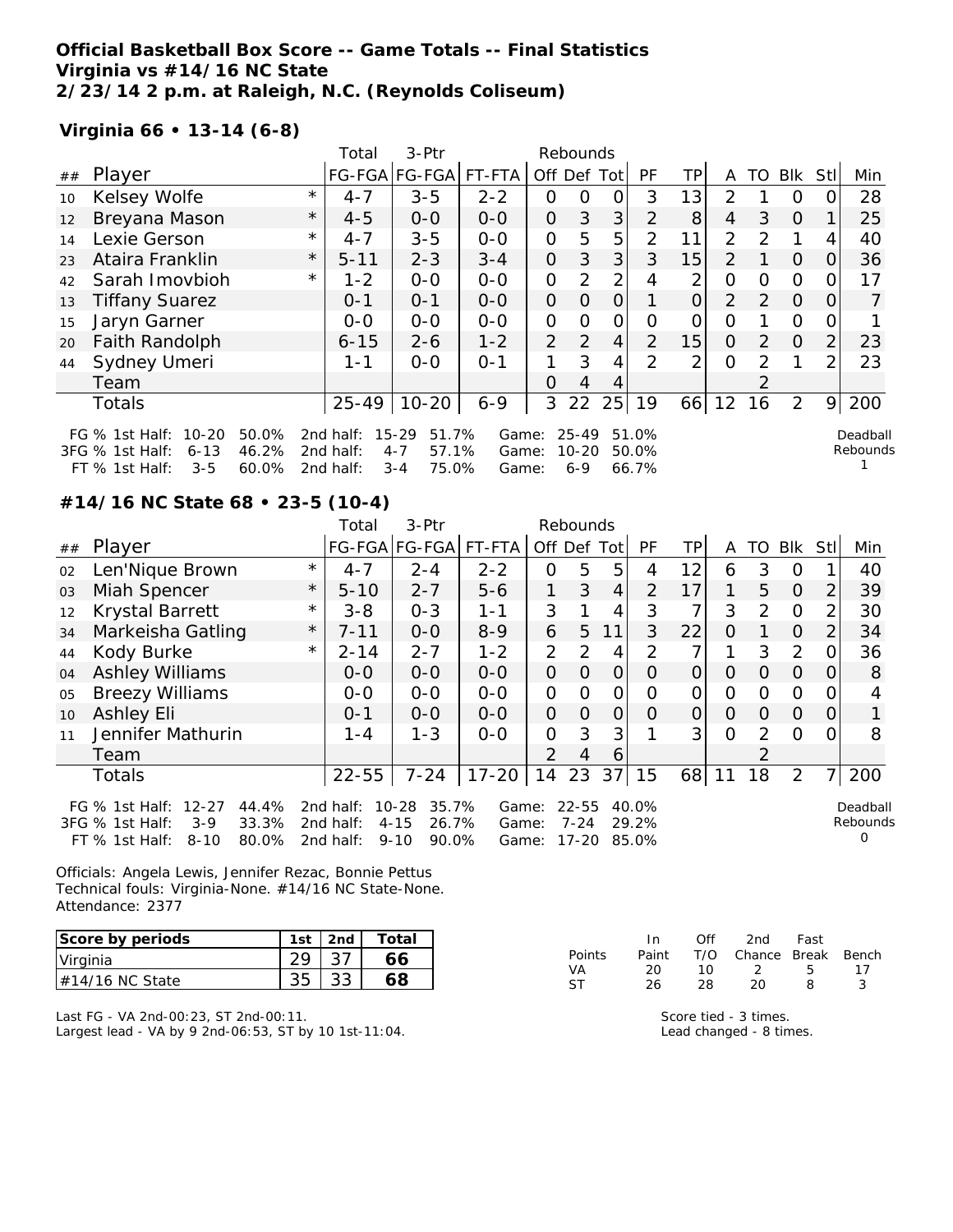**Official Basketball Box Score -- Game Totals -- Final Statistics Miami (Fl.) vs Virginia 02/27/14 7 p.m. at JPJ Arena, Charlottesville, Va.**

**Miami (Fl.) 83 • 15-13, 7-8 ACC**

|                |                                                                                                                      |   | 3-Ptr<br>Total<br>Rebounds          |                                                            |                         |                |                                   |     |                         |                |               |          |                |     |                             |
|----------------|----------------------------------------------------------------------------------------------------------------------|---|-------------------------------------|------------------------------------------------------------|-------------------------|----------------|-----------------------------------|-----|-------------------------|----------------|---------------|----------|----------------|-----|-----------------------------|
| ##             | Player                                                                                                               |   |                                     | FG-FGA FG-FGA                                              | FT-FTA                  | Off            | Def                               | Tot | PF                      | TP.            | A             | TO       | <b>Blk</b>     | Stl | Min                         |
| 20             | Keyona Hayes                                                                                                         |   | $10 - 12$                           | $0-0$                                                      | $2 - 4$                 | 3              | 6                                 | 9   | 3                       | 22             | $\mathcal{P}$ | 2        | O              |     | 26                          |
| 50             | Maria Brown                                                                                                          |   | $1 - 1$                             | $0 - 0$                                                    | $1 - 1$                 | 0              | 0                                 | 0   | 4                       | 3              |               |          | $\Omega$       | O   | 13                          |
| 12             | <b>Krystal Saunders</b>                                                                                              | g | $4 - 11$                            | $3 - 10$                                                   | $0 - 1$                 | 0              |                                   | 1   | 2                       | 11             | 0             | 0        | 0              |     | 35                          |
| 23             | <b>Adrienne Motley</b>                                                                                               | g | $9 - 15$                            | $1 - 2$                                                    | $2 - 2$                 | 2              | 5                                 | 7   | $\mathcal{P}$           | 21             | 4             | 6        | $\Omega$       | 4   | 28                          |
| 33             | Suriya McGuire                                                                                                       | g | $5 - 11$                            | $0 - 3$                                                    | $3 - 5$                 | 2              | $\mathcal{P}$                     | 4   | $\mathcal{P}$           | 13             | 4             | $\Omega$ | 2              | 2   | 34                          |
| 01             | <b>Caprice Dennis</b>                                                                                                |   | $1 - 3$                             | $1 - 3$                                                    | $0-0$                   | $\Omega$       | 3                                 | 3   | $\overline{2}$          | 3              | $\mathbf 1$   | 2        | $\Omega$       | Ω   | 19                          |
| 0 <sub>3</sub> | Jessica Thomas                                                                                                       |   | 1-1                                 | $1 - 1$                                                    | $0-0$                   |                |                                   | 2   | 0                       | 3              | Ο             | Ο        | 0              |     | 6                           |
| 15             | Necole Sterling                                                                                                      |   | $2 - 6$                             | $1 - 3$                                                    | $0 - 0$                 | $\overline{O}$ | 3                                 | 3   | 4                       | 5              | 2             | $\Omega$ | $\overline{O}$ |     | 16                          |
| 21             | Jassany Williams                                                                                                     |   | 1-1                                 | $0-0$                                                      | $0 - 2$                 | 1              | 7                                 | 8   | 3                       | $\overline{2}$ |               | Ω        | 5              |     | 23                          |
|                | Team                                                                                                                 |   |                                     |                                                            |                         |                | Ο                                 |     |                         |                |               |          |                |     |                             |
|                | <b>Totals</b>                                                                                                        |   | 34-61                               | $7 - 22$                                                   | $8 - 15$                | 10             | 28                                | 38  | 22                      | 83             | 15            |          | 7              | 9   | 200                         |
|                | $13 - 27$<br>48.1%<br>FG $%$ 1st Half:<br>3FG % 1st Half:<br>20.0%<br>$3 - 15$<br>37.5%<br>FT % 1st Half:<br>$3 - 8$ |   | 2nd half:<br>2nd half:<br>2nd half: | $21 - 34$<br>61.8%<br>57.1%<br>$4 - 7$<br>71.4%<br>$5 - 7$ | Game:<br>Game:<br>Game: |                | $34 - 61$<br>$7 - 22$<br>$8 - 15$ |     | 55.7%<br>31.8%<br>53.3% |                |               |          |                |     | Deadball<br>Rebounds<br>4,2 |

### **Virginia 63 • 13-15, 6-9 ACC**

|                |                                                                                                                 |              | 3-Ptr<br>Total<br>Rebounds          |                                                            |                         |          |                                |                |                         |                |          |                |                |                  |                             |
|----------------|-----------------------------------------------------------------------------------------------------------------|--------------|-------------------------------------|------------------------------------------------------------|-------------------------|----------|--------------------------------|----------------|-------------------------|----------------|----------|----------------|----------------|------------------|-----------------------------|
| ##             | Player                                                                                                          |              |                                     | FG-FGA FG-FGA FT-FTA                                       |                         |          | Off Def                        | Tot            | <b>PF</b>               | ТP             | Α        | TO             | Blk            | Stl              | Min                         |
| 42             | Sarah Imovbioh                                                                                                  |              | $4 - 10$                            | $0-0$                                                      | $4 - 5$                 | 6        | 2                              | 8              | 4                       | 12             |          | 4              | 0              |                  | 21                          |
| 10             | Kelsey Wolfe                                                                                                    | g            | $1 - 8$                             | $1 - 5$                                                    | $5 - 6$                 | $\Omega$ | 5                              | 5              | 3                       | 8              |          | 2              | $\Omega$       | 2                | 24                          |
| 12             | Breyana Mason                                                                                                   | g            | $3 - 11$                            | $1 - 1$                                                    | $5 - 5$                 | 1        | $\overline{2}$                 | 3              | 0                       | 12             |          | 2              | $\Omega$       | $\Omega$         | 30                          |
| 14             | Lexie Gerson                                                                                                    | $\mathsf{g}$ | $0 - 5$                             | $0 - 2$                                                    | $3 - 6$                 | 3        | 6                              | 9              |                         | 3              |          | $\Omega$       |                | $\overline{2}$   | 34                          |
| 23             | Ataira Franklin                                                                                                 | g            | $6 - 16$                            | $2 - 4$                                                    | $3 - 4$                 | 1        | $\overline{2}$                 | 3              | 3                       | 17             |          | $\overline{2}$ | 1              | 3                | 39                          |
| 0 <sub>3</sub> | Sarah Beth Barnette                                                                                             |              | $0 - 0$                             | $0-0$                                                      | $0 - 0$                 | 0        | $\Omega$                       | $\overline{O}$ | O                       | $\overline{O}$ | $\Omega$ | $\Omega$       | $\Omega$       | $\Omega$         | 2                           |
| 13             | <b>Tiffany Suarez</b>                                                                                           |              | 1-1                                 | $0-0$                                                      | $0-0$                   | 0        | $\Omega$                       | 0              | 3                       | 2              | 0        |                | $\mathcal{O}$  | $\left( \right)$ | 4                           |
| 15             | Jaryn Garner                                                                                                    |              | $0 - 1$                             | $0 - 0$                                                    | $0 - 0$                 | 1        | $\Omega$                       | 1              | $\Omega$                | $\overline{O}$ | $\Omega$ | $\Omega$       | $\Omega$       | $\Omega$         | 5                           |
| 20             | Faith Randolph                                                                                                  |              | $2 - 6$                             | $1 - 3$                                                    | $0 - 3$                 |          | O                              |                | $\overline{2}$          | 5              | 0        |                | $\Omega$       | 0                | 20                          |
| 33             | Raeshaun Gaffney                                                                                                |              | $1 - 1$                             | $0-0$                                                      | $0-0$                   | 0        | $\Omega$                       | $\overline{O}$ | $\Omega$                | $\overline{2}$ | $\Omega$ | $\Omega$       | $\overline{O}$ | O                | 3                           |
| 44             | Sydney Umeri                                                                                                    |              | $0 - 5$                             | $0 - 0$                                                    | $2 - 2$                 | 4        |                                | 5              | $\Omega$                | 2              |          |                | $\Omega$       | $\Omega$         | 18                          |
|                | Team                                                                                                            |              |                                     |                                                            |                         | 6        |                                |                |                         |                |          |                |                |                  |                             |
|                | Totals                                                                                                          |              | $18-64$                             | $5 - 15$                                                   | $22 - 31$               | 23       | 19                             | 42             | 16                      | 63             | 6        | 13             | 2              | 8                | 200                         |
|                | $10 - 32$<br>FG $%$ 1st Half:<br>31.3%<br>41.7%<br>3FG % 1st Half:<br>$5 - 12$<br>68.8%<br>FT % 1st Half: 11-16 |              | 2nd half:<br>2nd half:<br>2nd half: | $8 - 32$<br>25.0%<br>$0 - 3$<br>0.0%<br>73.3%<br>$11 - 15$ | Game:<br>Game:<br>Game: |          | 18-64<br>$5 - 15$<br>$22 - 31$ |                | 28.1%<br>33.3%<br>71.0% |                |          |                |                |                  | Deadball<br>Rebounds<br>2,1 |

Officials: Denise Brooks, Joseph Vaszily, Daryl Humphrey Technical fouls: Miami (Fl.)-None. Virginia-None. Attendance: 3580

| Score by periods | 1st | 2nd | Total |
|------------------|-----|-----|-------|
| Miami (Fl.)      |     |     |       |
| Virginia         |     |     |       |

Last FG - UM 2nd-00:38, VA 2nd-00:13. Largest lead - UM by 22 2nd-00:38, VA by 11 1st-07:48.

|        | In In | ∩ff | 2nd                    | - Fast |     |
|--------|-------|-----|------------------------|--------|-----|
| Points | Paint |     | T/O Chance Break Bench |        |     |
| UM     | 44    | 15  | 11                     | 10.    | 13. |
| VA.    | つつ    | 15. | 15.                    | -8     | 11  |

Score tied - 0 times. Lead changed - 1 time.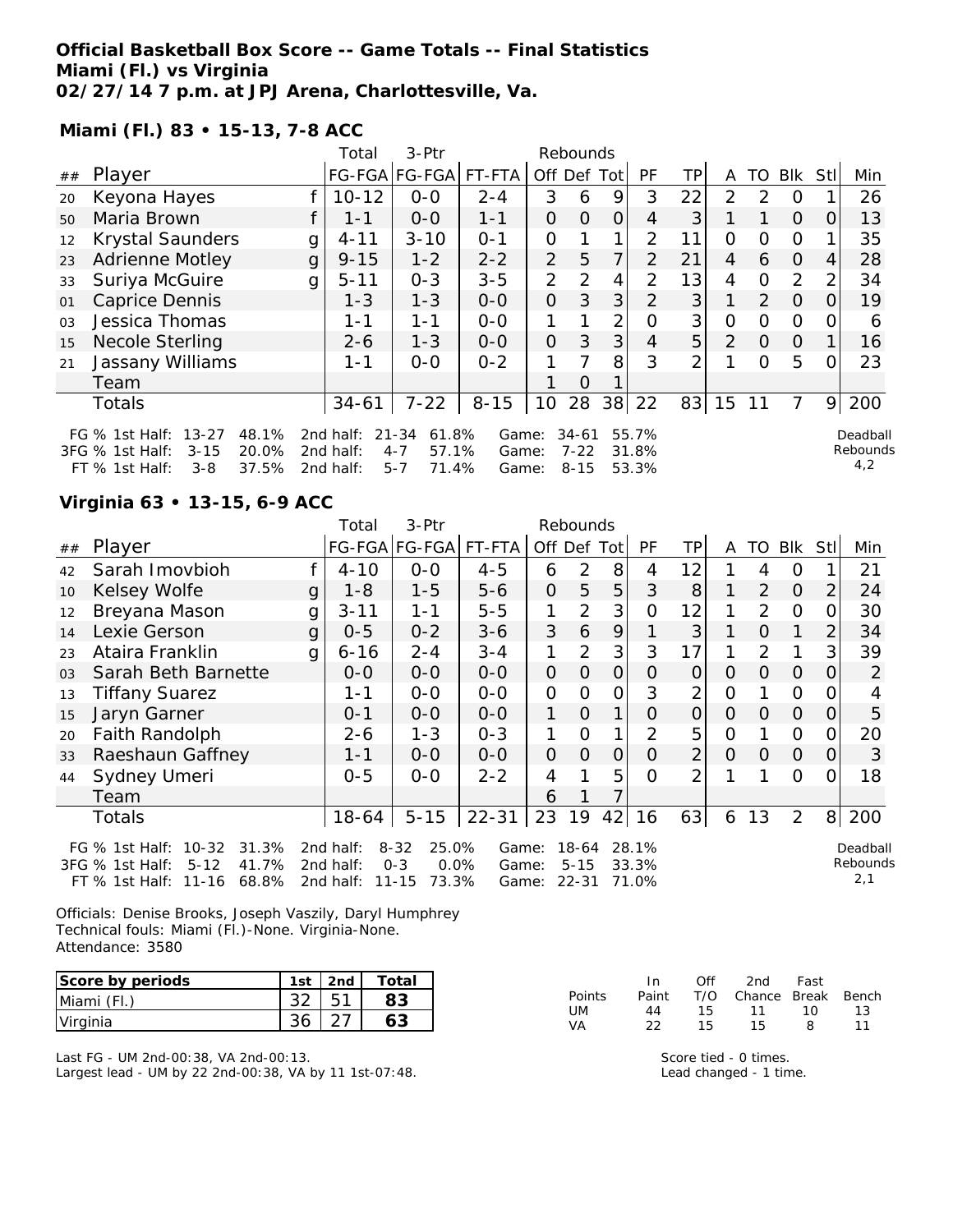### **Official Basketball Box Score -- Game Totals -- Final Statistics Virginia vs Florida State 03/02/14 12:30pm at the Tucker Center - Tallahassee, Florida**

## **Virginia 70 • 13-16, 6-10**

| 3-Ptr<br>Total<br>Rebounds |                                                                               |   |                        |                                        |                |                |                   |                |                |                |                |                |                |                |                      |
|----------------------------|-------------------------------------------------------------------------------|---|------------------------|----------------------------------------|----------------|----------------|-------------------|----------------|----------------|----------------|----------------|----------------|----------------|----------------|----------------------|
| ##                         | Player                                                                        |   |                        | FG-FGA FG-FGA                          | FT-FTA         | Off Def Tot    |                   |                | <b>PF</b>      | TP             | A              | TO             | Blk            | Stl            | Min                  |
| 42                         | Sarah Imovbioh                                                                |   | $6 - 12$               | $0-0$                                  | $1 - 3$        | 4              | 5                 | 9              | 3              | 13             | $\mathbf{O}$   | 3              | 0              |                | 30                   |
| 10                         | Kelsey Wolfe                                                                  | g | $4 - 9$                | $2 - 5$                                | $2 - 2$        | 1              | 2                 | 3              | 3              | 12             | 1              | 5              | $\overline{O}$ |                | 28                   |
| 12                         | Breyana Mason                                                                 | g | 1 - 4                  | $0 - 1$                                | $0-0$          | 2              |                   | 3              | 0              | 2              | 2              |                | $\mathbf{O}$   |                | 23                   |
| 14                         | Lexie Gerson                                                                  | g | $7 - 12$               | $1 - 4$                                | $O-O$          | 3              | $\overline{O}$    | 3              | $\overline{2}$ | 15             | $\overline{2}$ | $\overline{O}$ | $\overline{O}$ | 3              | 24                   |
| 23                         | Ataira Franklin                                                               | g | $3 - 12$               | $2 - 5$                                | $3 - 3$        | $\overline{2}$ |                   | 3              | $\overline{2}$ | 11             | 5              | 3              | $\Omega$       |                | 35                   |
| 03                         | Sarah Beth Barnette                                                           |   | $1 - 1$                | $0-0$                                  | $O-O$          | $\overline{O}$ | $\overline{O}$    | $\overline{O}$ | $\Omega$       | $\overline{2}$ | $\Omega$       | $\Omega$       | $\overline{O}$ | 0              | 2                    |
| 13                         | <b>Tiffany Suarez</b>                                                         |   | $0 - 4$                | $0-0$                                  | $2 - 2$        | 1              | $\overline{0}$    |                |                | 2              |                |                | $\Omega$       | $\overline{2}$ | 20                   |
| 15                         | Jaryn Garner                                                                  |   | $0-0$                  | $0-0$                                  | $0-0$          | $\overline{O}$ | $\overline{O}$    | $\overline{O}$ |                | $\Omega$       | $\Omega$       | 0              | $\overline{O}$ | 0              |                      |
| 20                         | Faith Randolph                                                                |   | $3 - 7$                | $1 - 3$                                | $2 - 2$        | 2              | $\overline{O}$    | $\overline{2}$ | 3              | 9              |                | 3              | $\Omega$       |                | 22                   |
| 33                         | Raeshaun Gaffney                                                              |   | $0-0$                  | $0-0$                                  | $2 - 2$        | $\overline{O}$ | $\overline{O}$    | $\overline{O}$ | $\overline{O}$ | $\overline{2}$ | $\overline{O}$ | $\overline{O}$ | $\mathbf{O}$   | 0              |                      |
| 44                         | Sydney Umeri                                                                  |   | $1 - 2$                | $0-0$                                  | $0 - 0$        | $\mathcal{O}$  |                   | 1              | $\overline{2}$ | $\overline{2}$ | $\overline{O}$ | 3              | $\Omega$       |                | 14                   |
|                            | Team                                                                          |   |                        |                                        |                | $\Omega$       | $\overline{2}$    | 2              |                |                |                |                |                |                |                      |
|                            | <b>Totals</b>                                                                 |   | $26 - 63$              | $6 - 18$                               | $12 - 14$      | 15             | 12                | 27             | 17             | 70             | 12             | 19             | $\mathbf{O}$   | 11             | 200                  |
|                            | $15 - 25$<br>60.0%<br>FG $%$ 1st Half:<br>44.4%<br>3FG % 1st Half:<br>$4 - 9$ |   | 2nd half:<br>2nd half: | 28.9%<br>$11 - 38$<br>$2 - 9$<br>22.2% | Game:<br>Game: |                | 26-63<br>$6 - 18$ |                | 41.3%<br>33.3% |                |                |                |                |                | Deadball<br>Rebounds |
|                            | 100.0<br>$FT$ % 1st Half:<br>$4 - 4$                                          |   | 2nd half:              | $8 - 10$<br>80.0%                      | Game:          |                | $12 - 14$         |                | 85.7%          |                |                |                |                |                |                      |

**Florida State 82 • 19-10, 7-9**

|        |                                                                                                                                                                                                                                                                                                                                                         |              | 3-Ptr<br>Rebounds<br>Total |               |           |                |                |                |                |                |                |          |            |                 |     |
|--------|---------------------------------------------------------------------------------------------------------------------------------------------------------------------------------------------------------------------------------------------------------------------------------------------------------------------------------------------------------|--------------|----------------------------|---------------|-----------|----------------|----------------|----------------|----------------|----------------|----------------|----------|------------|-----------------|-----|
| ##     | Player                                                                                                                                                                                                                                                                                                                                                  |              |                            | FG-FGA FG-FGA | FT-FTA    | Off Def Tot    |                |                | PF             | TPI            | A              | TO       | <b>Blk</b> | <b>Stll</b>     | Min |
| 32     | Coleman, Lauren                                                                                                                                                                                                                                                                                                                                         |              | 1 - 4                      | $1 - 3$       | $2 - 2$   | $\overline{2}$ | $\overline{2}$ | 4              | 2              | 5              |                |          | O          | O               | 22  |
| 33     | Howard, Natasha                                                                                                                                                                                                                                                                                                                                         |              | $14 - 23$                  | $0-0$         | $5 - 9$   | 5              | 6              | 11             | 3              | 33             | 3              |          | 2          | 4               | 36  |
| 03     | Bingley, Emiah                                                                                                                                                                                                                                                                                                                                          | g            | $2 - 4$                    | $1 - 3$       | $0-0$     | $\overline{O}$ | 3              | 3              |                | 5              | 4              | 2        | $\Omega$   |                 | 22  |
| 05     | Delgado, Yashira                                                                                                                                                                                                                                                                                                                                        | $\mathbf{g}$ | $0 - 1$                    | $0-0$         | $2 - 2$   | 0              | 6              | 6              |                | $\overline{2}$ | 11             | 3        | $\Omega$   | $\overline{2}$  | 36  |
| 12     | Brown, Brittany                                                                                                                                                                                                                                                                                                                                         | g            | $10 - 11$                  | $1 - 2$       | $0 - 1$   | $\overline{2}$ | $\Omega$       | 2              |                | 21             |                | 6        | $\Omega$   | 3               | 28  |
| $00\,$ | James, Kai                                                                                                                                                                                                                                                                                                                                              |              | $0 - 1$                    | $0-0$         | $0-0$     | $\overline{O}$ |                |                |                | $\overline{O}$ | $\Omega$       | $\Omega$ | $\Omega$   | O               | 5   |
| 01     | Jones, Morgan                                                                                                                                                                                                                                                                                                                                           |              | 1 - 4                      | $1 - 3$       | $O-O$     | $\overline{O}$ | 0              | $\overline{O}$ | $\overline{2}$ | 3              |                | 3        |            | 0               | 22  |
| 14     | Alfonso, Gabi                                                                                                                                                                                                                                                                                                                                           |              | $O-O$                      | $0 - 0$       | $0-0$     | $\Omega$       | $\Omega$       | $\overline{O}$ |                | $\Omega$       | $\Omega$       | 2        | $\Omega$   | O               |     |
| 22     | Freeman, Sareea                                                                                                                                                                                                                                                                                                                                         |              | $0-0$                      | $0 - 0$       | $0 - 0$   | O              | O              | $\Omega$       | O              | 0              | $\Omega$       | $\Omega$ | $\Omega$   | 0               |     |
| 23     | Slaughter, Ivey                                                                                                                                                                                                                                                                                                                                         |              | $5 - 6$                    | $O-O$         | $3 - 4$   | $\overline{2}$ | 3              | 5              | $\overline{2}$ | 13             | $\overline{O}$ | 5        | 1          | 2               | 27  |
|        | Team                                                                                                                                                                                                                                                                                                                                                    |              |                            |               |           | 0              |                |                |                |                |                |          |            |                 |     |
|        | <b>Totals</b>                                                                                                                                                                                                                                                                                                                                           |              | $33 - 54$                  | $4 - 11$      | $12 - 18$ | 11             | 22             | 33             | 14             | 82             | 21             | 23       | 4          | 12 <sub>l</sub> | 200 |
|        | 59.3%<br>63.0%<br>$33 - 54$<br>FG $%$ 1st Half:<br>$16 - 27$<br>2nd half:<br>$17 - 27$<br>61.1%<br>Game:<br>Deadball<br>Rebounds<br>37.5%<br>$1 - 3$<br>3FG % 1st Half:<br>33.3%<br>$3 - 8$<br>2nd half:<br>$4 - 11$<br>36.4%<br>Game:<br>4,2<br>25.0%<br>$11 - 14$<br>78.6%<br>$12 - 18$<br>$FT$ % 1st Half:<br>2nd half:<br>66.7%<br>$1 - 4$<br>Game: |              |                            |               |           |                |                |                |                |                |                |          |            |                 |     |

Officials: Dee Kantner, Karen Preato, Lauren Holtkamp Technical fouls: Virginia-None. Florida State-None. Attendance: 2158

| Score by periods      | 1st | 2nd | Total |
|-----------------------|-----|-----|-------|
| Virginia              |     |     |       |
| <b>IFlorida State</b> |     |     |       |

Last FG - VA 2nd-00:43, FS 2nd-02:26. Largest lead - VA by 4 1st-02:57, FS by 20 2nd-04:46.

|               | In.   | ∩ff | 2nd                    | Fast |    |
|---------------|-------|-----|------------------------|------|----|
| <b>Points</b> | Paint |     | T/O Chance Break Bench |      |    |
| VA.           | 22.   | 23  | 12                     | 4    | 17 |
| <b>FS</b>     | 50.   | フフ  | 15.                    | 14   | 16 |

Score tied - 7 times. Lead changed - 8 times.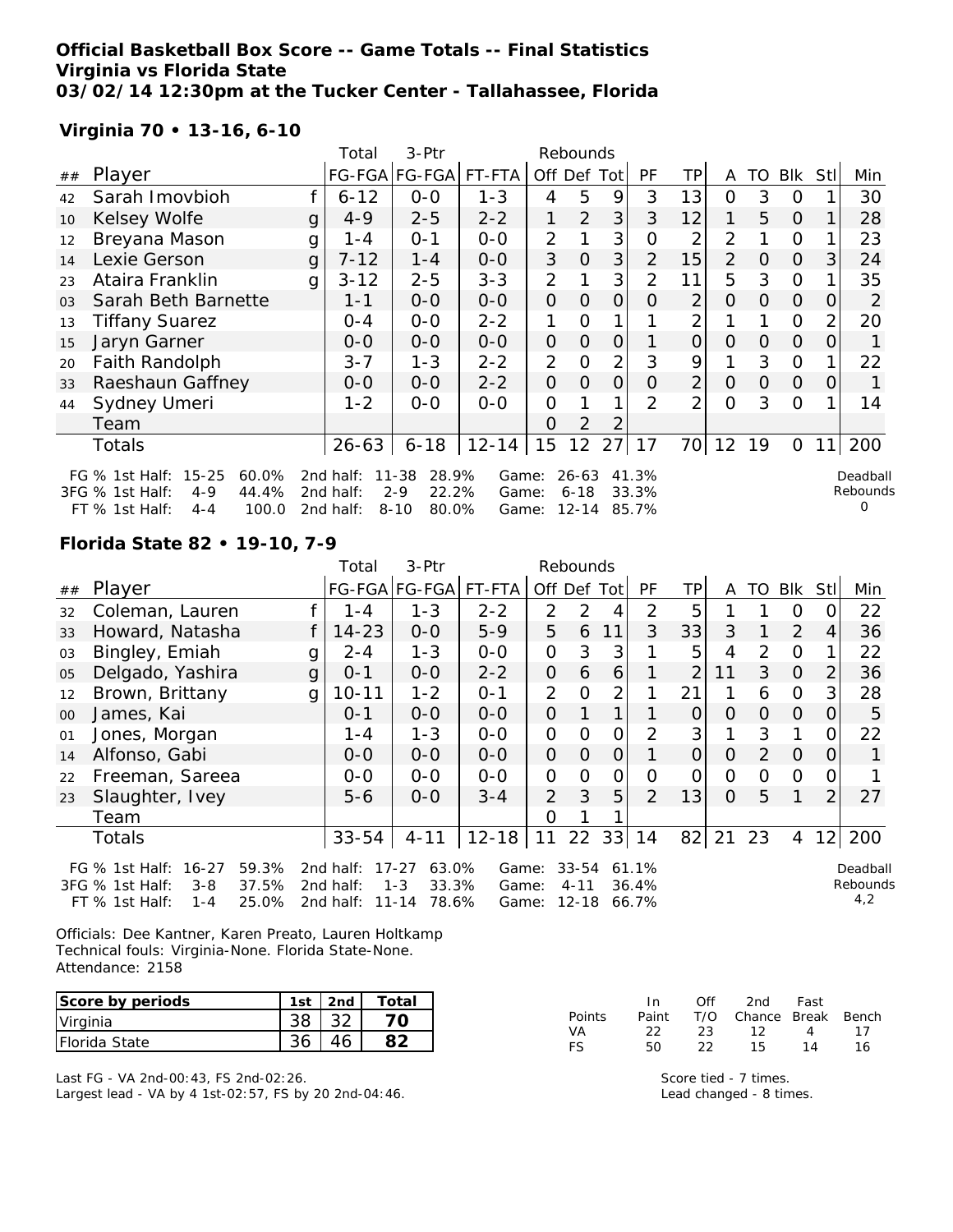#### **Official Basketball Box Score -- Game Totals -- Final Statistics Virginia vs Boston College 03/05/14 3:30 pm at Greensboro Coliseum - Greensboro, NC**

2nd half: 10-10 100.0

|                 |                                                                                                                                                                                                                                     | Total    | $3-Ptr$              |         |                | Rebounds       |             |                |                 |          |               |                |     |     |
|-----------------|-------------------------------------------------------------------------------------------------------------------------------------------------------------------------------------------------------------------------------------|----------|----------------------|---------|----------------|----------------|-------------|----------------|-----------------|----------|---------------|----------------|-----|-----|
| ##              | Player                                                                                                                                                                                                                              |          | FG-FGA FG-FGA FT-FTA |         | Off            | Def            | Totl        | PF             | TP.             | Α        | TO            | <b>Blk</b>     | Stl | Min |
| 42              | Sarah Imovbioh                                                                                                                                                                                                                      | $5 - 7$  | $0 - 0$              | $4 - 7$ | 4              | 3              |             | 2              | 14              |          | $\mathcal{P}$ | O              |     | 21  |
| 10 <sup>°</sup> | Kelsey Wolfe<br>g                                                                                                                                                                                                                   | $3 - 12$ | $2 - 5$              | $0 - 0$ | 1              | $\overline{4}$ | 5           | 2              | 8               | 4        | $\mathcal{P}$ | $\Omega$       | 4   | 36  |
| 12              | Breyana Mason<br>g                                                                                                                                                                                                                  | $3 - 5$  | 1-1                  | $0-0$   | 0              | Ω              | 0           |                | 7               | 3        | 2             | $\Omega$       | O   | 29  |
| 14              | Lexie Gerson<br>g                                                                                                                                                                                                                   | $2 - 6$  | $2 - 4$              | $4 - 4$ | $\overline{2}$ | 4              | 6           | 0              | 10 <sup>1</sup> | 2        | $\Omega$      | $\Omega$       | 3   | 32  |
| 23              | Ataira Franklin<br>g                                                                                                                                                                                                                | $7 - 16$ | $4 - 9$              | $5 - 5$ | 1              | 4              | 5           | 2              | 23              | 3        | 3             | $\Omega$       | Ο   | 36  |
| 0 <sub>3</sub>  | Sarah Beth Barnette                                                                                                                                                                                                                 | $2 - 2$  | $0 - 0$              | $O - 1$ | $\Omega$       | Ω              | 0           | $\overline{2}$ | $\vert$         | Ω        |               | $\Omega$       | 0   |     |
| 13              | <b>Tiffany Suarez</b>                                                                                                                                                                                                               | 1-1      | $0 - 0$              | $0-0$   | 1              | 1              | ↑           | 2              | ⌒               |          | 4             | $\overline{O}$ | Ω   |     |
| 20              | Faith Randolph                                                                                                                                                                                                                      | $2 - 10$ | $0 - 1$              | $O-O$   | 2              | 4              | 6           | 4              | 4               |          | $\Omega$      |                |     | 14  |
| 44              | Sydney Umeri                                                                                                                                                                                                                        | 1-1      | $0 - 0$              | $O-O$   |                | $\Omega$       | $\mathbf 1$ | 3              | 2 <sub>1</sub>  | $\Omega$ | ∩             | $\Omega$       | ∩   | 18  |
|                 | Team                                                                                                                                                                                                                                |          |                      |         |                | 4              | 5           |                |                 |          |               |                |     |     |
|                 | 200<br>$13 - 17$<br>13<br>24<br>$9 - 20$<br>37<br>18<br>15<br>74 l<br>14<br>9<br>$26 - 60$<br><b>Totals</b>                                                                                                                         |          |                      |         |                |                |             |                |                 |          |               |                |     |     |
|                 | $12 - 26$<br>$14 - 34$<br>41.2%<br>2nd half:<br>46.2%<br>26-60<br>43.3%<br>FG $%$ 1st Half:<br>Game:<br>Deadball<br>Rebounds<br>33.3%<br>62.5%<br>3FG % 1st Half:<br>2nd half:<br>$5 - 8$<br>$9 - 20$<br>45.0%<br>$4 - 12$<br>Game: |          |                      |         |                |                |             |                |                 |          |               |                |     |     |

Game: 13-17 76.5%

#### **Virginia 74 • 14-16, 6-10 ACC**

**Boston College 59 • 12-19, 3-13 ACC**

FT % 1st Half: 3-7 42.9%

|    |                                                                                                                                                                                                                                                                                                                                                      |   | 3-Ptr<br>Rebounds<br>Total |               |           |                |          |                |                |                |          |               |                |                |               |
|----|------------------------------------------------------------------------------------------------------------------------------------------------------------------------------------------------------------------------------------------------------------------------------------------------------------------------------------------------------|---|----------------------------|---------------|-----------|----------------|----------|----------------|----------------|----------------|----------|---------------|----------------|----------------|---------------|
| ## | Player                                                                                                                                                                                                                                                                                                                                               |   |                            | FG-FGA FG-FGA | FT-FTA    | Off Def Tot    |          |                | <b>PF</b>      | TP             | A        | TO            | Blk            | Stll           | Min           |
| 44 | Cooper, Kat                                                                                                                                                                                                                                                                                                                                          |   | $3 - 8$                    | $2 - 4$       | $2 - 2$   | 0              | 4        | 4              |                | 10             |          | 6             | 0              |                | 27            |
| 45 | Zenevitch, Katie                                                                                                                                                                                                                                                                                                                                     |   | $7 - 13$                   | $0 - 1$       | $0 - 0$   | $\overline{2}$ |          | 3              | $\overline{2}$ | 14             | 3        |               | $\Omega$       |                | 29            |
| 11 | Boudreau, Nicole                                                                                                                                                                                                                                                                                                                                     | g | $2 - 7$                    | $1 - 4$       | $4 - 4$   | $\mathbf{O}$   | 4        | 4              | 4              | 9              | 5        | $\mathcal{P}$ |                |                | 38            |
| 15 | Engeln, Lauren                                                                                                                                                                                                                                                                                                                                       | g | $4 - 7$                    | $0 - 0$       | $4 - 7$   | $\Omega$       | $\Omega$ | $\overline{O}$ |                | 12             | 2        | 3             | $\Omega$       |                | 37            |
| 23 | Hughes, Kelly                                                                                                                                                                                                                                                                                                                                        | g | $4 - 8$                    | $2 - 4$       | $2 - 2$   | $\mathcal{O}$  | 6        | 6              | 3              | 12             | 2        | 0             |                | O              | 38            |
| 13 | Coulombe, Alexa                                                                                                                                                                                                                                                                                                                                      |   | $0 - 1$                    | $0-0$         | $0-0$     | $\overline{O}$ | 3        | 3              | 3              | $\Omega$       |          | 3             | $\overline{O}$ |                | 21            |
| 24 | Mickens, Kami                                                                                                                                                                                                                                                                                                                                        |   | $0 - 0$                    | $0 - 0$       | $0 - 0$   | $\mathbf{O}$   | O        | O              | 0              | 0              | O        | 0             | 0              | $\Omega$       | $0+$          |
| 25 | Gabriel, Karima                                                                                                                                                                                                                                                                                                                                      |   | $1 - 2$                    | $0 - 0$       | $0 - 0$   | 1              |          | 2              | 3              | $\overline{2}$ | $\Omega$ | $\mathcal{P}$ |                | 0              | 8             |
| 32 | Lesko, Victoria                                                                                                                                                                                                                                                                                                                                      |   | $0-0$                      | $O-O$         | $0-0$     | $\Omega$       |          |                | $\Omega$       | O              |          | Ω             | $\Omega$       | O.             | $\mathcal{P}$ |
|    | Team                                                                                                                                                                                                                                                                                                                                                 |   |                            |               |           | $\Omega$       |          |                |                |                |          |               |                |                |               |
|    | <b>Totals</b>                                                                                                                                                                                                                                                                                                                                        |   | $21 - 46$                  | $5 - 13$      | $12 - 15$ | 3              | 21       | 24             | 17             | 59             | 15       | 17            | 3              | 5 <sup>1</sup> | 200           |
|    | $11 - 22$<br>50.0%<br>FG $\%$ 1st Half:<br>$10 - 24$<br>41.7%<br>2nd half:<br>$21 - 46$<br>45.7%<br>Game:<br>Deadball<br>Rebounds<br>3FG % 1st Half:<br>57.1%<br>16.7%<br>$4 - 7$<br>2nd half:<br>$5 - 13$<br>38.5%<br>$1 - 6$<br>Game:<br>1,2<br>57.1%<br>100.0<br>FT % 1st Half:<br>$8 - 8$<br>80.0%<br>$4 - 7$<br>2nd half:<br>$12 - 15$<br>Game: |   |                            |               |           |                |          |                |                |                |          |               |                |                |               |

Officials: Dennis DeMayo, Joe Cunningham, Kathy Lynch Technical fouls: Virginia-None. Boston College-None. Attendance: 4440 2014 ACC Women's Tournament - Game 2 (Opening Round)

| Score by periods | 1st | 2 <sub>nd</sub> | Total |
|------------------|-----|-----------------|-------|
| Virginia         |     |                 |       |
| Boston College   |     |                 |       |

Last FG - VA 2nd-01:02, BC 2nd-00:09. Largest lead - VA by 17 2nd-00:21, BC by 3 1st-18:41.

|        | In.   | Off      | 2nd                    | Fast             |    |
|--------|-------|----------|------------------------|------------------|----|
| Points | Paint |          | T/O Chance Break Bench |                  |    |
| VA     | 28.   | 16       | <b>B</b>               | $\left( \right)$ | 12 |
| BC.    | 24    | $1 \cap$ |                        |                  |    |

2

Score tied - 4 times. Lead changed - 1 time.